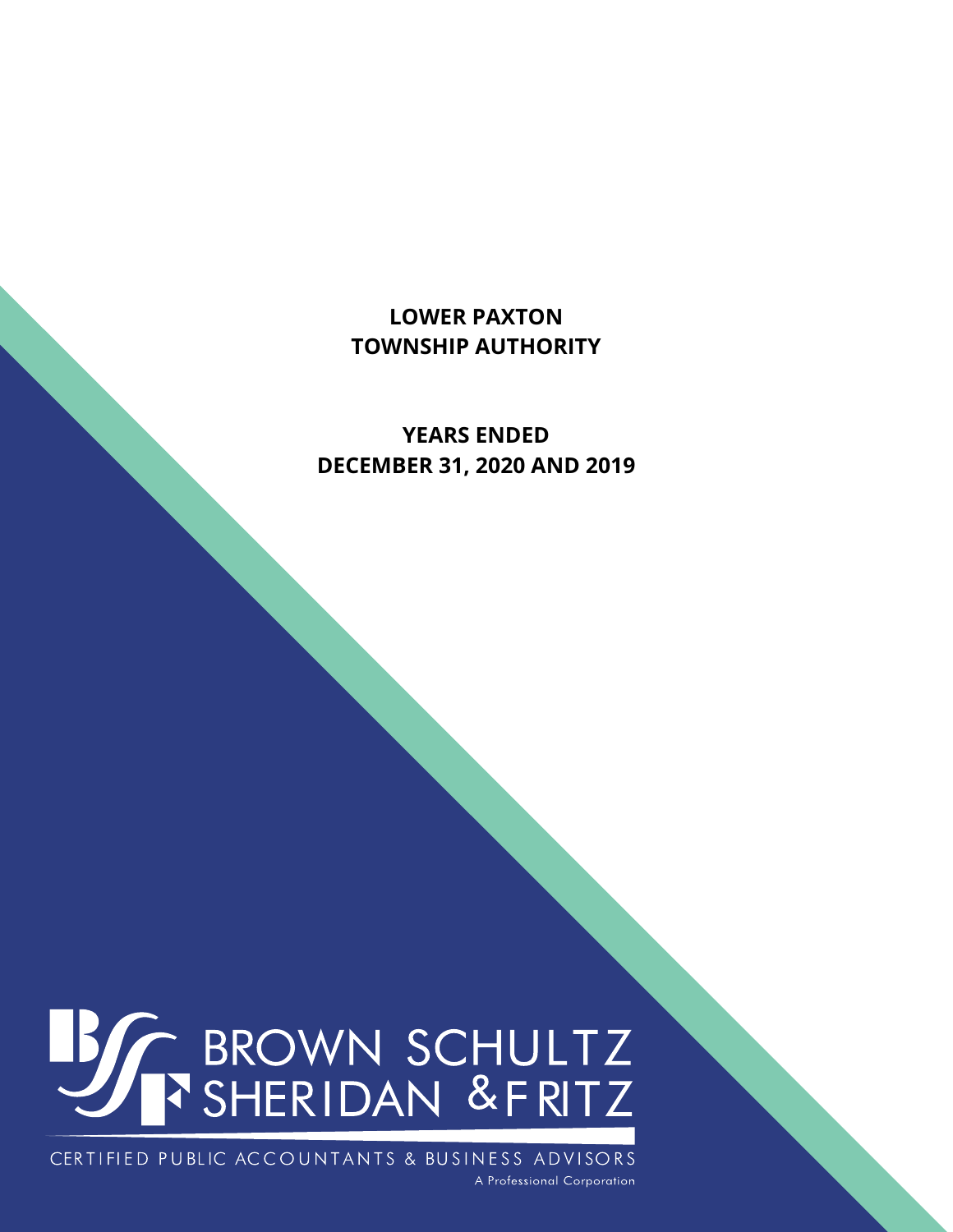# YEARS ENDED DECEMBER 31, 2020 AND 2019

## TABLE OF CONTENTS

|                                                                        | Page      |
|------------------------------------------------------------------------|-----------|
| Independent auditor's report                                           | $1 - 2$   |
| Management's discussion and analysis (unaudited)                       | $3-12$    |
| <b>Financial statements:</b>                                           |           |
| Statements of net position                                             | $13 - 14$ |
| Statements of revenues, expenses and changes in net position           | 15        |
| Statements of cash flows                                               | $16-17$   |
| Notes to financial statements                                          | 18-35     |
| Supplementary information:                                             |           |
| Combining statements of net position                                   | 36-39     |
| Combining statements of revenues, expenses and changes in net position | 40-41     |
| Combining statements of cash flows                                     | 42-45     |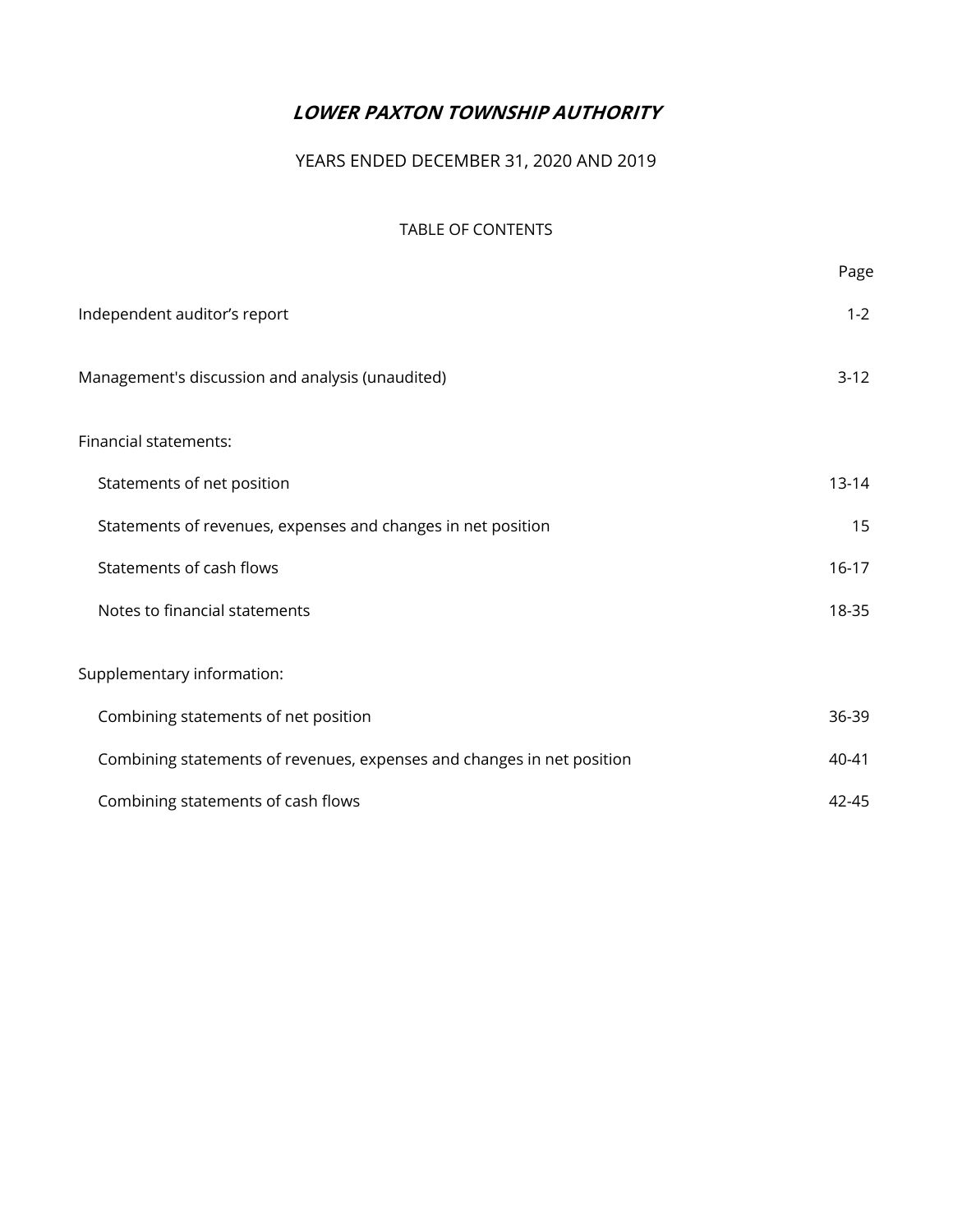

A Professional Corporation

Independent Auditor's Report

Board of Supervisors Lower Paxton Township Authority Harrisburg, Pennsylvania

#### **Report on the Financial Statements**

We have audited the accompanying financial statements of Lower Paxton Township Authority (the Authority), a component unit of Lower Paxton Township, as of and for the years ended December 31, 2020 and 2019, and the related notes to the financial statements, which collectively comprise the Authority's basic financial statements as listed in the table of contents.

#### **Management's Responsibility for the Financial Statements**

Management is responsible for the preparation and fair presentation of these financial statements in accordance with accounting principles generally accepted in the United States of America; this includes the design, implementation and maintenance of internal control relevant to the preparation and fair presentation of financial statements that are free from material misstatement whether due to fraud or error.

#### **Auditor's Responsibility**

Our responsibility is to express an opinion on these financial statements based on our audits. We conducted our audits in accordance with auditing standards generally accepted in the United States of America. Those standards require that we plan and perform the audit to obtain reasonable assurance about whether the financial statements are free from material misstatement.

An audit involves performing procedures to obtain audit evidence about the amounts and disclosures in the financial statements. The procedures selected depend on the auditor's judgment, including the assessment of the risks of material misstatement of the financial statements, whether due to fraud or error. In making those risk assessments, the auditor considers internal control relevant to the entity's preparation and fair presentation of the financial statements in order to design audit procedures that are appropriate in the circumstances, but not for the purpose of expressing an opinion on the effectiveness of the entity's internal control. Accordingly, we express no such opinion. An audit also includes evaluating the appropriateness of accounting policies used and the reasonableness of significant accounting estimates made by management, as well as evaluating the overall presentation of the financial statements.

We believe that the audit evidence we have obtained is sufficient and appropriate to provide a basis for our audit opinion.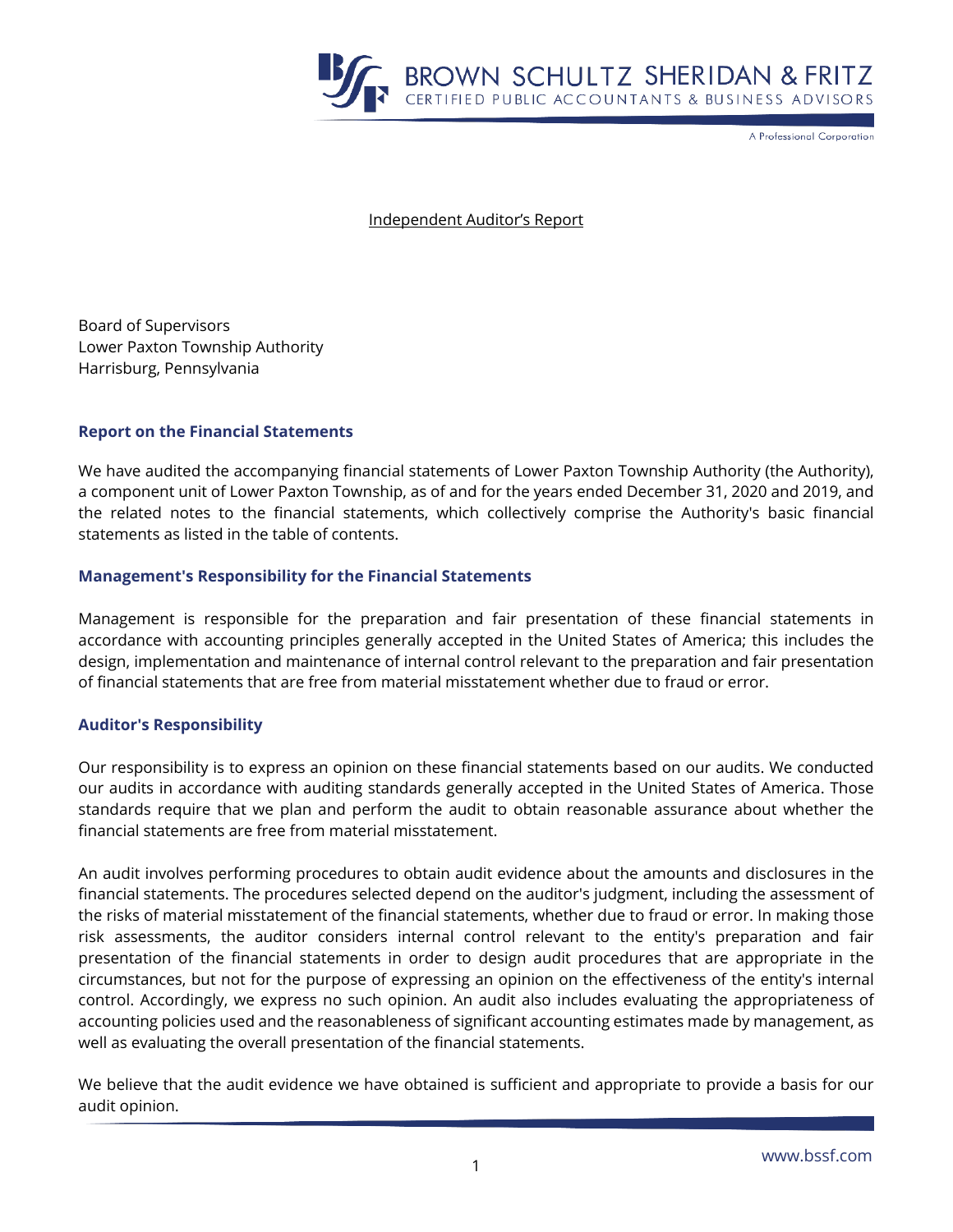#### **Opinion**

In our opinion, the financial statements referred to above present fairly, in all material respects, the financial position of Lower Paxton Township Authority, a component unit of Lower Paxton Township, as of December 31, 2020 and 2019, and the changes in financial position and cash flows thereof for the years then ended in accordance with accounting principles generally accepted in the United States of America.

#### **Other Matters**

#### *Required Supplementary Information*

Accounting principles generally accepted in the United States of America require that the management's discussion and analysis on pages 3 through 12 be presented to supplement the basic financial statements. Such information, although not a part of the basic financial statements, is required by the Governmental Accounting Standards Board, who considers it to be an essential part of financial reporting for placing the basic financial statements in an appropriate operational, economic or historical context. We have applied certain limited procedures to the required supplementary information in accordance with auditing standards generally accepted in the United States of America, which consisted of inquiries of management about the methods of preparing the information and comparing the information for consistency with management's responses to our inquiries, the basic financial statements and other knowledge we obtained during our audits of the basic financial statements. We do not express an opinion or provide any assurance on the information because the limited procedures do not provide us with sufficient evidence to express an opinion or provide any assurance.

#### *Other information*

Our audits were conducted for the purpose of forming an opinion on the financial statements that collectively comprise the Authority's basic financial statements. The combining financial statements on pages 36 through 45 are presented for purposes of additional analysis and are not a required part of the financial statements. The combining fund financial statements are the responsibility of management and were derived from and relate directly to the underlying accounting and other records used to prepare the basic financial statements. The information has been subjected to the auditing procedures applied in the audits of the basic financial statements and certain additional procedures, including comparing and reconciling such information directly to the underlying accounting and other records used to prepare the basic financial statements or to the basic financial statements themselves, and other additional procedures in accordance with auditing standards generally accepted in the United States of America. In our opinion, the information is fairly stated in all material respects in relation to the basic financial statements as a whole.

Brown, Schultz Skidan's Fitz

Camp Hill, Pennsylvania June 22, 2021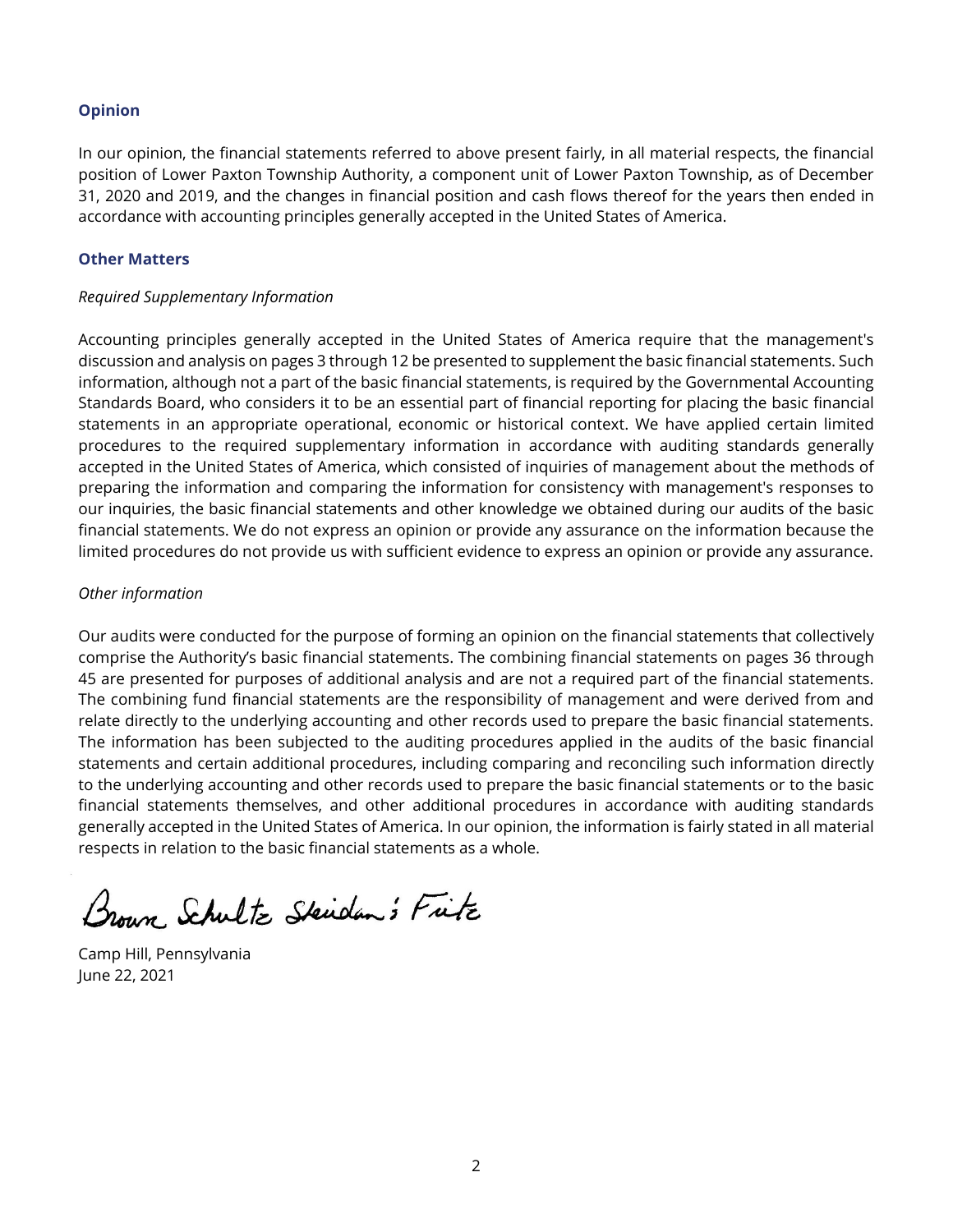## MANAGEMENT'S DISCUSSION AND ANALYSIS (MD&A) - (UNAUDITED) YEAR ENDED DECEMBER 31, 2020

The Management's Discussion and Analysis (MD&A) is a component part of the reporting model adopted by the Governmental Accounting Standards Board (GASB), as referenced in Statement No. 34 issued in June 1999. The intent of this MD&A is to summarize Lower Paxton Township Authority's (Authority) financial performance as a whole, in part, using comparative information from the current year analyzed against prior years.

The Authority's MD&A presents a narrative overview and analysis of the Authority's financial performance for the fiscal year ended December 31, 2020. It is recommended that it be read in conjunction with the accompanying basic financial statements and notes to the financial statements in order to obtain a thorough understanding of the Authority's financial condition as of December 31, 2020.

#### **FINANCIAL HIGHLIGHTS**

The following are key financial highlights. The Authority continues to implement the Second Amendment to the Second Consent Decree (Second Amendment) and the ACT 537 Plan with the Pennsylvania Department of Environmental Protection (PADEP), which was entered into on September 18, 2013 to eliminate the hydraulic overloads in the sewer system, including the Beaver, Paxton and Spring Creek 1 drainage basins. The Second Amendment includes specific Corrective Action Plans (CAP's) for each drainage basin to eliminate the hydraulic overload in Spring Creek 1 by December 31, 2016, in Paxton Creek by June 30, 2027 and in Beaver Creek by September 18, 2033. The Spring Creek 1 CAP has been completed on schedule, and the Beaver Creek and Paxton Creek CAP's are currently on schedule. A total of \$95 million has been spent to date on the sewer replacement programs in the Beaver, Paxton and Spring Creek 1 drainage basins. To complete the new PADEP draft CAP's in the Beaver and Paxton Creek Basins and the Spring Creek 2 Basin, the Authority will need to spend an additional \$75 million, \$57 million in Beaver Creek, \$15 million in Paxton Creek and \$3 million in the Spring Creek 2 Basin.

In anticipation of the Township receiving the new PADEP municipal separate storm sewer system (MS4), the Authority began implementation of the stormwater fee in July 2019. In 2020, the Authority had a full year of billing the stormwater fee. This significantly increased operating revenues. In 2020, the Authority received \$3,973,695 in fees. The Township received the new MS4 Permit on July 22, 2020. The new permit became effective on August 1, 2020 and expires on July 31, 2025. The permit requires implementation of a Storm Water Management Program (SWMP), which includes six (6) Minimum Control Measures (MCMs); Pollution Control Measures (PCMs) compliance under Appendix B & C and compliance with the Pollution Reduction Plan (PRP) under Appendix E and F. The total annual operation and maintenance expenses for the SWMP are estimated at \$1.5 million, or \$7.5 million over the five-year permit. The Stormwater Fund Capital Budget includes a fiveyear spending plan to comply with the MS4 permit, the PRP and storm sewer system improvements. This fiveyear capital plan is estimated at \$16 million, which includes an estimated cost of \$4 million for the PRP and \$12 million for stormwater system pipe replacements. Total five-year MS4 permit costs are estimated at \$23.5 million.

As of December 31, 2020, the amount of restricted and unrestricted cash and cash equivalents available for continuing sanitary sewer and stormwater capital projects is \$62,120,508, which represents \$51,506,232 for sanitary sewer and \$10,614,276 for stormwater.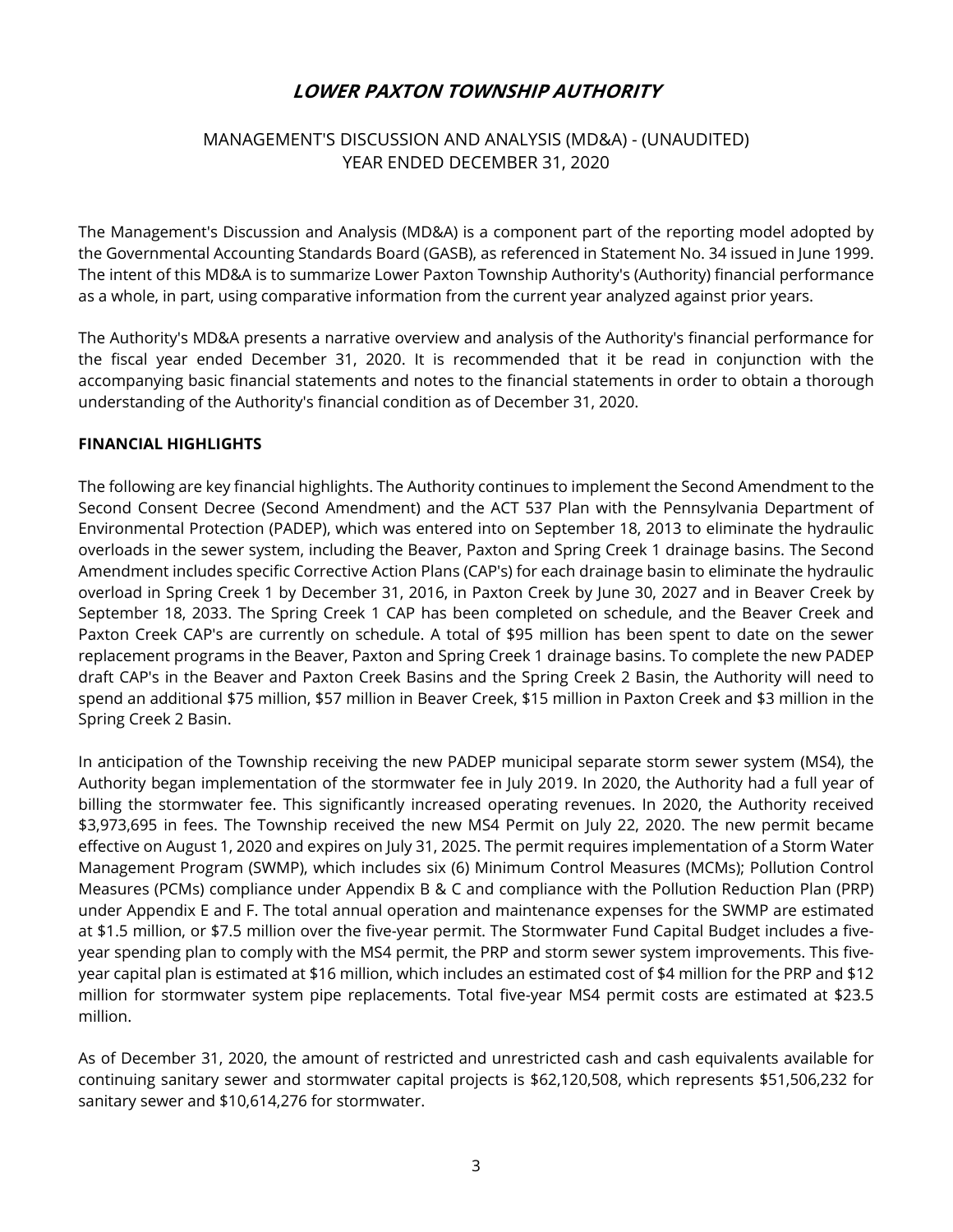## MANAGEMENT'S DISCUSSION AND ANALYSIS (MD&A) - (UNAUDITED) YEAR ENDED DECEMBER 31, 2020

#### **OVERVIEW OF THE FINANCIAL STATEMENTS**

The financial section of this report consists of five parts: management's discussion and analysis; statement of net position; statement of revenues, expenses and changes in net position; statement of cash flows and notes to financial statements.

These statements offer short- and long-term financial information about the Authority's activities.

The statement of net position provides information about the Authority's assets and serves as a useful indicator of the entity's financial position. Increases and decreases in net position show whether the financial condition is improving or deteriorating.

All of the current year's revenues and expenses are accounted for in the statement of revenues, expenses and changes in net position. This statement measures the success of the Authority's operations over the past year and can be used to determine whether the Authority has recovered all of its costs in maintaining the sewer system and stormwater system.

The Authority's stormwater fee and sanitary sewer rates are based on a series of studies performed by its consulting engineer, which are updated annually as part of the budget approval process, including the ongoing capital improvement plans under the sanitary sewer ACT 537 Plan and the stormwater MS4 permit PRP requirements.

The statement of cash flows provides information about the Authority's cash flows from operating activities, capital and related financing activities and investing activities. The statement reports cash receipts, cash payments and net changes in cash from each of these activities during the reporting period.

The notes to the financial statements provide required disclosures and other information that are essential to a full understanding of the data in the statements. The notes present information about the Authority's accounting policies, deposits and investments, long-term debt, advance refundings, commitments, policy on interest and legal agreements that may affect the operation of the Authority.

#### **SUMMARY OF ORGANIZATION AND BUSINESS**

The Authority was incorporated on June 11, 1951, and the Articles of Incorporation were amended on April 30, 1954, changing the name to the Lower Paxton Township Authority for the purpose of financing, construction and maintenance of sewerage facilities. In 2002, the Authority amended the Articles of Incorporation to increase the members from five to seven, and in 2009, the term of existence was amended to again extend the term of existence to 2058. On November 16, 2018, the Authority amended the Articles of Incorporation to change the purpose of the Authority to add in stormwater management and implementation including, among other things, the holding, constructing, maintaining and operating the collection and transmission of stormwater facilities.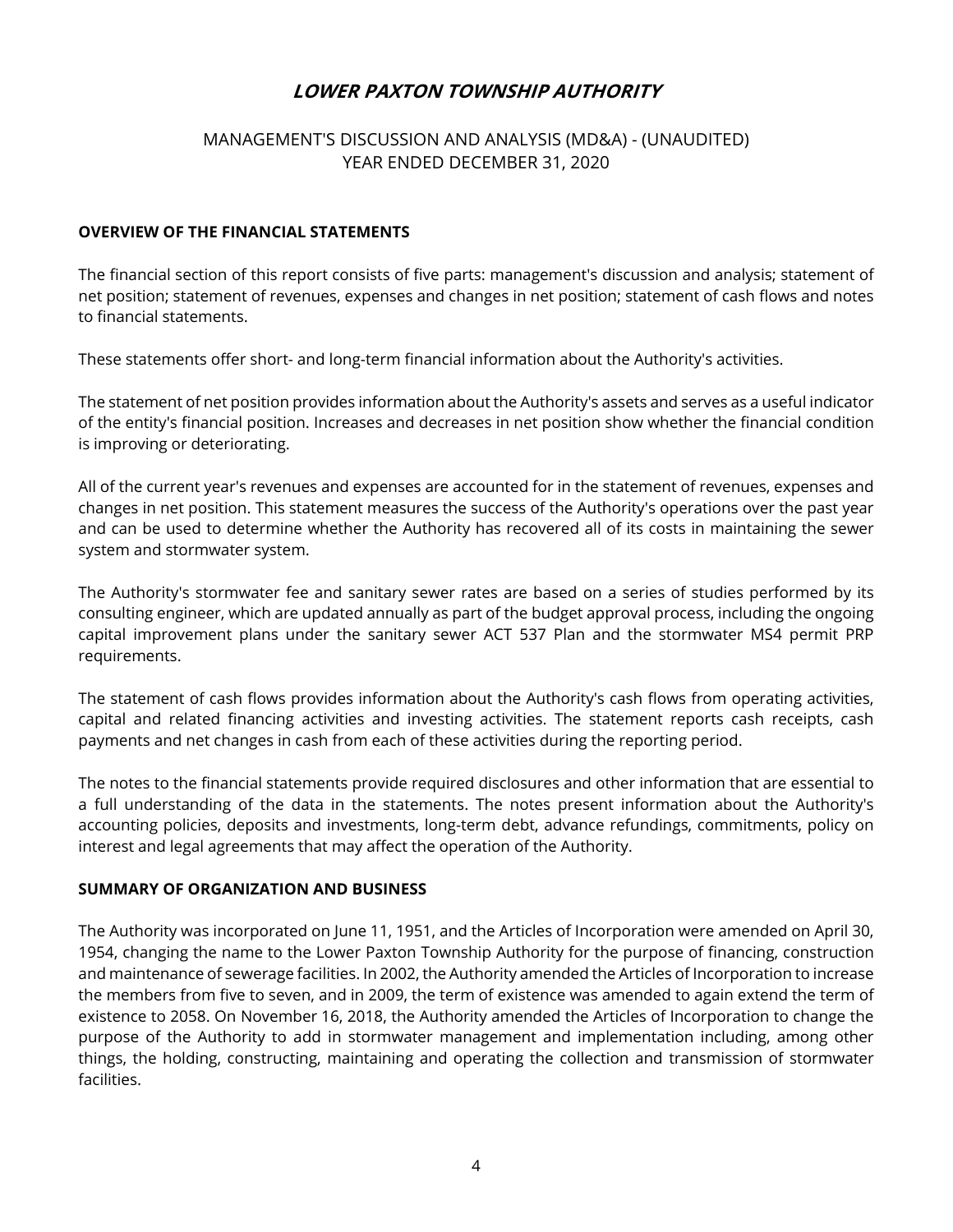## MANAGEMENT'S DISCUSSION AND ANALYSIS (MD&A) - (UNAUDITED) YEAR ENDED DECEMBER 31, 2020

#### **SUMMARY OF ORGANIZATION AND BUSINESS (CONTINUED)**

The Authority is an independent organization directed by the seven Board members appointed by the Lower Paxton Township Supervisors for staggered five-year terms. The Authority has regularly scheduled monthly meetings, but typically meets the fourth Tuesday of the second month in each calendar quarter. The Authority sewer system consists of 280 miles of sanitary sewers, ranging in size from 8" to 30"; 4 pumping stations; a sewer operations facility and various major equipment including the Aeries Televising Equipment and various sewer construction equipment. The stormwater conveyance system consists of 121 miles of stormwater conveyance facilities and 18 detention basins. Equipment is rented by the Authority from the Public Works Department, including the street sweeping and leaf collection equipment associated with the MS4 program.

The Authority entered into an Interim Management Agreement with the Township at the beginning of 1995 and finalized the agreement in 1997. The Management Agreement was revised on November 27, 2018 to add in stormwater management. Under the Management Agreement, the Township provides administration, operation and maintenance services including all labor, equipment and materials necessary for the efficient operations of the Authority's sanitary sewer system and stormwater conveyance system. The Authority retains ownership of the sewer system and stormwater conveyance system and all property, and the Township owns all personal equipment.

In consideration of the sanitary sewer and stormwater services rendered by the Township under the Management Agreement, the Authority reimburses the Township on a monthly or quarterly basis, as applicable. For services rendered by the Township Sewer Department Administration and Operations staff for the stormwater conveyance operations, and stormwater fee billing, an allocated percentage share of the employees' salaries are allocated to the stormwater fund expense budget and reimbursed back to the sanitary sewer fund budget.

The Township entered into an Inter-Governmental Cooperation Agreement (ICA) with Capital Region Water (CRW) and Susquehanna Township on May 28, 2020 to implement the MS4 Joint Pollution Reduction Plan (JPRP). The ICA provides that in order to meet the PADEP approved JPRP each party will undertake and complete each Best Management Practices (BMP) within its Municipal Boundary. The cost associated with each BMP shall be shared pursuant to the percent allocation under the approved JPRP. The ICA terminates with each party's MS4 permit on July 31, 2025.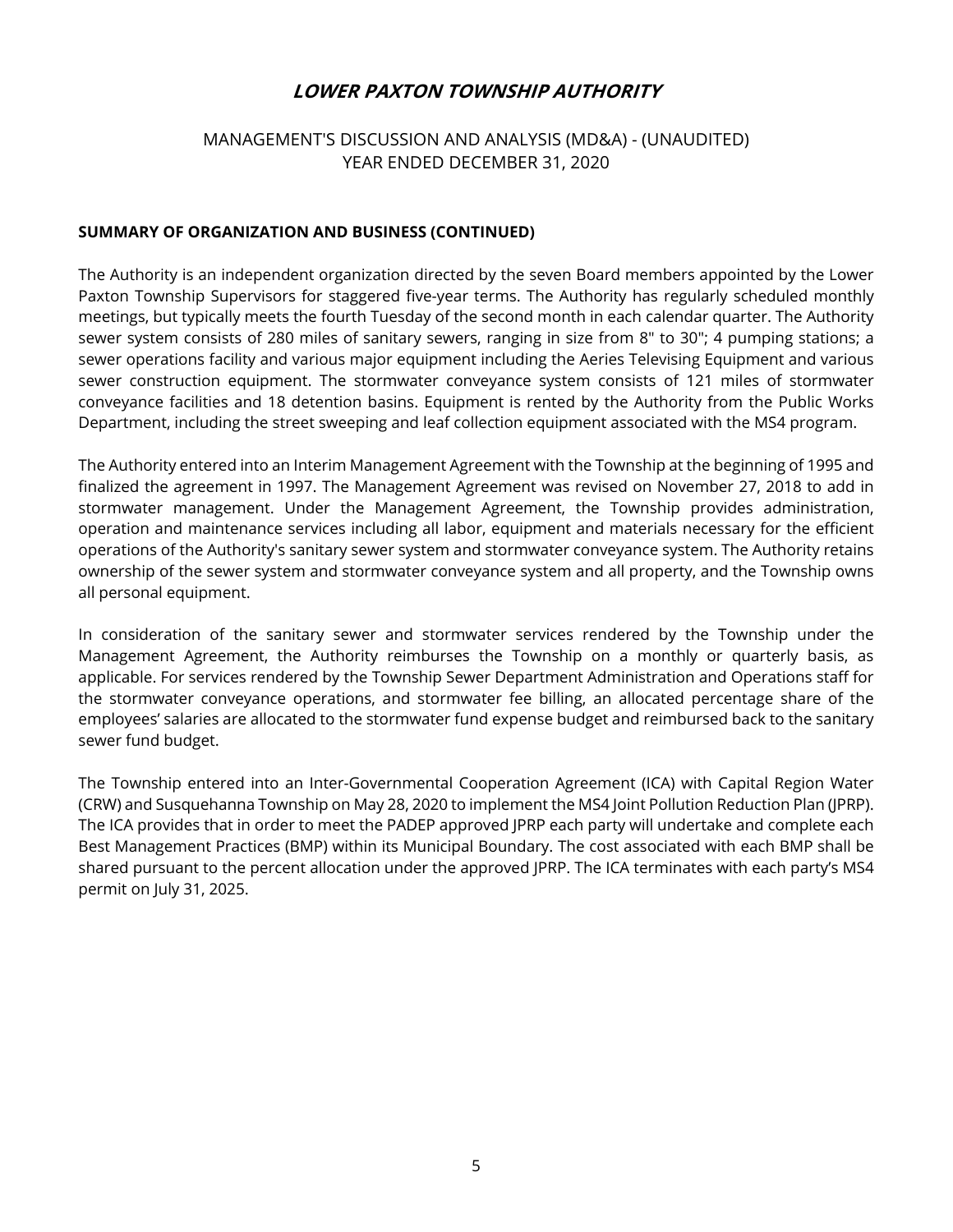## MANAGEMENT'S DISCUSSION AND ANALYSIS (MD&A) - (UNAUDITED) YEAR ENDED DECEMBER 31, 2020

#### **FINANCIAL ANALYSIS**

The following comparative Tables A-1 and A-2 are condensed financial statements that provide key financial data over the reporting period. Additional financial highlights for 2020 are provided after each table as supporting information.

> Table A-1 Statements of Net Position December 31, 2020 and 2019

|                                                                       | December 31,<br>2020                          | December 31,<br>2019                          |
|-----------------------------------------------------------------------|-----------------------------------------------|-----------------------------------------------|
| Current and other assets<br>Capital assets<br>Other noncurrent assets | 32,692,548<br>\$<br>150,959,074<br>36,769,332 | 29,092,862<br>\$<br>146,358,320<br>11,786,103 |
| <b>Total assets</b>                                                   | \$220,420,954                                 | \$187,237,285                                 |
| <b>Deferred outflows of resources</b>                                 | 2,735,996                                     | 279,222<br>\$                                 |
| <b>Current liabilities</b><br>Long-term liabilities                   | 11,331,220<br>\$<br>151,857,780               | \$<br>8,945,219<br>122,095,836                |
| <b>Total liabilities</b>                                              | 163,189,000                                   | \$131,041,055                                 |
| Net investment in capital assets<br>Restricted<br>Unrestricted        | 33,145,557<br>\$<br>10,799,332<br>16,023,061  | 29,579,010<br>\$<br>11,786,103<br>15,110,339  |
| <b>Total net position</b>                                             | 59,967,950<br>\$                              | 56,475,452<br>\$                              |

Total net position increased from 2019 to 2020. This is primarily due to the increase in capital assets from contributions from developers and sanitary sewer and stormwater capital projects. Noncurrent assets also increased with the sanitary sewer and stormwater program funding. The increase in liabilities is associated with the increase in long-term debt from the subsidy agreement with the Township.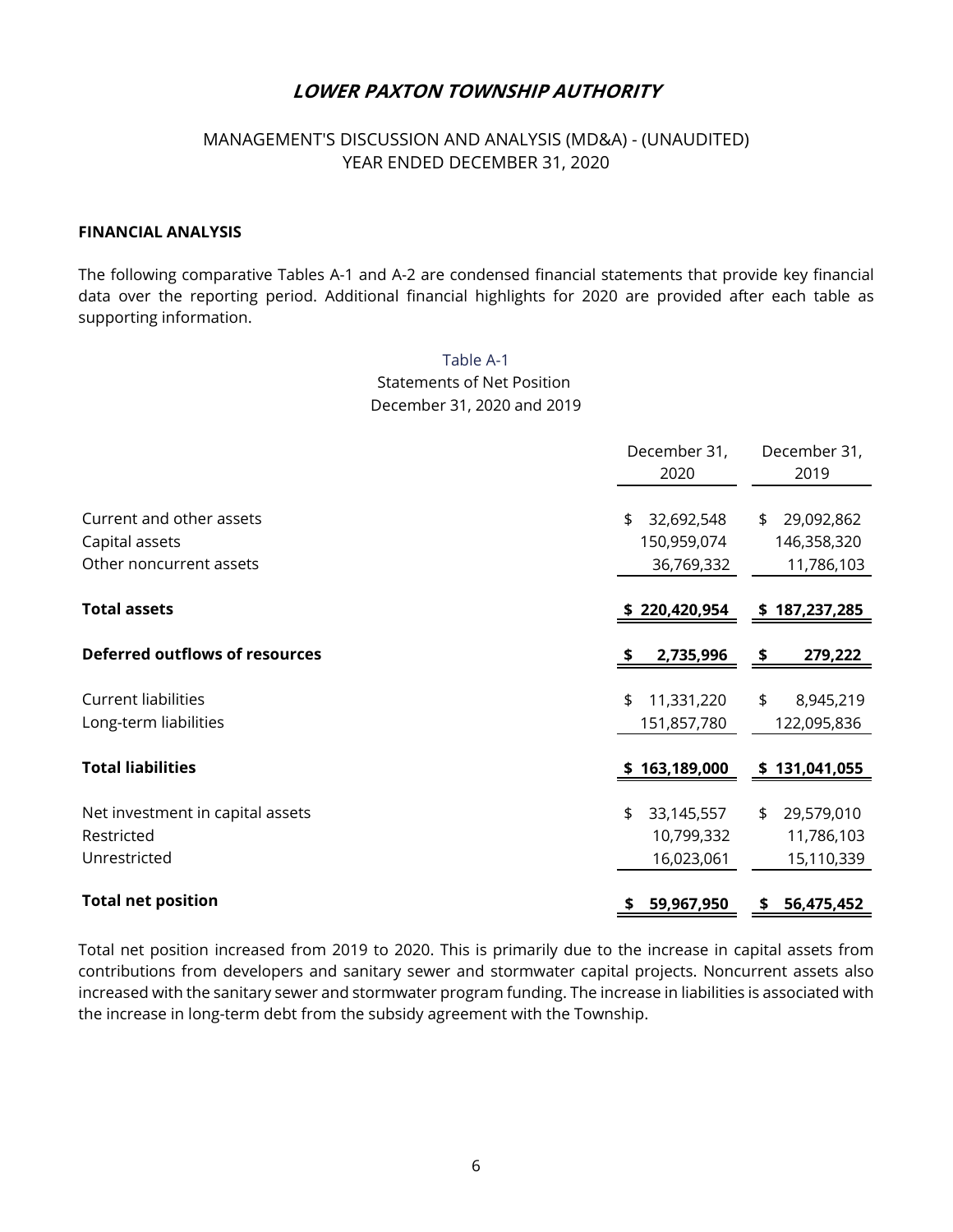# MANAGEMENT'S DISCUSSION AND ANALYSIS (MD&A) - (UNAUDITED) YEAR ENDED DECEMBER 31, 2020

## **FINANCIAL ANALYSIS (CONTINUED)**

#### Table A-2

Statements of revenues and expenses

| Years ended December 31, 2020 and 2019 |  |
|----------------------------------------|--|
|----------------------------------------|--|

|                                               | 2020         | 2019         |
|-----------------------------------------------|--------------|--------------|
| <b>Revenues:</b>                              |              |              |
| Operating revenues:                           |              |              |
| Sewer rentals                                 | \$16,042,721 | \$16,165,144 |
| Stormwater fees                               | 3,973,695    | 3,017,691    |
| Miscellaneous                                 | 319,261      | 13,107       |
| Total operating revenues                      | 20,335,677   | 19,195,942   |
| Nonoperating revenues:                        |              |              |
| <b>Tapping fees</b>                           | 498,621      | 727,419      |
| Sale of assets                                | 77,562       | 40,354       |
| Developer contributions                       | 584,759      | 1,058,101    |
| Township contributions                        |              | 15,434,586   |
| Interest Income                               | 110,571      | 1,100,869    |
| Total nonoperating revenues                   | 1,271,513    | 18,361,329   |
| <b>Total revenues</b>                         | 21,607,190   | 37,557,271   |
| <b>Expenses:</b>                              |              |              |
| Operating expenses:                           |              |              |
| Treatment and transmission charges            | 4,273,125    | 5,782,788    |
| Sewer maintenance                             | 87,793       | 107,192      |
| Legal and accounting                          | 218,816      | 355,480      |
| Engineering                                   | 174,572      | 164,230      |
| Office, insurance, trustee fees, employee and |              |              |
| miscellaneous expenses                        | 341,089      | 365,581      |
| Reimbursements to Lower Paxton Township       | 4,013,685    | 3,375,678    |
| Private source repairs                        | 156,743      | 95,479       |
| Other                                         | 334,717      | 340,959      |
| Depreciation and amortization                 | 3,407,914    | 3,966,567    |
| Total operating expenses                      | 13,008,454   | 14,553,954   |
| Nonoperating expenses:                        |              |              |
| Interest                                      | 4,482,922    | 4,999,164    |
| Bond issue costs                              | 623,316      | 524,388      |
| Total nonoperating expenses                   | 5,106,238    | 5,523,552    |
| <b>Total expenses</b>                         | 18,114,692   | 20,077,506   |
| Change in net position                        | 3,492,498    | 17,479,765   |
| <b>Net position:</b>                          |              |              |
| <b>Beginning</b>                              | 56,475,452   | 38,995,687   |
| <b>Ending</b>                                 | \$59,967,950 | \$56,475,452 |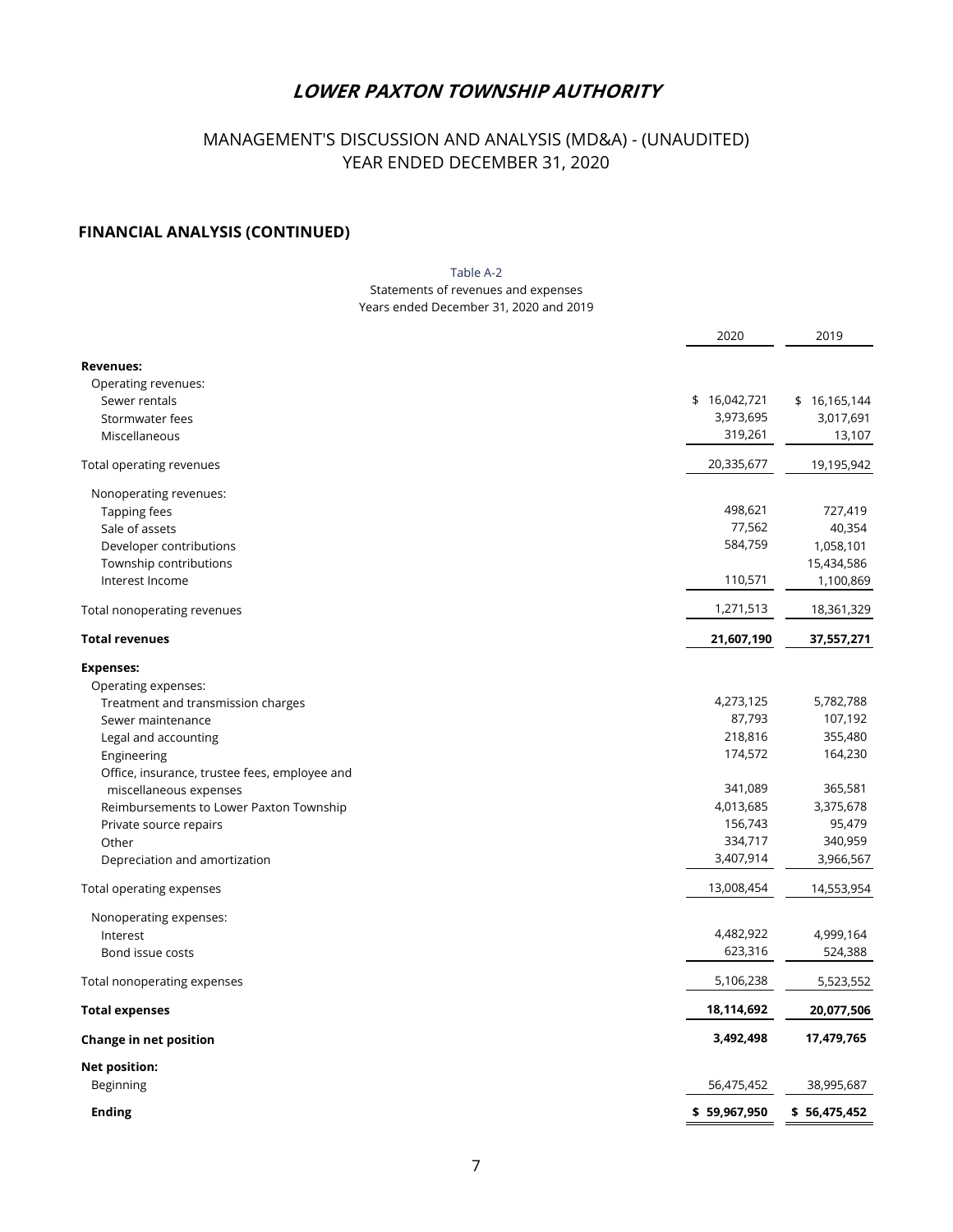## MANAGEMENT'S DISCUSSION AND ANALYSIS (UNAUDITED) YEAR ENDED DECEMBER 31, 2020

#### **FINANCIAL ANALYSIS (CONTINUED)**

Total operating revenues increased in 2020 due to the implementation of the stormwater fee and a full year of billing in 2020, as opposed to only three quarters of billing in 2019. Expenses decreased with the decrease in sanitary sewer treatment and transmission expenses.

#### **CAPITAL ASSETS**

The Authority's capital assets at December 31, 2020, net of accumulated depreciation, were \$150,959,074. Capital assets consist primarily of the sewer and stormwater collection and conveyance systems and deferred capacity costs. The following is a summary of capital assets at December 31, 2020:

|                               | 2020              | 2019              |
|-------------------------------|-------------------|-------------------|
| Land                          | \$<br>1,540,192   | \$<br>1,540,192   |
| Intangibles (non-depreciable) | 2,740,869         | 2,740,869         |
| <b>Buildings</b>              | 1,517,541         | 1,116,145         |
| Machinery and equipment       | 1,092,128         | 783,561           |
| Furniture                     | 40,973            | 19,299            |
| Sewer system                  | 168,192,567       | 162,753,061       |
| Stormwater system             | 18,381,380        | 16,632,444        |
| Sewer capacity costs          | 21,144,628        | 21,144,628        |
| Accumulated depreciation      | (63,691,204)      | (60, 371, 879)    |
|                               | 150,959,074<br>\$ | \$<br>146,358,320 |

Detailed information about the Authority's capital assets can be found in Note 3 of the financial statements.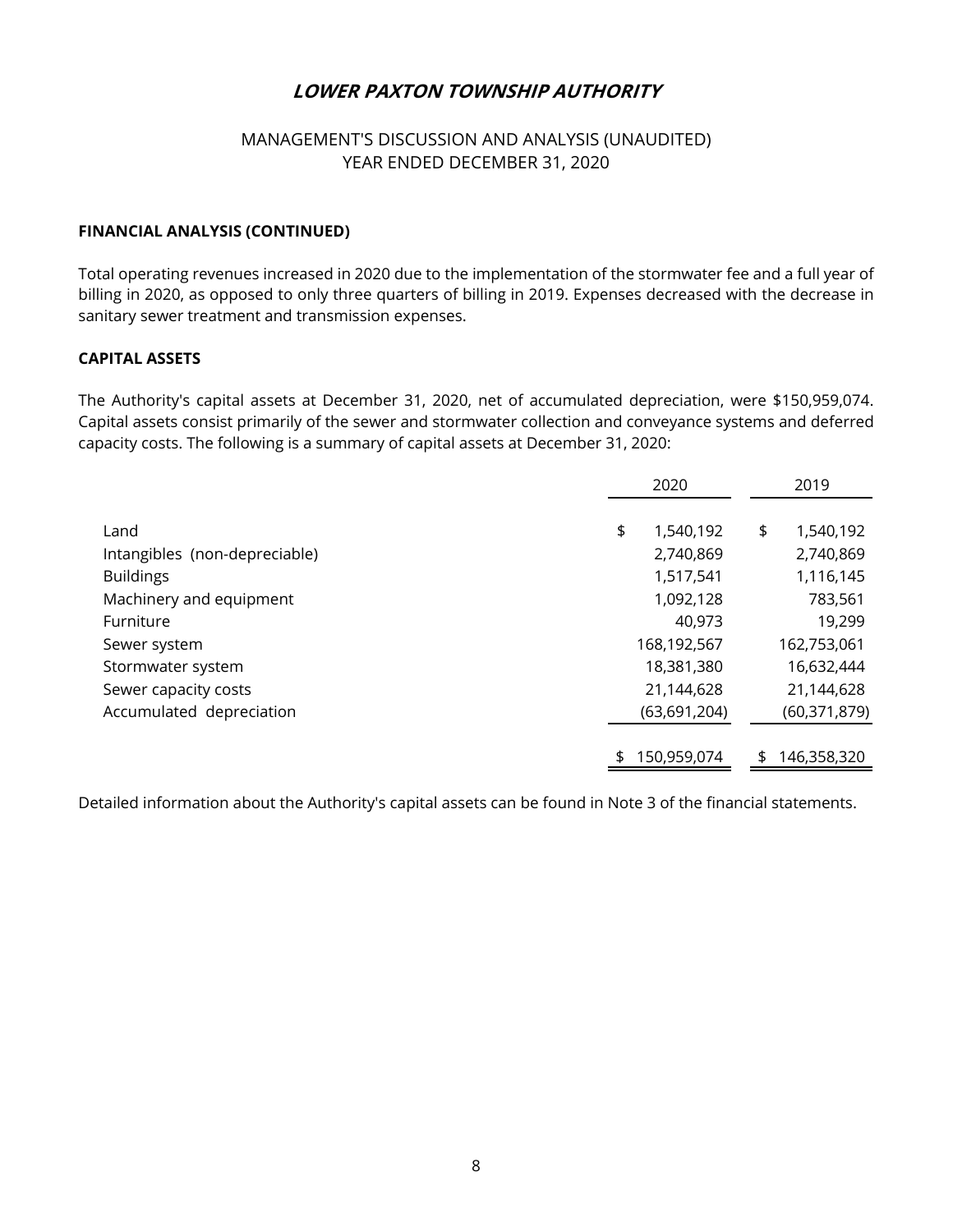## MANAGEMENT'S DISCUSSION AND ANALYSIS (UNAUDITED) YEAR ENDED DECEMBER 31, 2020

#### **DEBT ADMINISTRATION**

The Authority's long-term debt activity for 2020 is as follows and is detailed in Note 4 to the financial statements:

| Type                                                                                 | Beginning balance              | Additions                 | <b>Deletions</b>               | Ending balance                 |
|--------------------------------------------------------------------------------------|--------------------------------|---------------------------|--------------------------------|--------------------------------|
| Lower Paxton Township,<br>subsidy agreements:<br>G.O. Series Bonds<br>Pennyest loans | \$<br>109,875,000<br>7,020,452 | \$59,745,000<br>2,228,786 | $$$ (32,000,000)<br>(466, 201) | 137,620,000<br>\$<br>8,783,037 |
| Total long-term debt                                                                 | 116,895,452                    | \$61,973,786              | $$$ (32,466,201)               | 146,403,037<br>\$              |

At the end of 2020, the Authority had total long-term debt, net of current maturities, in the amount of \$142,217,018 based on amounts under subsidy agreements with the Township.

The Authority agrees to pay the Township, from receipts and revenues from its sewer system and stormwater system, amounts sufficient to pay the Authority's portion of the principal and interest on the bonds. The subsidy agreements contain various covenants of the Authority, including a covenant to impose and collect sewer rentals and stormwater fees in each year sufficient, with other funds, to pay the operation and maintenance expenses, including amounts due in accordance with the terms of the subsidy agreements for amounts payable for debt service on the bonds issued.

In April 2010, the Township, on behalf of the Authority, obtained a Pennsylvania Infrastructure Investment Authority (PENNVEST) loan in the final amount of \$10,901,017, of which all had been drawn down as of December 31, 2015. The loan carries an interest rate of 2.445% for years one through five and a rate of 3.133% for years six through maturity. The loan is scheduled to mature on June 1, 2032. As of December 31, 2020, the outstanding balance was \$6,554,251. In October 2019, the Township, on behalf of the Authority, settled on a PENNVEST low-interest loan in the amount of \$13,354,113 with an interest rate of 1.512% for years one through five and 2.063% for years 6 to 20. Subsequently, the Authority entered into a Subsidy Agreement with the Township in August 2019 agreeing to pay the Township, from receipts and revenues from its sewer system, amounts sufficient to pay the Authority's portion of the principal and interest on the PENNVEST loan when and as the same becomes due. As of December 31, 2020, \$2,228,786 has been drawn down from the loan.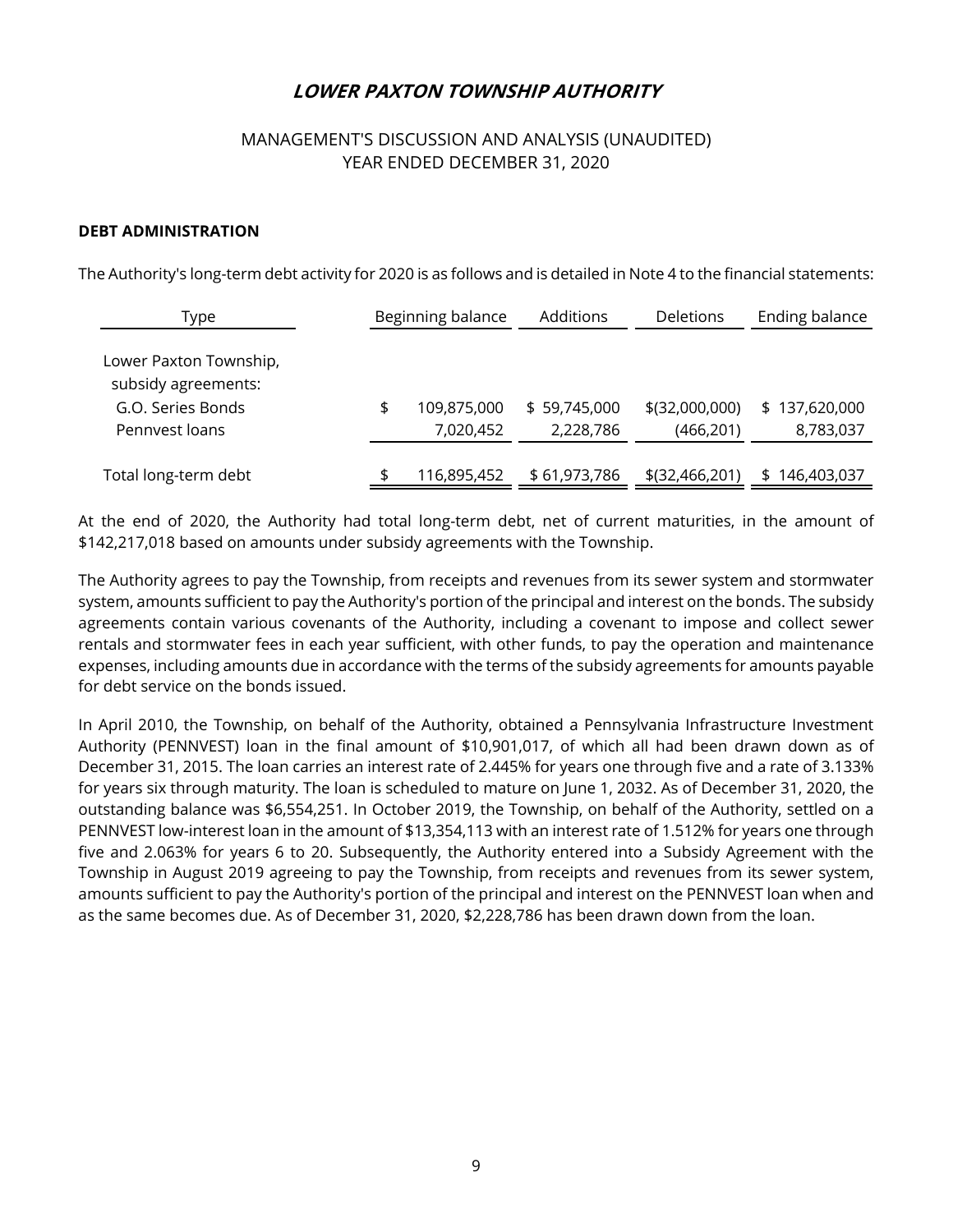## MANAGEMENT'S DISCUSSION AND ANALYSIS (UNAUDITED) YEAR ENDED DECEMBER 31, 2020

#### **GENERAL TRENDS AND SIGNIFICANT EVENTS**

The Beaver Creek Basin CAP is a 15-year sewer replacement program similar to the Paxton Creek drainage basin CAP, which includes the replacement of all Asbestos Cement Pipe (ACP) and Vitrified Clay Pipe (VCP) and includes the replacement of all private sewers.

The Second Amendment to the Second Consent Decree and Settlement Agreement imposes a limitation on planning modules in the Beaver Creek Basin each year with a maximum of 200 equivalent dwelling units (EDU's) per year and a limitation of 168 connections each year, provided that the Authority is incompliance with the plan and schedule and shows a reduction in flows to the sewer system. The Settlement Agreement provides for the accumulation of unused planning module EDU's and connection permits. At the end of 2020, the total accumulated EDU's and connections permits was 919 EDU's and 439 connections. Paxton Creek is currently allocated 243 connections annually, and there are no restrictions on planning modules. The Authority is also permitted to receive an increase of ten connections per year for each completed mini-basin project. The Spring Creek Basin is provided two connections annually, and there are no planning module restrictions.

In September 2019, the Township settled on the General Obligation Bonds Series of 2019 to refund the Series D of 2009 Federally Taxable-Build America Bonds in the amount of \$42,500,000, to issue new money in the amount of \$10,242,000 for stormwater capital projects and to fund a payment associated with the amendment of an Interest Rate Management Agreement in the amount of \$1,843,000. In July 2020, the Township settled on the General Obligation Bonds Series A of 2020 in the amount of \$25,970,000 to fund the sanitary sewer capital program and General Obligation Bonds Series B of 2020 in the amount of \$8,665,000 to refund the Series A of 2012 and the Series 2013 (\$2,810,000 pertains to the Authority). In October 2020, the Township settled on the General Obligation Bonds Series C of 2020 in the amount of \$35,000,000 to refund the Series of 2014 and the Series of 2016 (\$30,965,000 pertains to the Authority).

The Authority's Sewer System Engineer has prepared a long-term "financing plan" for the Authority which indicates additional financing will be required to complete the Second Amendment projects. Based on the Engineer's current projections, additional financing is anticipated in 2024 for \$17 million, and in 2026 an additional \$18 million. Additional financing of \$10 million may be required in 2030 depending on the 2027 analysis of the Beaver Creek Interceptor capacity.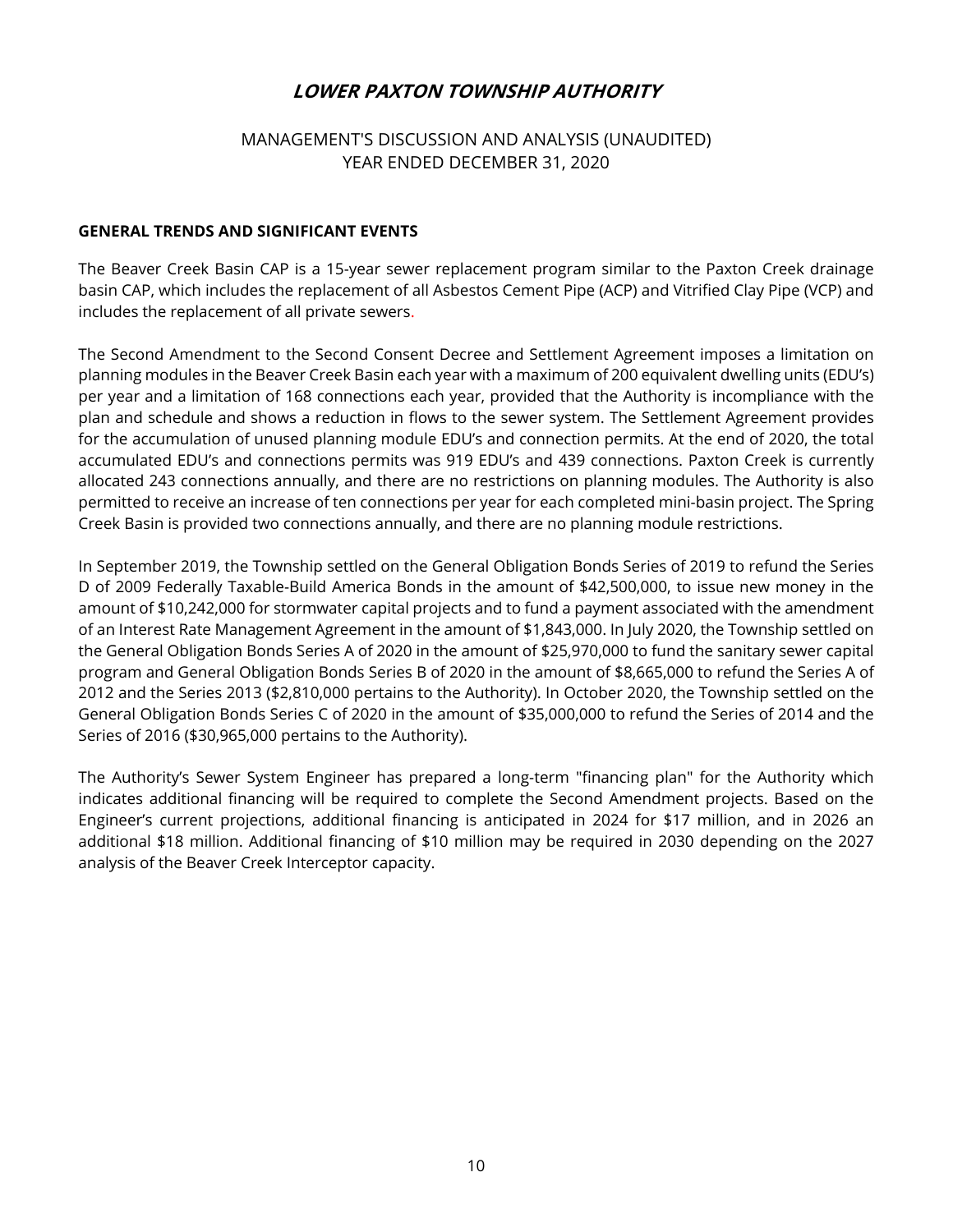## MANAGEMENT'S DISCUSSION AND ANALYSIS (UNAUDITED) YEAR ENDED DECEMBER 31, 2020

#### **RESULTS OF OPERATIONS**

The Authority's revenues from operations are essentially from sewer rental charges to its residents in Lower Paxton Township. Sewer rental charges are based on a flat rate for residential customers and a cost per gallon used with a minimum charge for commercial accounts. Sewer rental revenues remained constant in 2020 at \$153 per quarter. However, total operating revenues increased significantly in 2020 due to the implementation of the stormwater fee and a full year of billing. The fee is based on Equivalent Residential Units (ERU's) which is equal to 3,400 square feet of impervious surface. Residential customers are assessed a flat rate charge of \$32 per quarter, and commercial customers are assessed based upon the number of ERU's at the rate of \$32/ERU.

Operating expenses decreased slightly with the decrease in sanitary sewer treatment and transmission expenses. The total assets and total liabilities increased in 2020 as a result of the sanitary sewer system and stormwater program additions with the implementation of the Second Amendment to the Second Consent Decree and the PADEP MS4/PRP, respectively, and the increase in long term debt is associated with these programs, which are funded by General Obligation bonds and PENNVEST loans.

#### **FINANCIAL CONDITION**

The Authority's financial condition remained strong at year end with sufficient liquid assets to complete the sanitary sewer corrective action plans of the Authority as required by the Second Amendment with PADEP and the PADEP stormwater MS4/PRP. However, the Authority anticipates that additional funds will be required to complete the Second Amendment, which requires the implementation of the Third Paxton Creek Corrective Action Plan to eliminate the hydraulic overload in the Paxton Creek Basin by 2027, the Second Beaver Creek Corrective Action Plan to eliminate the overload in the Beaver Creek Basin by September 2033, future projects required in the Spring Creek 2 drainage basin and future projects to complete the PADEP Stormwater MS4/PRP.

#### **NEXT YEAR'S BUDGET**

The Authority requests that its consulting engineers, each year as part of the annual budget, prepare a report indicating whether sewer rental charges and stormwater fee charges are sufficient to cover operating expenses and debt service requirements. In 2020, the sewer rates remained at \$153 per quarter due to the Authority electing to use surplus funds to offset the need for a 2020 rate increase, as recommended by the Engineer. The sewer rental rate is scheduled to remain at \$153/quarter in 2021 with the Authority able to again utilize surplus funds. The stormwater fee was initially set at \$32/quarter/ERU and is scheduled to be reduced to \$26/quarter/ERU in 2021 or \$104/year. This is a result of the Authority 's projected PRP costs being reduced by partnering with Susquehanna Township and Capital Region Water. In addition, after a full year of operation and maintenance expenses, the Authority and the Township have determined that stormwater expenses are less than originally anticipated when the original rate was established in 2019.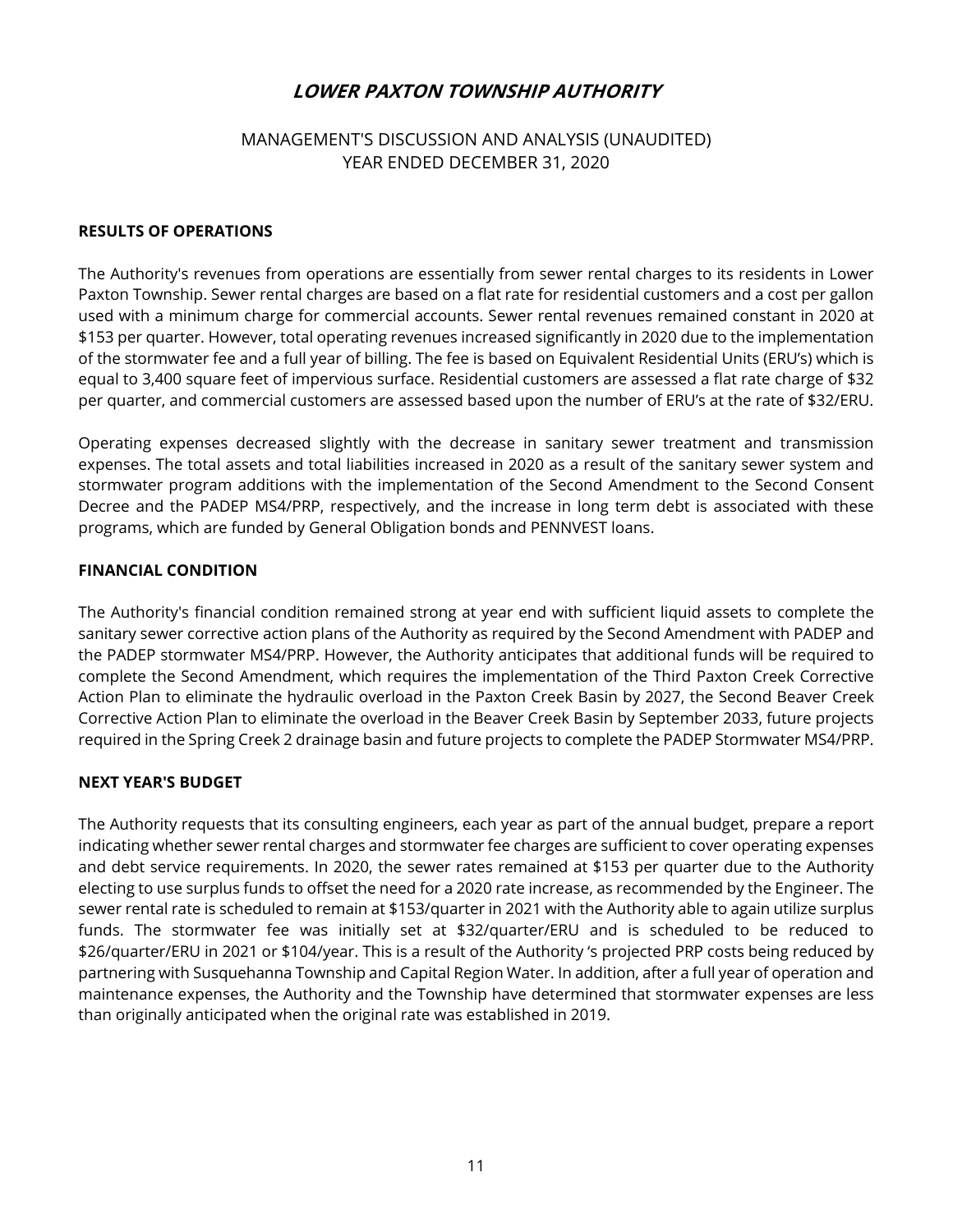## MANAGEMENT'S DISCUSSION AND ANALYSIS (UNAUDITED) YEAR ENDED DECEMBER 31, 2020

#### **FINAL COMMENTS**

Fiscal year 2020 continued a trend of strong financial performance by the Authority. This current strength with projected economic recovery is needed to ensure that there is sufficient revenue for annual debt service payments required to fund improvements to the sewer system and stormwater conveyance system, as required by the PADEP sanitary sewer corrective action plans and the stormwater MS4 Permit. In addition, financial strength will need to be maintained to allow for future borrowing, which will be needed to complete the remaining projects under the Paxton Creek and Beaver Creek Corrective Action Plans, and PADEP Stormwater MS4/PRP.

#### **CONTACTING THE AUTHORITY'S FINANCIAL MANAGER**

This report is designed to provide our citizens, customers and creditors with a general overview of the Authority's finances and to demonstrate the accountability of the Authority. If you have any questions about this report or need additional information, contact the Lower Paxton Township Authority Manager, 425 Prince Street, Harrisburg, PA 17109.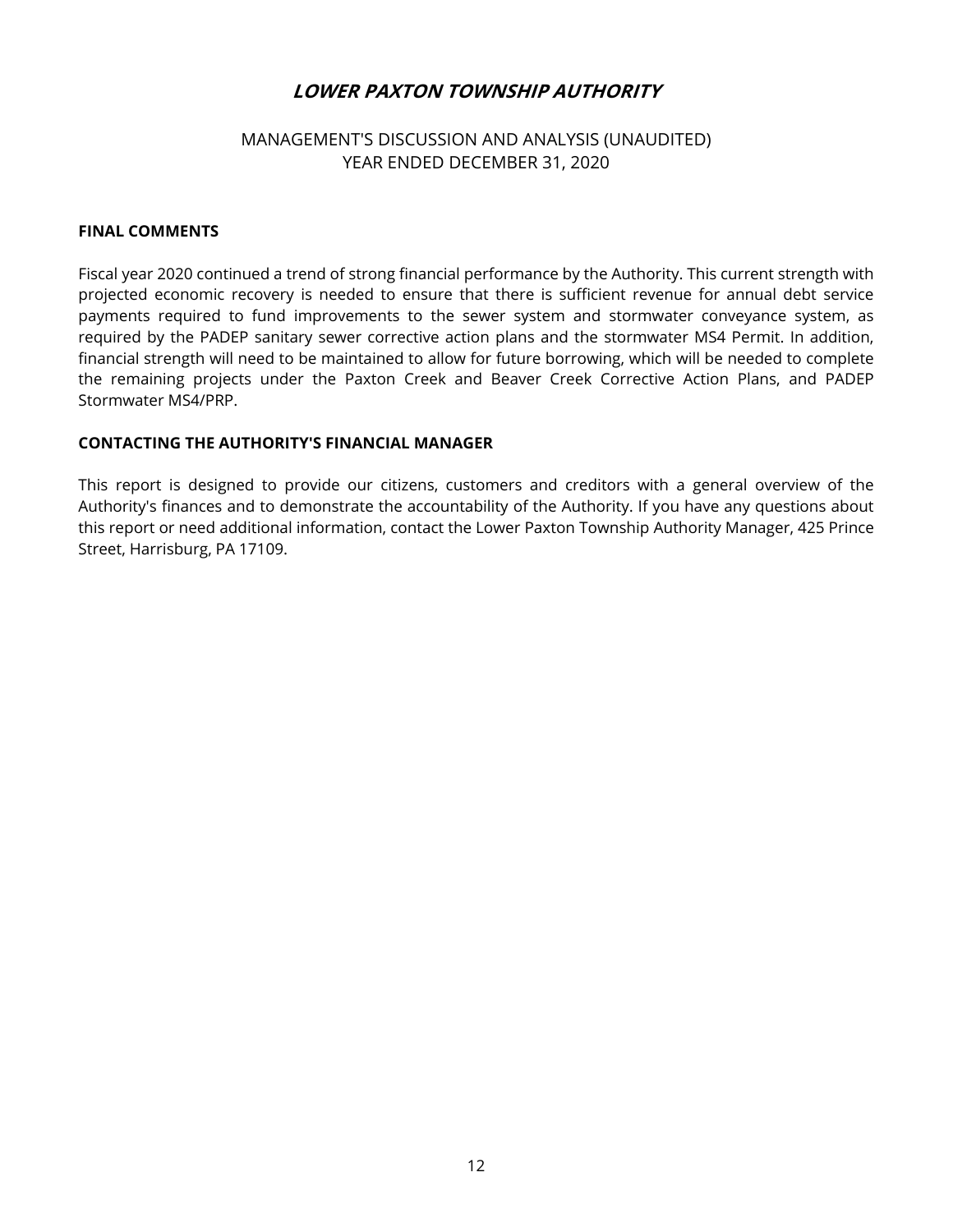# STATEMENTS OF NET POSITION - DECEMBER 31, 2020 AND 2019

| <b>ASSETS</b>                                         |                  |                             |
|-------------------------------------------------------|------------------|-----------------------------|
|                                                       | 2020             | 2019                        |
| <b>Assets:</b>                                        |                  |                             |
| <b>Current assets:</b>                                |                  |                             |
| Cash and cash equivalents                             | \$<br>25,351,176 | $\frac{1}{2}$<br>21,920,435 |
| Investments                                           | 246,196          | 985,009                     |
| Rentals and fees receivable:                          |                  |                             |
| <b>Billed</b>                                         | 1,112,721        | 615,668                     |
| Unbilled                                              | 5,023,096        | 5,042,473                   |
| Other receivables                                     | 537,124          | 491,142                     |
| Prepaid expenses                                      | 422,235          | 38,135                      |
|                                                       |                  |                             |
| <b>Total current assets</b>                           | 32,692,548       | 29,092,862                  |
| <b>Noncurrent assets:</b>                             |                  |                             |
| Restricted for debt service and capital projects,     |                  |                             |
| cash and cash equivalents                             | 36,769,332       | 11,786,103                  |
| Property, plant and equipment, net                    | 137,358,246      | 132,376,416                 |
| Deferred capacity costs, net                          | 13,600,828       | 13,981,904                  |
| <b>Total noncurrent assets</b>                        | 187,728,406      | 158,144,423                 |
| <b>Total assets</b>                                   | 220,420,954      | 187,237,285                 |
| Deferred outflows of resources, charges on refundings | 2,735,996        | 279,222                     |
|                                                       |                  |                             |

| Total assets and deferred outflows of resources | \$223,156,950 | \$187,516,507 |
|-------------------------------------------------|---------------|---------------|
|-------------------------------------------------|---------------|---------------|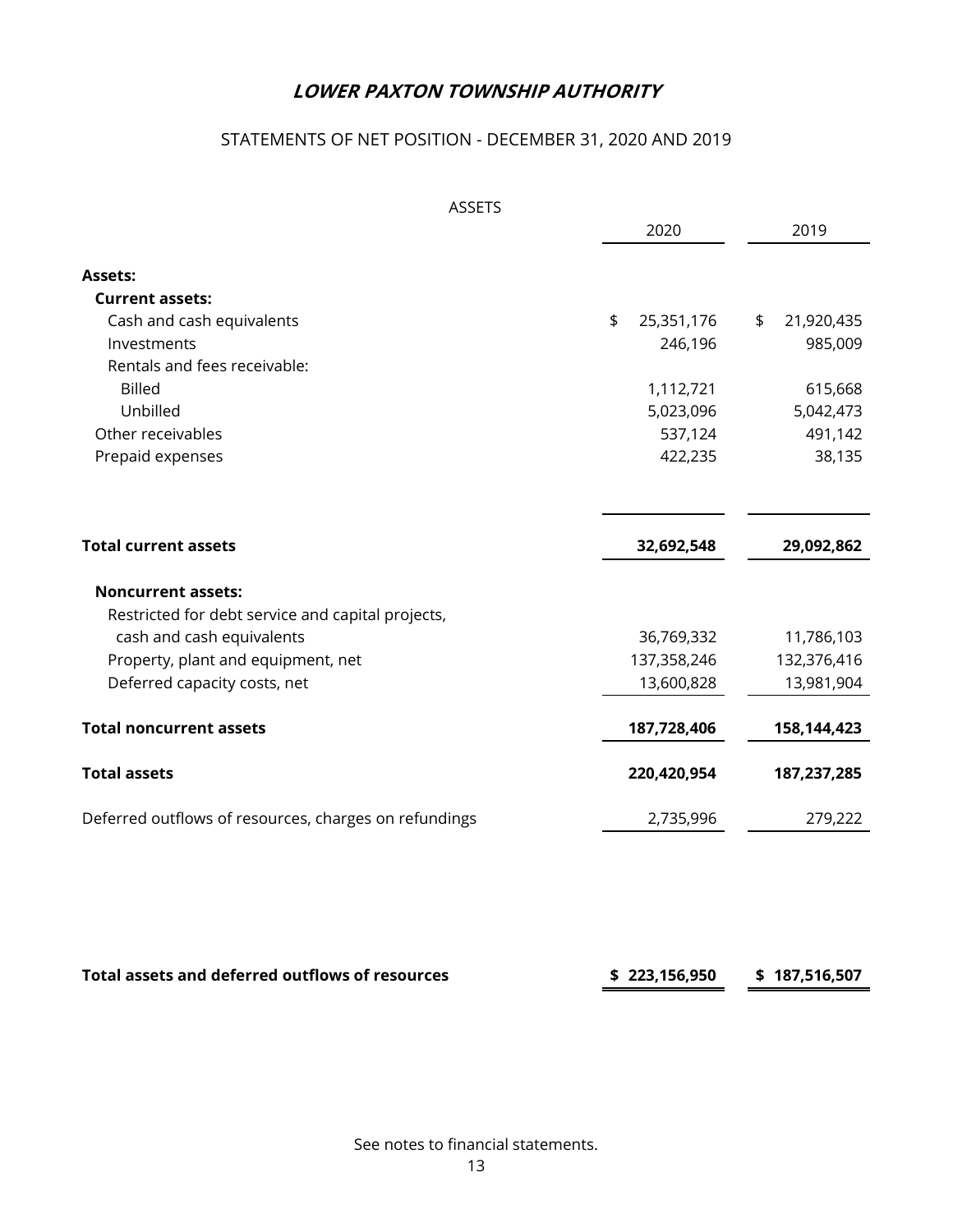# STATEMENTS OF NET POSITION - DECEMBER 31, 2020 AND 2019

| LIABILITIES AND NET POSITION |  |  |
|------------------------------|--|--|
|                              |  |  |

|                                                   | 2020            | 2019            |
|---------------------------------------------------|-----------------|-----------------|
|                                                   |                 |                 |
| <b>Liabilities:</b>                               |                 |                 |
| <b>Current liabilities:</b>                       |                 |                 |
| Accounts payable                                  | \$<br>2,829,986 | 1,402,801<br>\$ |
| Current portion of long-term debt, subsidy        |                 |                 |
| agreements with Lower Paxton Township             | 4,186,019       | 3,341,201       |
| Capital lease obligations, current portion        | 48,407          | 46,604          |
| Developers escrow                                 | 78,733          | 237,186         |
| Accrued interest                                  | 1,183,535       | 1,073,135       |
| Due to:                                           |                 |                 |
| Other governments                                 | 1,009,587       | 1,337,598       |
| Primary government                                | 1,994,953       | 1,506,694       |
| <b>Total current liabilities</b>                  | 11,331,220      | 8,945,219       |
| <b>Noncurrent liabilities:</b>                    |                 |                 |
| Long-term debt, subsidy agreements with           |                 |                 |
| Lower Paxton Township                             | 142,217,018     | 113,554,251     |
| Capital lease obligations, net of current portion | 68,069          | 116,476         |
| Bond premium                                      | 9,572,693       | 8,425,109       |
| <b>Total noncurrent liabilities</b>               | 151,857,780     | 122,095,836     |
| <b>Total liabilities</b>                          | 163,189,000     | 131,041,055     |
| <b>Net position:</b>                              |                 |                 |
| Net investment in capital assets                  | 33,145,557      | 29,579,010      |
| Restricted for debt service and capital projects  | 10,799,332      | 11,786,103      |
| Unrestricted                                      | 16,023,061      | 15,110,339      |
| <b>Total net position</b>                         | 59,967,950      | 56,475,452      |
| <b>Total liabilities and net position</b>         | \$223,156,950   | \$187,516,507   |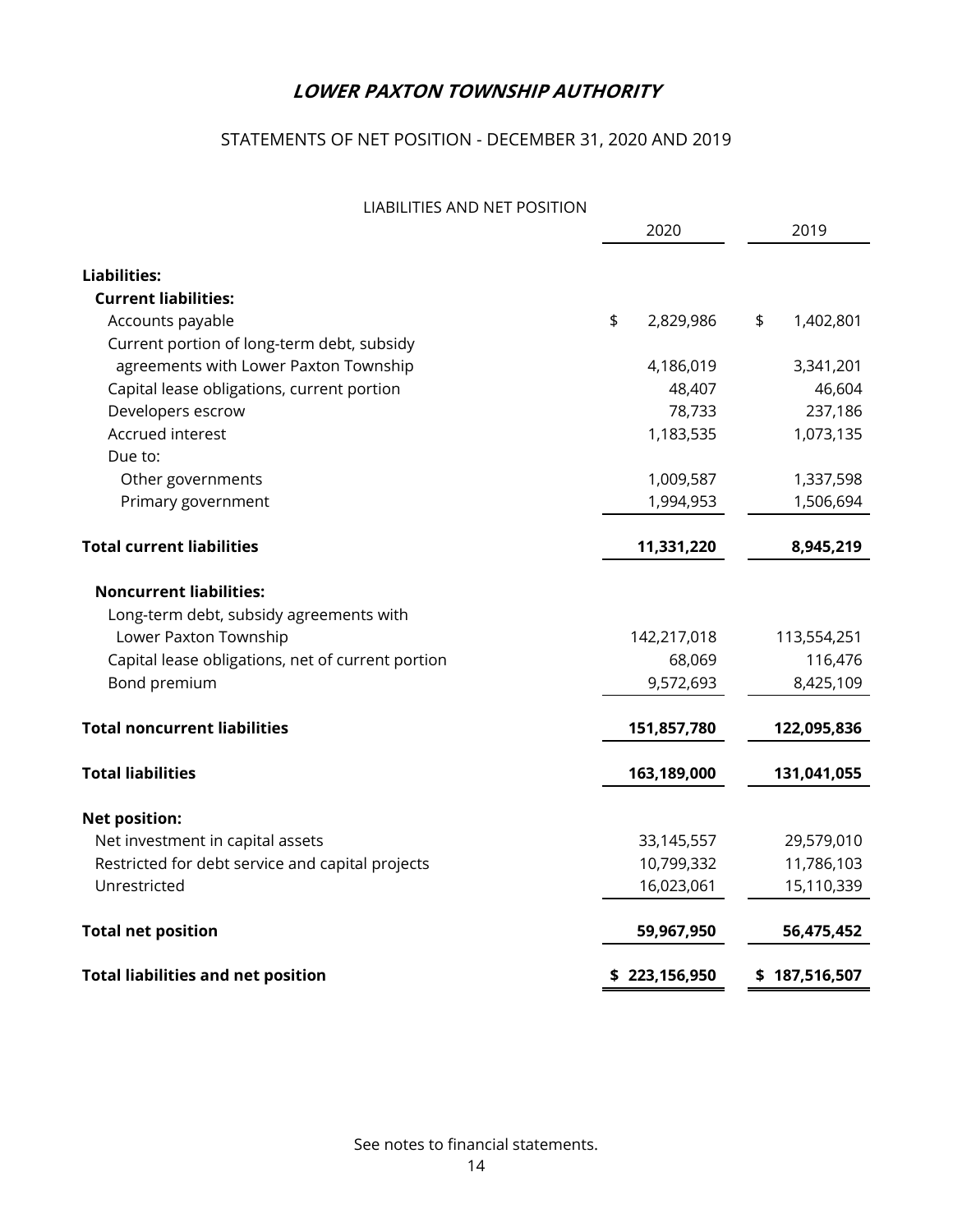# STATEMENTS OF REVENUES, EXPENSES AND CHANGES IN NET POSITION YEARS ENDED DECEMBER 31, 2020 AND 2019

|                                                | 2020             | 2019         |
|------------------------------------------------|------------------|--------------|
|                                                |                  |              |
| <b>Operating revenues:</b><br>Rentals and fees | 20,016,416<br>\$ | \$19,182,835 |
| Miscellaneous                                  | 319,261          | 13,107       |
|                                                |                  |              |
| <b>Total operating revenues</b>                | 20,335,677       | 19,195,942   |
| <b>Operating expenses:</b>                     |                  |              |
| Treatment and transmission charges             | 4,273,125        | 5,782,788    |
| Transportation                                 | 160,788          | 102,995      |
| Sewer maintenance                              | 87,793           | 107,192      |
| Maintenance of pumping stations and garage     | 57,805           | 89,417       |
| Equipment maintenance                          | 114,617          | 147,395      |
| Tools                                          | 1,507            | 1,152        |
| Office supplies and postage                    | 250,420          | 218,669      |
| Legal and accounting                           | 218,816          | 355,480      |
| Engineering                                    | 174,572          | 164,230      |
| Insurance                                      | 39,621           | 36,548       |
| Employee expense                               | 11,572           | 16,369       |
| Trustee fees                                   | 3,900            | 3,900        |
| Miscellaneous                                  | 35,576           | 90,095       |
| Reimbursements to Lower Paxton Township        | 4,013,685        | 3,375,678    |
| Private source repairs                         | 156,743          | 95,479       |
| Depreciation                                   | 3,407,914        | 3,966,567    |
| <b>Total operating expenses</b>                | 13,008,454       | 14,553,954   |
| <b>Operating income</b>                        | 7,327,223        | 4,641,988    |
| <b>Nonoperating revenues (expenses):</b>       |                  |              |
| Tapping fees                                   | 498,621          | 727,419      |
| Interest:                                      |                  |              |
| Income                                         | 110,571          | 1,100,869    |
| Expense and amortization, net                  | (4,482,922)      | (4,999,164)  |
| Developer contributions                        | 584,759          | 1,058,101    |
| Township contributions                         |                  | 15,434,586   |
| Gain on sale of assets                         | 77,562           | 40,354       |
| Bond issue costs                               | (623, 316)       | (524, 388)   |
|                                                |                  |              |
| Net nonoperating revenues (expenses)           | (3,834,725)      | 12,837,777   |
| <b>Change in net position</b>                  | 3,492,498        | 17,479,765   |
| <b>Net position:</b>                           |                  |              |
| Beginning                                      | 56,475,452       | 38,995,687   |
| <b>Ending</b>                                  | \$59,967,950     | \$56,475,452 |

See notes to financial statements.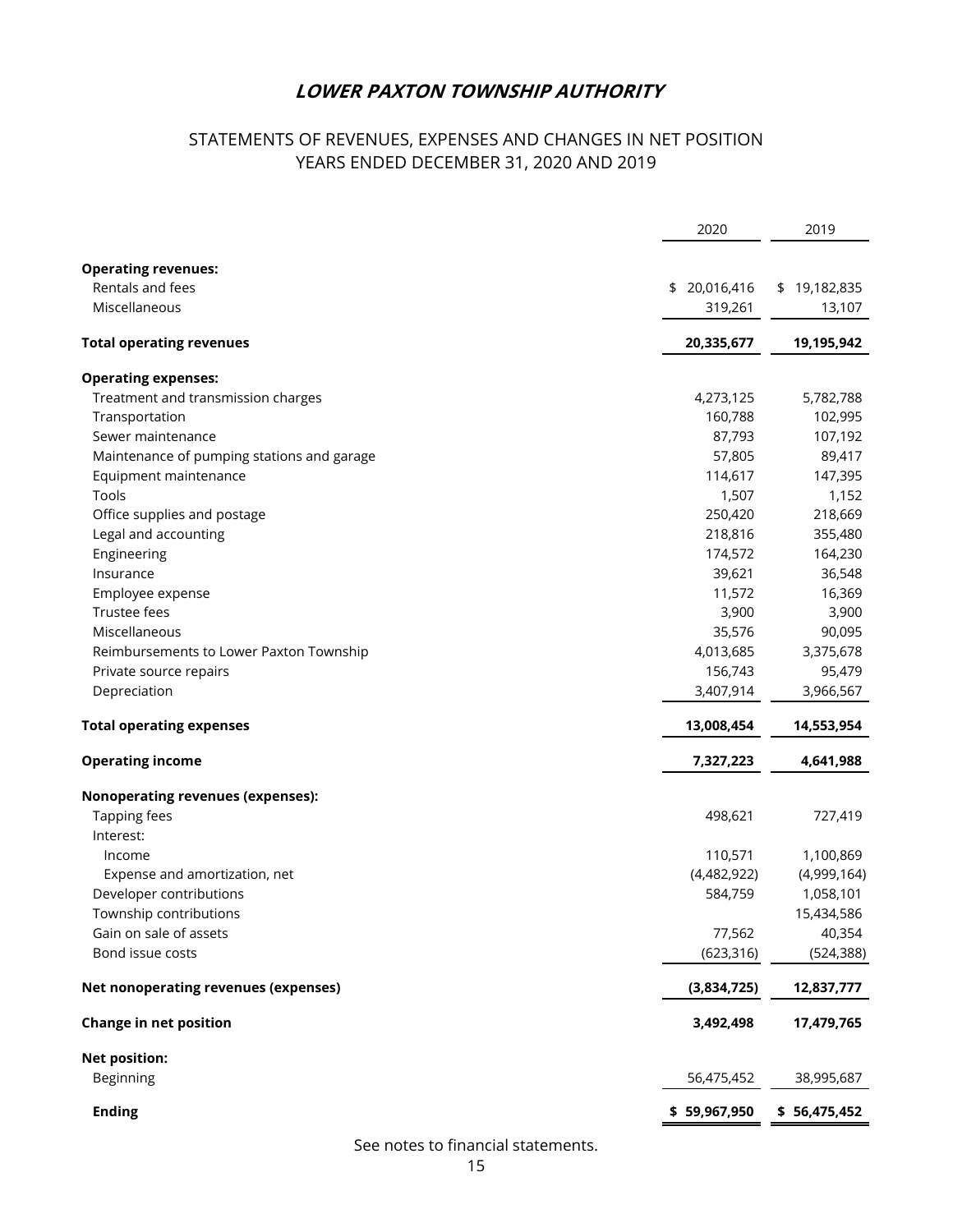# STATEMENTS OF CASH FLOWS YEARS ENDED DECEMBER 31, 2020 AND 2019

|                                                                         | 2020             | 2019              |
|-------------------------------------------------------------------------|------------------|-------------------|
| <b>Cash flows from operating activities:</b>                            |                  |                   |
| Cash received from customers and users                                  | 19,986,588<br>\$ | 17,971,185<br>\$  |
| Cash payments to:                                                       |                  |                   |
| Suppliers                                                               | (5,030,234)      | (5,572,260)       |
| Lower Paxton Township                                                   | (3,777,557)      | (2,555,855)       |
| Net cash provided by operating activities                               | 11,178,797       | 9,843,070         |
| Cash flows from capital and related financing activities:               |                  |                   |
| Purchase of capital assets                                              | (7,458,556)      | (3,015,512)       |
| Proceeds from sale of capital assets                                    | 112,210          | 55,820            |
| <b>Tapping fees</b>                                                     | 498,621          | 727,419           |
| Proceeds from the issuance of long-term debt, subsidy agreements        | 65,375,126       | 53,300,509        |
| Principal payments on long term debt, subsidy agreements                | (36,770,494)     | (45, 246, 840)    |
| Capital lease paid                                                      | (46, 604)        | (77, 073)         |
| Bond issue costs                                                        | (623, 316)       | (524, 388)        |
| Interest expense                                                        | (4,701,198)      | (5,418,137)       |
| Net cash provided by (used in) capital and related financing activities | 16,385,789       | (198, 202)        |
| <b>Cash flows from investing activities:</b>                            |                  |                   |
| Purchase of investments                                                 | (246, 196)       |                   |
| Sale of investments                                                     | 985,009          | 3,442,678         |
| Interest income                                                         | 110,571          | 1,100,869         |
| Net cash provided by investing activities                               | 849,384          | 4,543,547         |
| Net increase in cash                                                    | 28,413,970       | 14,188,415        |
| Cash:                                                                   |                  |                   |
| Beginning of year                                                       | 33,706,538       | 19,518,123        |
| <b>End of year</b>                                                      | \$62,120,508     | \$33,706,538      |
| Presented in the financial statements as:                               |                  |                   |
| Cash and cash equivalents                                               | 25,351,176<br>\$ | 21,920,435<br>\$  |
| Restricted cash and cash equivalents                                    | 36,769,332       | 11,786,103        |
| <b>Total cash and cash equivalents</b>                                  | 62,120,508       | 33,706,538<br>\$. |
| (continued)                                                             |                  |                   |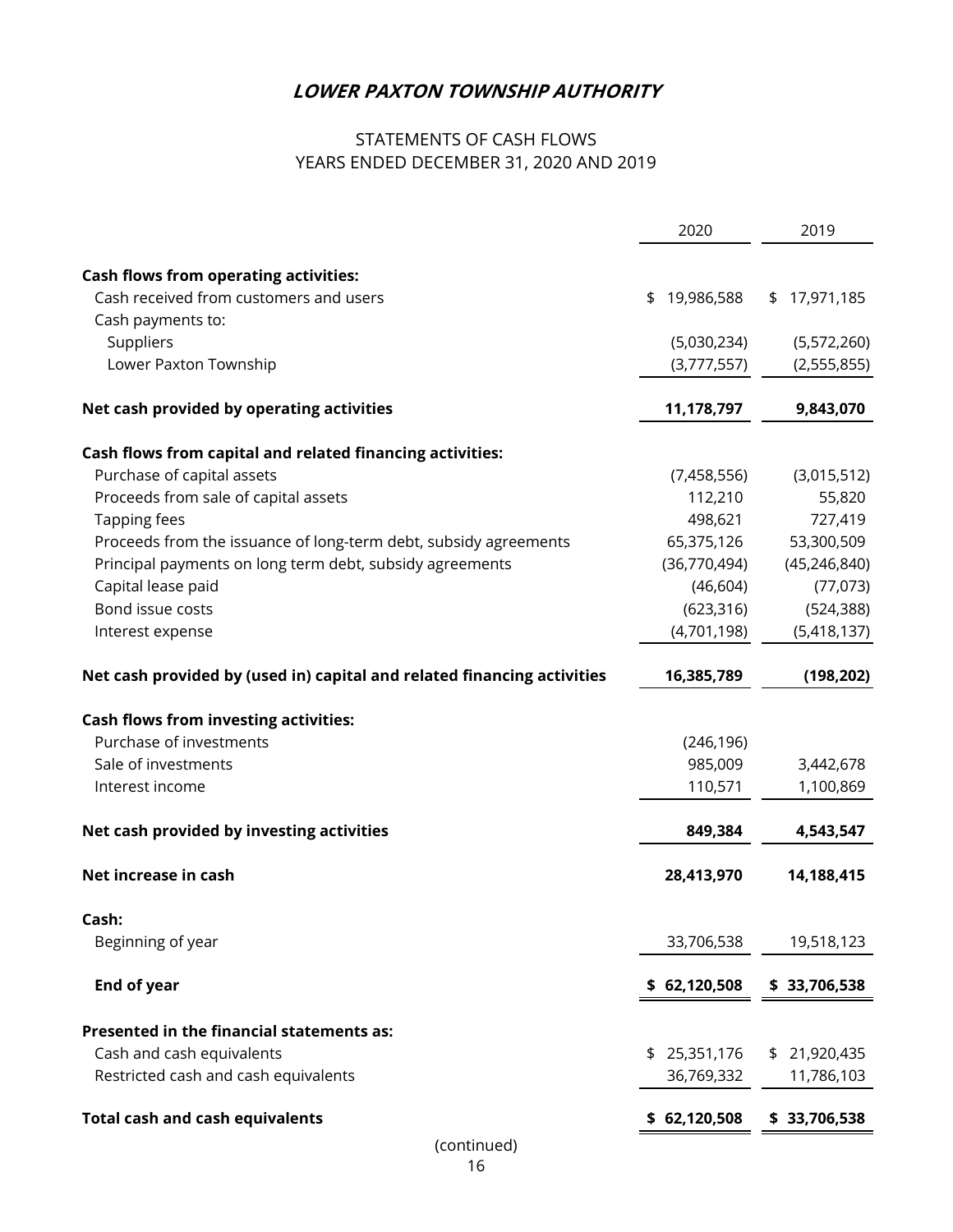# STATEMENTS OF CASH FLOWS (CONTINUED) YEARS ENDED DECEMBER 31, 2020 AND 2019

|                                                                      | 2020            | 2019            |
|----------------------------------------------------------------------|-----------------|-----------------|
| Reconciliation of operating income to net cash provided by operating |                 |                 |
| activities, operating income                                         | \$<br>7,327,223 | \$<br>4,641,988 |
| Adjustments to reconcile operating income to net cash provided by    |                 |                 |
| operating activities:                                                |                 |                 |
| Depreciation expense                                                 | 3,407,914       | 3,966,567       |
| Gain on sale of assets                                               | (77, 562)       |                 |
| Noncash expenses                                                     |                 | 78,717          |
| (Increase) decrease in:                                              |                 |                 |
| Receivables                                                          | (523, 658)      | (1,422,929)     |
| Due from other governments                                           |                 | 83,250          |
| Prepaid expenses                                                     | (384, 100)      | (1,636)         |
| Increase in:                                                         |                 |                 |
| Accounts payable and accrued expenses                                | 1,427,185       | 174,420         |
| Due to:                                                              |                 |                 |
| Lower Paxton Township                                                | 488,259         | 934,745         |
| Other governments                                                    | (328,011)       | 1,337,598       |
| Developers escrow                                                    | (158, 453)      | 50,350          |
| Net cash provided by operating activities                            | \$11,178,797    | \$<br>9,843,070 |
| Supplemental disclosures of noncash transactions:                    |                 |                 |
| Capital lease additions                                              |                 | \$<br>158,536   |
| Developer contributions                                              | \$<br>584,759   | 1,058,101       |
| Township contributions                                               |                 | 15,434,586      |
| Amortization of:                                                     |                 |                 |
| Bond premium                                                         | (445, 336)      | (229, 822)      |
|                                                                      |                 |                 |
| Deferred refundings                                                  | 116,660         | 73,933          |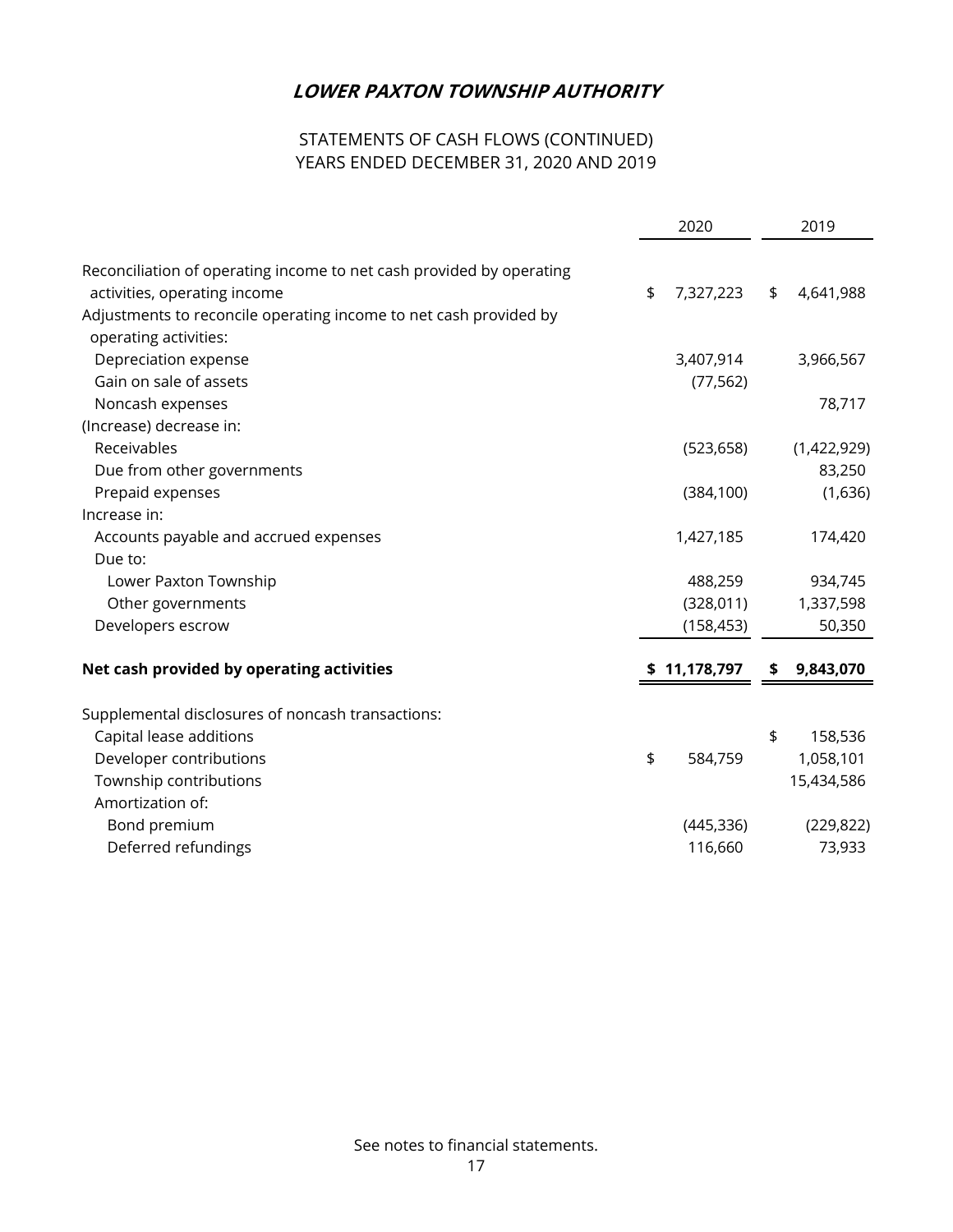## NOTES TO FINANCIAL STATEMENTS YEARS ENDED DECEMBER 31, 2020 AND 2019

#### **1. Nature of organization and significant accounting policies:**

#### *Nature of organization:*

 The Lower Paxton Township Authority (the Authority) was incorporated on June 11, 1951, under the Municipal Authorities Act of 1945, P.L. 382, as amended, pursuant to a resolution adopted by the supervisors of the Township of Lower Paxton (the Township). The Authority is an operating Authority responsible for acquiring, holding, constructing, improving, maintaining, operating, owning and leasing, either in the capacity of lessor or lessee, sewers, sewer systems or parts thereof. The Authority is considered a blended component unit of the Township due to the Township's ability to impose its will on the Authority.

#### *Reporting entity:*

 The Authority has adopted the provisions of Governmental Accounting Standards Board (GASB) for the criteria used to evaluate organizations, activities and functions that should be included in the Authority's financial statements. The basic criteria are the exercise of oversight responsibility over such organizations, activities and functions.

 The Authority has not identified any entities which should be subject to evaluation for inclusion in the Authority's reporting entity. The Township includes the Authority in its financial statements as a blended component unit because the Township appoints the Authority's governing board and guarantees the Authority debt and the Authority meets the criteria satisfying inclusion in the Township's financial statements.

#### *Basis of accounting and presentation, fund accounting and measurement focus:*

#### Basis of accounting and presentation:

 The Authority's financial statements are presented on the accrual basis of accounting in accordance with accounting principles generally accepted in the United States of America. Under this basis of accounting, revenues are recorded when earned and expenses are recorded when the liability is incurred, regardless of the timing of the related cash flows. The Authority applies GASB pronouncements.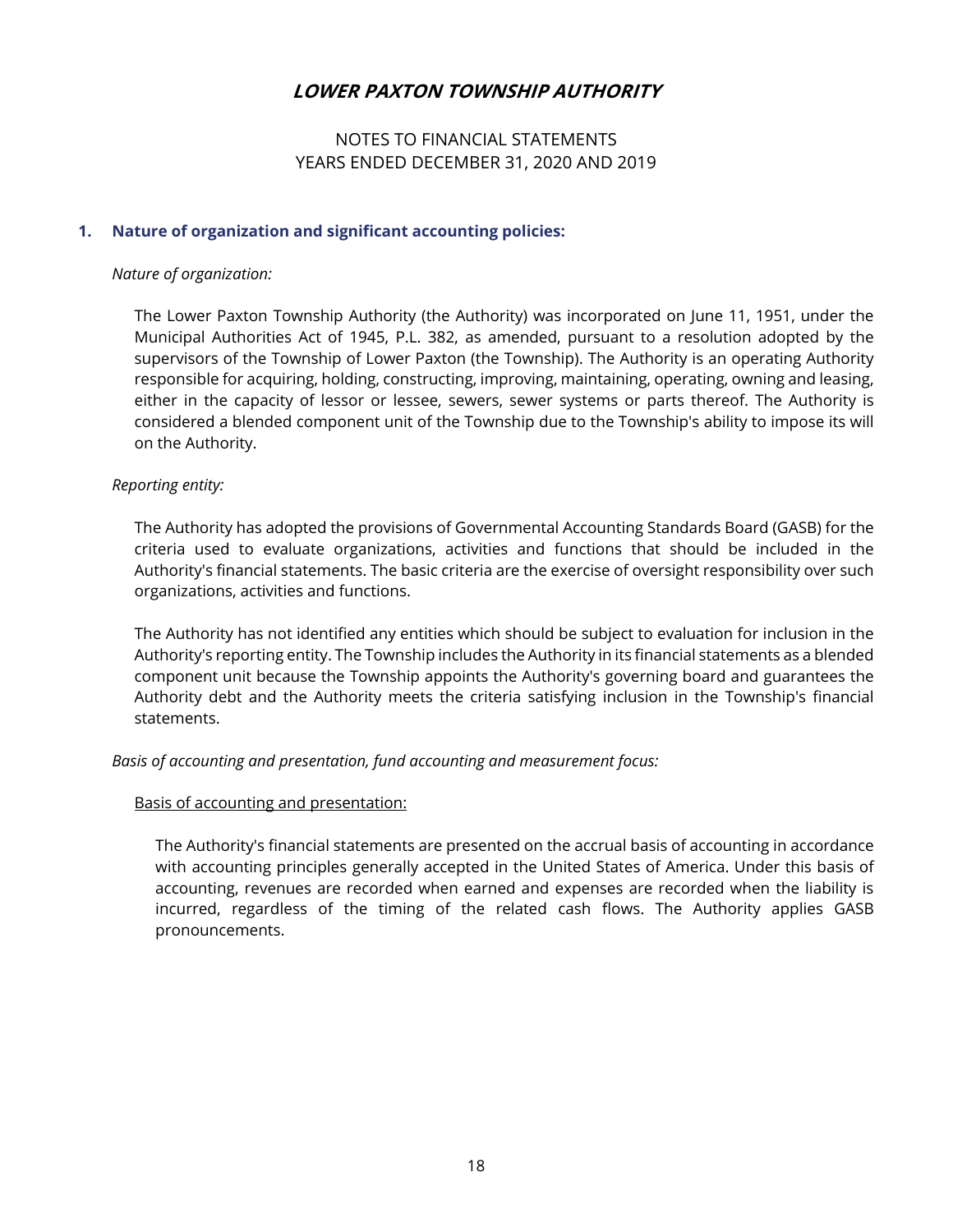## NOTES TO FINANCIAL STATEMENTS YEARS ENDED DECEMBER 31, 2020 AND 2019

#### **1. Nature of organization and significant accounting policies (continued):**

*Basis of accounting and presentation, fund accounting and measurement focus:* 

#### Fund accounting:

 All activities of the Authority are accounted for within two proprietary (enterprise) funds. Proprietary funds are used to account for operations that are (a) financed and operated in a manner similar to private business enterprises where the intent of the governing body is that the cost (expenses, including depreciation) of providing goods or services to the general public on a continuing basis be financed or recovered primarily through user charges or (b) where the governing body has decided that periodic determination of revenues earned, expenses incurred and/or net income is appropriate for capital maintenance, public policy, management control, accountability or other purposes.

#### Measurement focus:

 The accounting and financial reporting treatment applied to the Authority is determined by its measurement focus. The transactions of the Authority are accounted for on a flow of economic resources measurement focus. With this measurement focus, all assets and all liabilities associated with the operations are included on the balance sheet. Net position (i.e., total assets and deferred outflows of resources net of total liabilities and deferred inflows of resources) are segregated into net investment in capital assets, restricted and unrestricted components. Proprietary fund type operating statements present increases (revenues) and decreases (expenses) in total net position.

 Operating revenues, such as charges for services, result from exchange transactions associated with the principal activity of the Authority. Exchange transactions are those in which each party receives and gives up essentially equal values. Nonoperating revenues, such as subsidies and investment earnings, result from non-exchange transactions or ancillary activities. When both restricted and unrestricted resources are available for use, it is the Authority's policy to use restricted resources, and then unrestricted resources as they are needed for their intended purposes.

#### *Cash:*

 Cash, for the purposes of the statements of cash flows, includes unrestricted and restricted cash on hand or on deposit with a maturity of three months or less.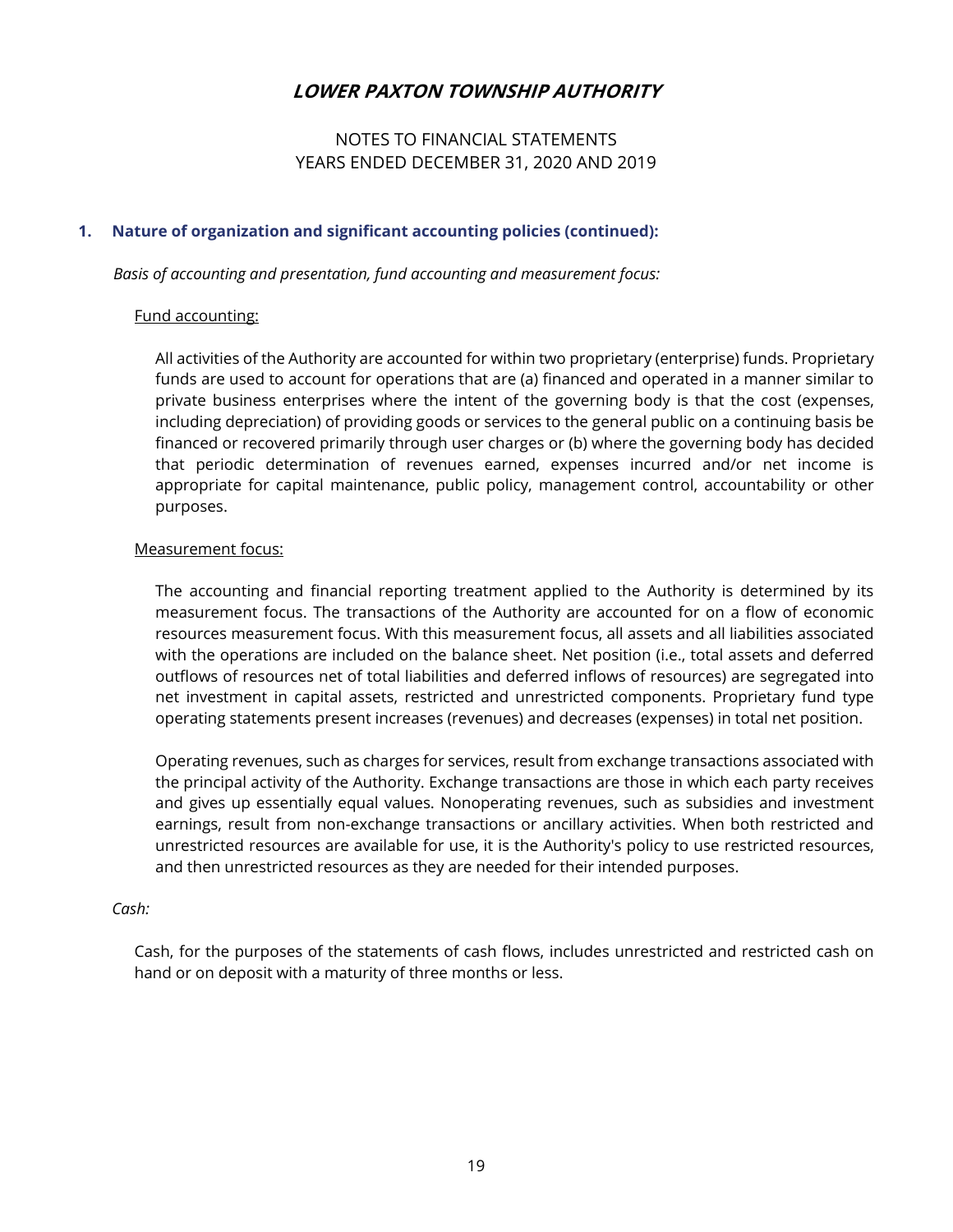## NOTES TO FINANCIAL STATEMENTS YEARS ENDED DECEMBER 31, 2020 AND 2019

#### **1. Nature of organization and significant accounting policies (continued):**

 *Investments, external investment pools, certificates of deposit:* 

 The Authority invests its funds in various instruments, including external investment pools and certificates of deposit with federally-insured financial institutions. The Authority's investment in external investment pools, as discussed in Note 2, are valued at amortized cost, which approximates fair value, and is classified as cash and cash equivalents on the balance sheet. The Authority invests in both negotiable and non-negotiable certificates of deposit (CD) in federally insured financial institutions. Negotiable CD's are valued at fair value while non-negotiable CD's are valued at cost because they are considered non-participating contracts for which redemption terms do not consider market values.

#### *Restricted assets:*

 Restricted assets represent cash and investment balances from developers' escrow and unspent bond and loan proceeds. At December 31, 2020 and 2019, the restricted cash and cash equivalents and restricted net assets balance was \$36,769,332 and \$11,786,103, respectively.

#### *Receivables:*

 Receivables are stated at the amount management expects to collect from outstanding balances. No allowance for doubtful accounts has been provided for the sewer rentals receivable since the Authority can place a lien on the property of customers who are significantly in arrears on sewer payments. Unbilled sewer rentals receivable relate to services performed at December 31 and not billed until the following January.

#### *Capital assets and capacity costs:*

 Capital assets, which include property, plant and equipment and infrastructure are stated at cost, except for sewer extensions contributed to the Authority, which are recorded at fair value at the date of contribution. Depreciation is provided on the straight-line method over the estimated useful lives of the various assets.

 The Authority participated in the construction of various facilities. This participation gave the Authority reserved rights to use a percentage of the facilities. Consequently, an asset is recorded based upon construction costs paid, net of accumulated amortization of those costs, which is determined on the straight-line method over the estimated useful life of the capacity purchased.

 The costs of normal maintenance and repairs that do not add to the value of the assets or materially extend assets lives are not capitalized. Major outlay of capital assets and improvements are capitalized as projects are completed.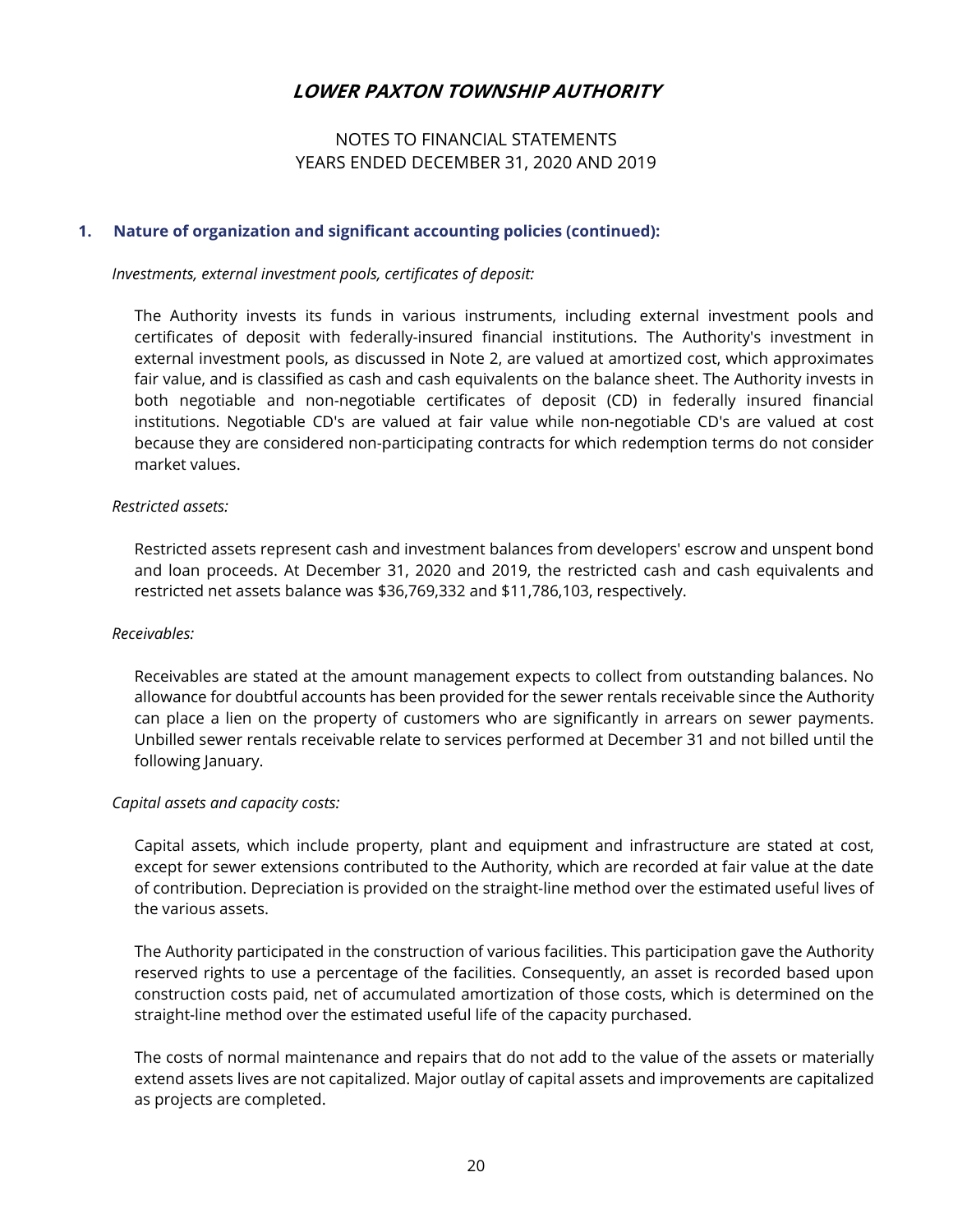## NOTES TO FINANCIAL STATEMENTS YEARS ENDED DECEMBER 31, 2020 AND 2019

## **1. Nature of organization and significant accounting policies (continued):**

#### *Capital assets and capacity costs:*

 Capital assets of the Authority are depreciated using the straight-line method over the following estimated useful lives:

| Assets                                             | Years    |
|----------------------------------------------------|----------|
| Sewer and stormwater systems and deferred capacity | 15 to 60 |
| <b>Buildings</b>                                   | 50       |
| Furniture, machinery and equipment                 | 5 to 20  |

#### *Long-term obligations and debt related costs:*

 In the financial statements, long-term debt and other long-term obligations are reported as liabilities in the statement of net position. Bond premiums and discounts are amortized over the life of the bonds using the straight-line method.

 For current and advance refundings resulting in the defeasance of debt, the difference between the reacquisition price and the net carrying amount of the old debt is deferred and amortized over the remaining life of the old debt or the life of the new debt, whichever is shorter. The net amortization expense of both bond premiums and discounts and deferred debt refundings for the years ended December 31, 2020 and 2019 amounted to \$328,676 and \$155,889, respectively.

#### *Developers escrow liability:*

 The Authority requires developers to deposit funds pursuant to an escrow agreement to provide assurance that projects will be completed according to approved specifications and on a timely basis. If work is not completed satisfactorily, the Authority uses the developer's escrow account to reimburse themselves for fees incurred in correcting the work done.

#### *Use of estimates:*

 The preparation of financial statements requires management to make estimates and assumptions that affect certain reported amounts and disclosures. Accordingly, actual results could differ from those estimates.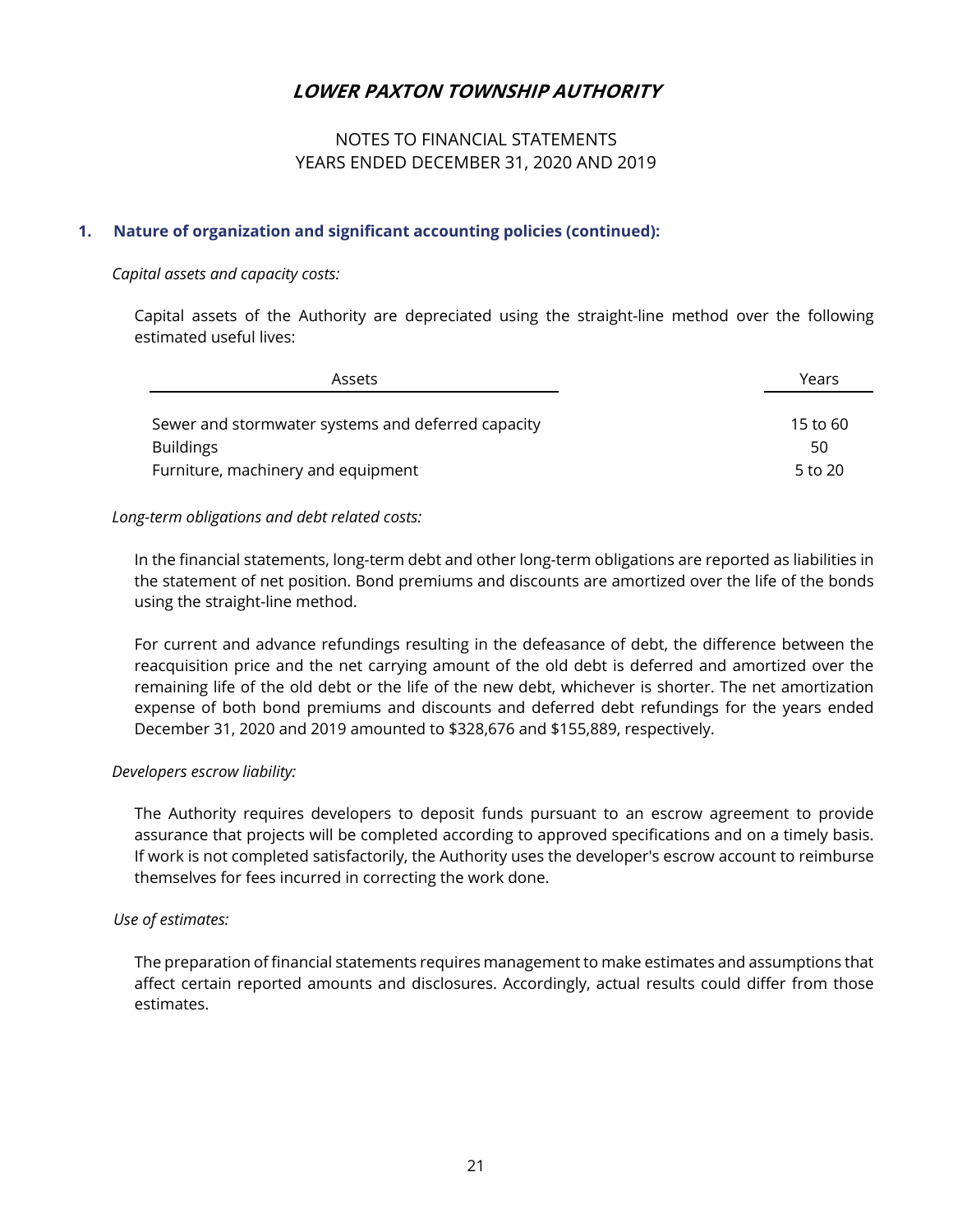## NOTES TO FINANCIAL STATEMENTS YEARS ENDED DECEMBER 31, 2020 AND 2019

#### **1. Nature of organization and significant accounting policies (continued):**

#### *Deferred outflows, inflows of resources:*

 In addition to assets, the statement of financial position could also report a separate section for deferred outflows of resources. This separate financial statement element, deferred outflows of resources, represents a consumption of net position that applies to a future period(s) and so it will not be recognized as an outflow of resources (expense/expenditure) until then. The Authority only has one item that qualifies for reporting in this category. It is the deferred charges on refundings reported in the statements of net position. A deferred charge on refunding results from the difference in the carrying value of refunded debt and its reacquisition price. This amount is deferred and amortized over the shorter of the life of the refunded or refunding debt.

 In addition to liabilities, the statements of net position could also report a separate section for deferred inflows of resources. This separate financial statement element, deferred inflows of resources, represents an acquisition of net position that applies to a future period(s) and so will not be recognized as an inflow of resources (revenue) until that time. The Authority did not have an item that qualified for reporting in this category.

#### *Pending GASB statements:*

 In June 2017, the GASB issued Statement No. 87, *Leases*. This Statement is to better meet the information needs of the financial statement users by improving accounting and financial reporting for leases by governments. The provisions of GASB Statement No. 87 are effective for the Authority's December 31, 2022 financial statements.

 In June 2018, the GASB issued Statement No. 89, *Accounting for Interest Cost Incurred Before the End of a Construction Period*. This Statement is to enhance the relevance and comparability of information about capital assets and cost of borrowing for a reporting period and to simplify accounting for interest cost incurred before the end of a construction period. The provisions of GASB Statement No. 89 are effective for the Authority's December 31, 2021 financial statements

 In May 2019, the GASB issued Statement No. 91, *Conduit Debt Obligations*. This Statement is to provide a single method of reporting conduit debt obligations by issuers and eliminate diversity in practice. The provisions of GASB Statement No. 91 are effective for the Authority's December 31, 2022 financial statements.

 In January 2020, the GASB issued Statement No. 92, *Omnibus 2020*. This Statement is to enhance comparability in accounting and financial reporting and to improve the consistency of authoritative literature by addressing practice issues that have been identified during implementation and application of certain GASB Statements. The provisions of GASB Statement No. 92 are effective for the Authority's December 31, 2022 financial statements.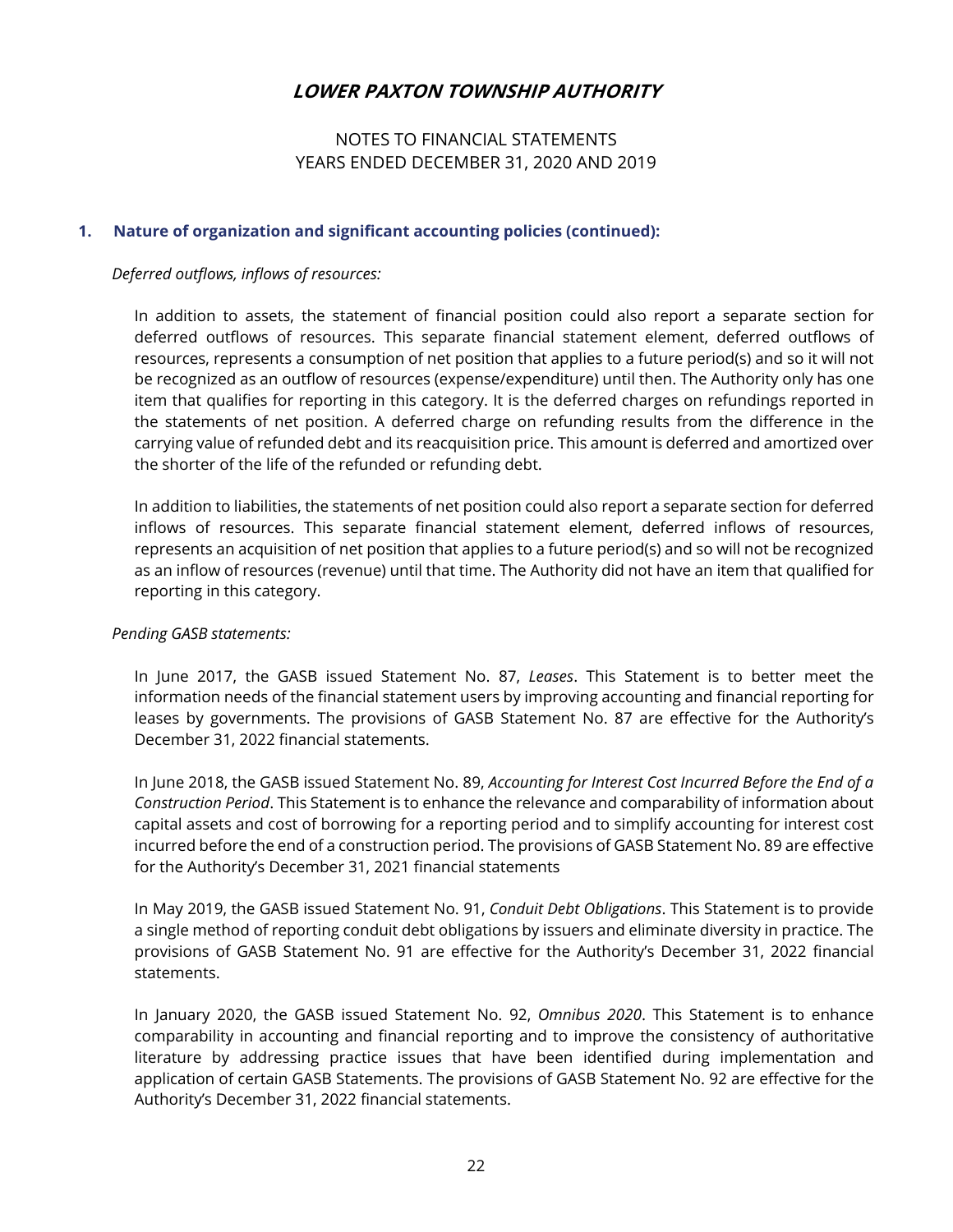## NOTES TO FINANCIAL STATEMENTS YEARS ENDED DECEMBER 31, 2020 AND 2019

#### **1. Nature of organization and significant accounting policies (continued):**

#### *Pending GASB statements:*

The effect of implementation of these statements has not yet been determined.

#### **2. Deposits and investments:**

#### *Custodial credit risk:*

 For deposits and investments, custodial credit risk is the risk that in the event of the failure of the counterparty, the Authority will not be able to recover the value of its deposits or collateral securities that are in the possession of an outside party. As of December 31, 2020, the Authority's cash balance was \$62,120,508, and its bank balance was \$62,190,296. Of the bank balance, \$1,037,479 was covered by the Federal Deposit Insurance Corporation and \$22,603,822 was subject to custodial credit risk as it was collateralized under Act 72 (Act) of the 1971 Session of the Pennsylvania General Assembly, in which financial institutions were granted the authority to secure deposits of public bodies by pledging a pool of assets, as defined by the Act, to cover all public funds deposited in excess of federal depository insurance limits. The remaining balance was invested in an external investment pool as described in more detail below. None of the Authority's investments were exposed to custodial credit risk at December 31, 2020. The Authority does not have a formal investment policy related to custodial credit risk.

 As of December 31, 2020, the Authority had cash equivalents totaling \$38,548,995, invested in the Pennsylvania Local Government Investment Trust (PLGIT). PLGIT issues separately audited financial statements that are available to the public. The fair value of the Authority's position in the external investment pool is equivalent to the value of the pool shares. PLGIT does not place any limitations or restrictions on withdrawals from the program. The Commonwealth of Pennsylvania provides external regulatory oversight for the external investment pools. At December 31, 2020, PLGIT carries an AAAm rating and has an average maturity of less than one year.

 As of December 31, 2020, the Authority had \$246,196 of debt investments and maturities within its operating fund accounts. These investments consisted of certificates of deposit with maturity dates of less than one year, but greater than 3 months, excluding them from cash and cash equivalents.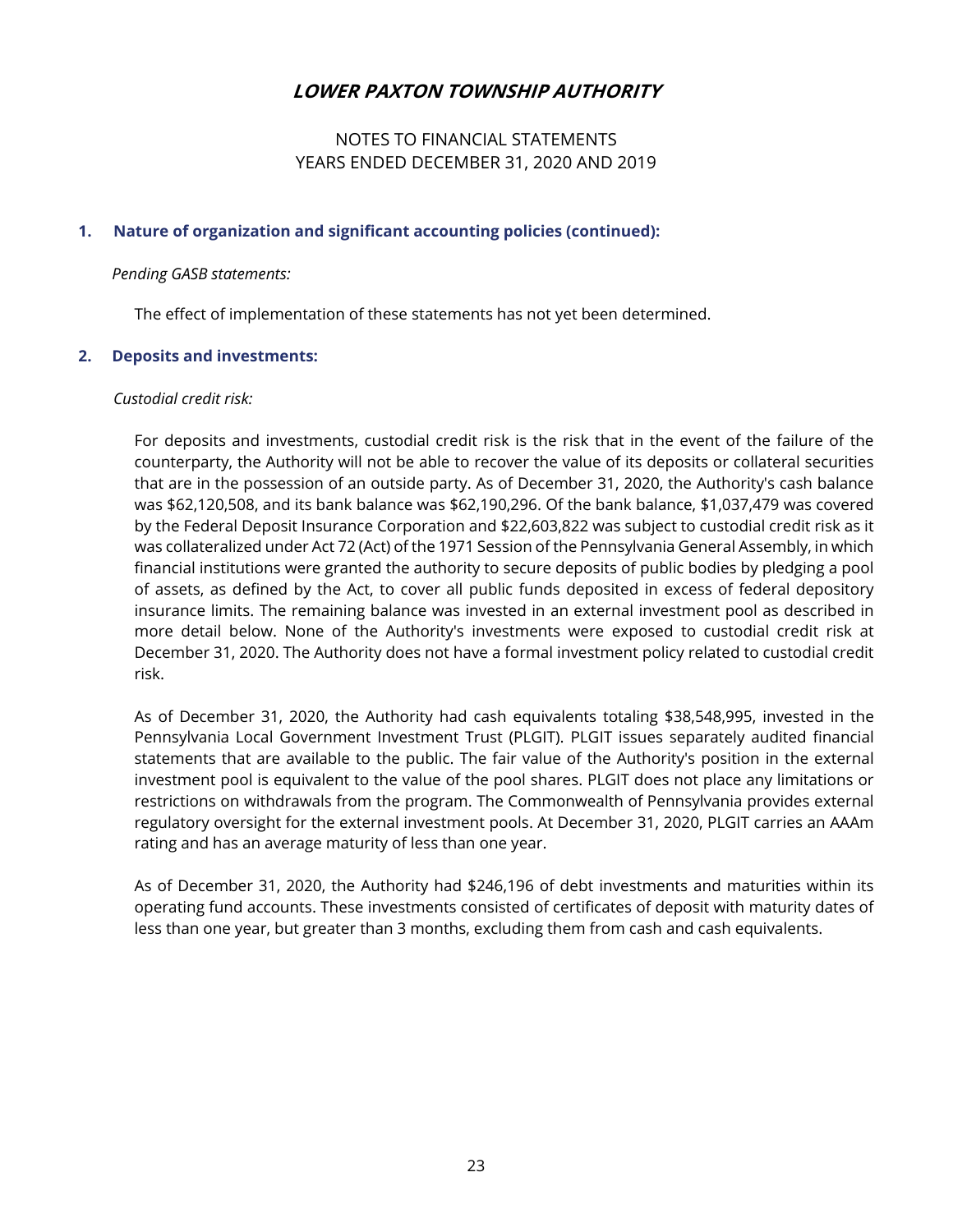## NOTES TO FINANCIAL STATEMENTS YEARS ENDED DECEMBER 31, 2020 AND 2019

#### **2. Deposits and investments (continued):**

 *Reconciliation to the financial statements:* 

|                                                  | 2020         | 2019         |
|--------------------------------------------------|--------------|--------------|
| Collateral held by the pledging bank under       |              |              |
| Act 72, but not in the Township's name           | \$22,603,822 | \$21,522,722 |
| PLGIT investments, money market                  | 38,548,995   | 11,437,823   |
| Insured by Federal Deposit Insurance Corporation | 1,037,479    | 750,000      |
| Deposits in transit                              | 3,223,555    | 6,003        |
| Outstanding checks                               | (3,294,043)  | (11,010)     |
| Petty cash                                       | 700          | 1,000        |
| Total cash deposits                              | \$62,120,508 | \$33,706,538 |
|                                                  |              |              |
| Reconciliation to financial statements, cash:    |              |              |
| Unrestricted                                     | \$25,351,176 | \$21,920,435 |
| Restricted                                       | 36,769,332   | 11,786,103   |
|                                                  |              |              |
|                                                  | \$62,120,508 | \$33,706,538 |
|                                                  |              |              |

#### *Concentration of credit risk:*

 The Authority does not have a formal policy that places a limit on the amount or percent that may be invested in any one issuer. At December 31, 2020, the Authority did not have any investments subject to concentration of credit risk.

#### *Fair value:*

 The Authority categorizes its fair value measurements within the fair value hierarchy established by generally accepted accounting principles. The hierarchy is based on valuation inputs used to measure the fair value of the assets. Level 1 inputs are quoted prices in active markets for identical assets, Level 2 inputs are significant other observable inputs and Level 3 inputs are significant unobservable inputs.

 The Authority's investments in negotiable certificates of deposit are valued using quoted market prices (Level 1 inputs).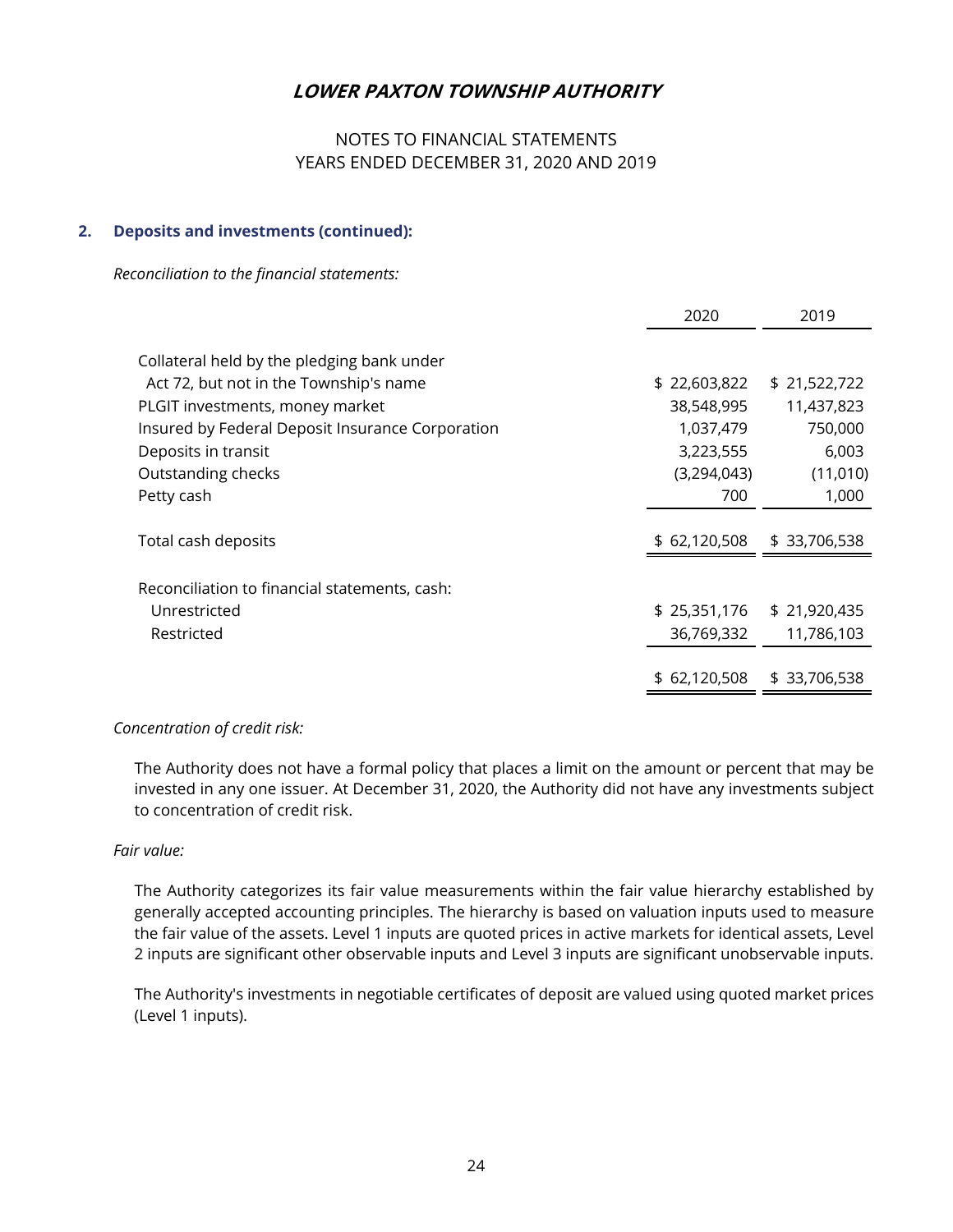## NOTES TO FINANCIAL STATEMENTS YEARS ENDED DECEMBER 31, 2020 AND 2019

## **3. Capital assets:**

|                                                                                                                                     | (Restated)<br>January 1, 2019                         | Additions                                           | Retirements     | December 31, 2019                                                 | Additions                                                    | Retirements     | December 31, 2020                                                      |
|-------------------------------------------------------------------------------------------------------------------------------------|-------------------------------------------------------|-----------------------------------------------------|-----------------|-------------------------------------------------------------------|--------------------------------------------------------------|-----------------|------------------------------------------------------------------------|
| Capital assets not being depreciated (cost):<br>Land<br>Intangibles                                                                 | 1,540,192<br>\$<br>2,740,869                          |                                                     |                 | \$<br>1,540,192<br>2,740,869                                      |                                                              |                 | \$<br>1,540,192<br>2,740,869                                           |
| Total capital assets not being depreciated                                                                                          | 4,281,061                                             |                                                     |                 | 4,281,061                                                         |                                                              |                 | 4,281,061                                                              |
| Capital assets being depreciated (cost):<br><b>Buildings</b><br>Machinery and equipment<br>Furniture                                | 1,116,145<br>680,015<br>19,299                        | 158,536<br>\$                                       | \$<br>(54,990)  | 1,116,145<br>783,561<br>19,299                                    | 401,396<br>\$<br>431,803<br>21,674                           | \$(123, 236)    | 1,517,541<br>1,092,128<br>40,973                                       |
| Sewer system<br>Stormwater system                                                                                                   | 159,877,306                                           | 2,875,755<br>16,632,444                             |                 | 162,753,061<br>16,632,444                                         | 5,439,506<br>1,748,936                                       |                 | 168,192,567<br>18,381,380                                              |
| Total capital assets being depreciated                                                                                              | 161,692,765                                           | 19,666,735                                          | (54,990)        | 181,304,510                                                       | 8,043,315                                                    | (123, 236)      | 189,224,589                                                            |
| Less accumulated depreciation for:<br><b>Buildings</b><br>Machinery and equipment<br>Furniture<br>Sewer system<br>Stormwater system | (450, 194)<br>(386, 032)<br>(19, 299)<br>(48,807,662) | (27, 904)<br>(90, 588)<br>(2,903,239)<br>(563, 761) | 39,524          | (478,098)<br>(437,096)<br>(19, 299)<br>(51,710,901)<br>(563, 761) | (31, 249)<br>(81, 389)<br>(180)<br>(2,310,174)<br>(603, 846) | 88,589          | (509, 347)<br>(429, 896)<br>(19, 479)<br>(54,021,075)<br>(1, 167, 607) |
| Total accumulated depreciation                                                                                                      | (49,663,187)                                          | (3,585,492)                                         | 39,524          | (53, 209, 155)                                                    | (3,026,838)                                                  | 88,589          | (56, 147, 404)                                                         |
| Total capital assets being depreciated, net                                                                                         | 112,029,578                                           | 16,081,243                                          | (15, 466)       | 128,095,355                                                       | 5,016,477                                                    | (34, 647)       | 133,077,185                                                            |
| Total property, plant and equipment, net                                                                                            | 116,310,639                                           | 16,081,243                                          | (15, 466)       | 132,376,416                                                       | 5,016,477                                                    | (34, 647)       | 137,358,246                                                            |
| Deferred capacity costs<br>Less accumulated depreciation                                                                            | 21,144,628<br>(6,781,648)                             | (381, 076)                                          |                 | 21,144,628<br>(7, 162, 724)                                       | (381, 076)                                                   |                 | 21,144,628<br>(7,543,800)                                              |
| Total deferred capacity costs, net                                                                                                  | 14,362,980                                            | (381, 076)                                          |                 | 13,981,904                                                        | (381, 076)                                                   |                 | 13,600,828                                                             |
| Total capital assets, net                                                                                                           | 130,673,619                                           | \$15,700,167                                        | (15, 466)<br>\$ | 146,358,320<br>-\$                                                | \$4,635,401                                                  | (34, 647)<br>\$ | 150,959,074<br>-\$                                                     |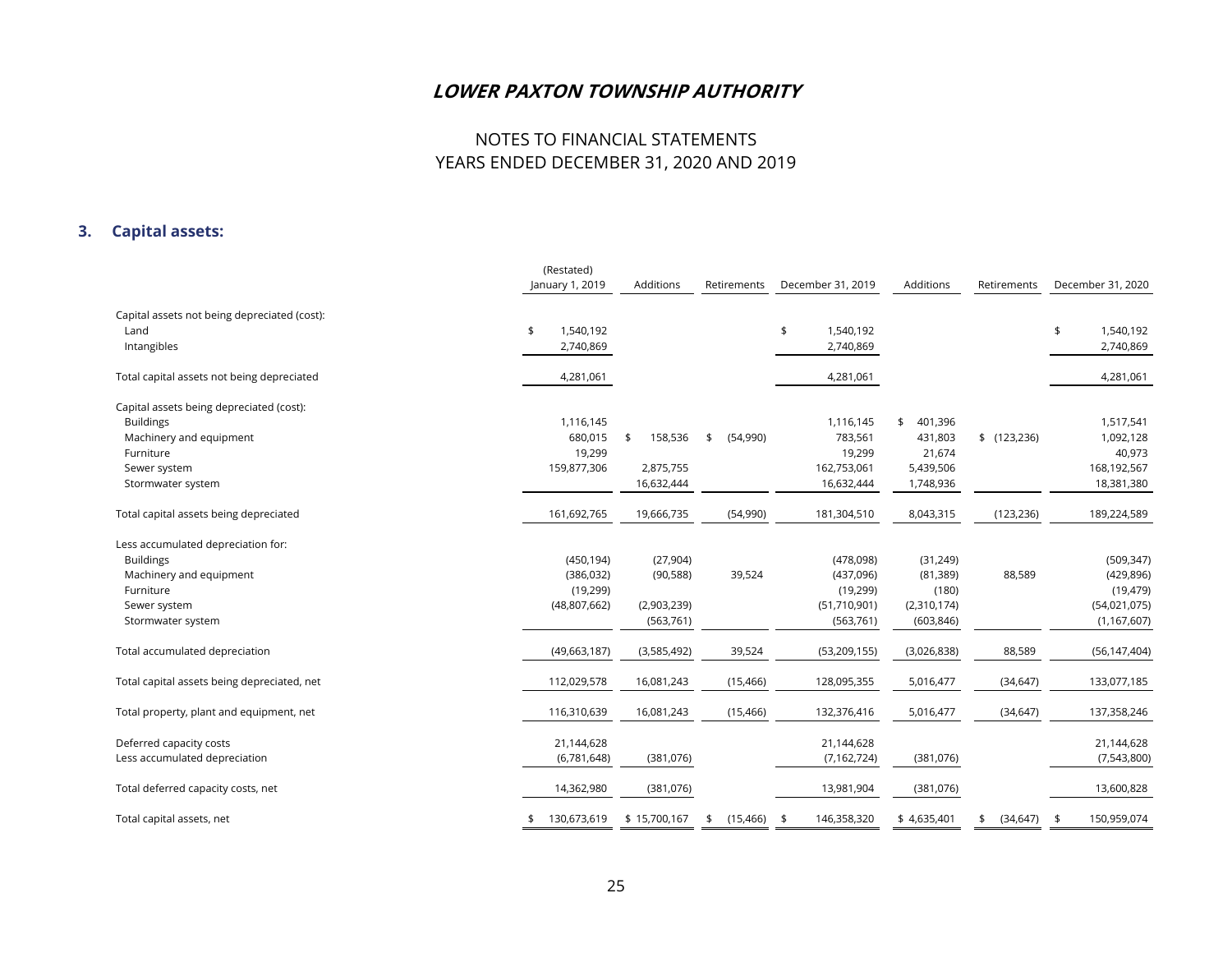## NOTES TO FINANCIAL STATEMENTS YEARS ENDED DECEMBER 31, 2020 AND 2019

#### **4. Long-term liabilities:**

 The Authority's long-term liabilities consists of subsidy agreement obligations with the Township for general obligation bonds and loans, premiums related to the subsidy agreements and capital leases.

#### *Subsidy agreement obligations:*

 The subsidy agreements with the Township contain various covenants of the Authority. Included in the subsidy agreements are covenants to impose and collect sewer rentals, stormwater fees, rates, tapping fees and other charges in each year sufficient, together with available funds, to pay the administrative, operation and maintenance expenses of the Authority. Additionally, in accordance with the terms of the subsidy agreements, the Authority is bound to pay its share of debt service on the related debt.

Subsidy agreement obligations outstanding at December 31, 2020 are as follows:

|                                                                                 | Original<br>borrowing | Year of<br>issue/maturity | Interest rates<br>to maturity | Annual principal<br>payments to maturity | Outstanding at<br>December 31, 2020 |
|---------------------------------------------------------------------------------|-----------------------|---------------------------|-------------------------------|------------------------------------------|-------------------------------------|
| Lower Paxton Township,<br>general obligation bonds,<br>subsidy agreements:      |                       |                           |                               |                                          |                                     |
| Series of 2014                                                                  | \$23,350,000          | 2014/2044                 | 1.75% - 5.00%                 | \$510,000 to \$625,000                   | \$<br>3,980,000                     |
| Series of 2015                                                                  | 14,005,000            | 2015/2029                 | 2.00% - 4.00%                 | \$10,000 to \$2,125,000                  | 13,535,000                          |
| Series of 2016                                                                  | 23,840,000            | 2016/2046                 | 2.00% - 5.00%                 | \$525,000 to \$915,000                   | 12,715,000                          |
| Series of 2019                                                                  | 48,150,000            | 2019/2044                 | 3.00% - 4.00%                 | \$475,000 to \$4,960,000                 | 47,645,000                          |
| Series of 2020A                                                                 | 25,970,000            | 2020/2050                 | 1.00% - 4.00%                 | \$505,000 to \$1,450,000                 | 25,970,000                          |
| Series of 2020B                                                                 | 2,810,000             | 2020/2022                 | 1.00% - 4.00%                 | \$1,325,000 to \$1,485,000               | 2,810,000                           |
| Series of 2020C                                                                 | 30,965,000            | 2020/2046                 | $0.51\% - 2.98\%$             | \$355,000 to \$1,160,000                 | 30,965,000                          |
| Total Lower Paxton Township,<br>general obligation bonds,<br>subsidy agreements |                       |                           |                               |                                          | 137,620,000                         |
| Lower Paxton Township,<br>PennVest loans payable,<br>subsidy agreements:        |                       |                           |                               |                                          |                                     |
| PennVest loan 2010                                                              | 10,901,017            | 2010/2032                 | 2.45% - 3.13%                 | \$336,662 to \$657,732                   | 6,554,251                           |
| PennVest loan 2019                                                              | 2,228,786             | 2020/2025                 | 1.51% - 2.06%                 | \$186,973 to \$755,367                   | 2,228,786                           |
| Total Lower Paxton Township,<br>PennVest loans payable,                         |                       |                           |                               |                                          |                                     |
| subsidy agreements                                                              |                       |                           |                               |                                          | 8,783,037                           |
| Total subsidy agreement obligations                                             |                       |                           |                               |                                          | \$<br>146.403.037                   |

 All proceeds from the subsidy agreements Series of 2013 through Series of 2016 bonds and the PennVest loan 2010 were to finance certain capital projects of the Authority, including the design, planning, acquisition and/or construction of sewer treatment facilities, collection and conveyance systems; to refinance existing subsidy agreements and to pay the issuance costs of the related debt obligations.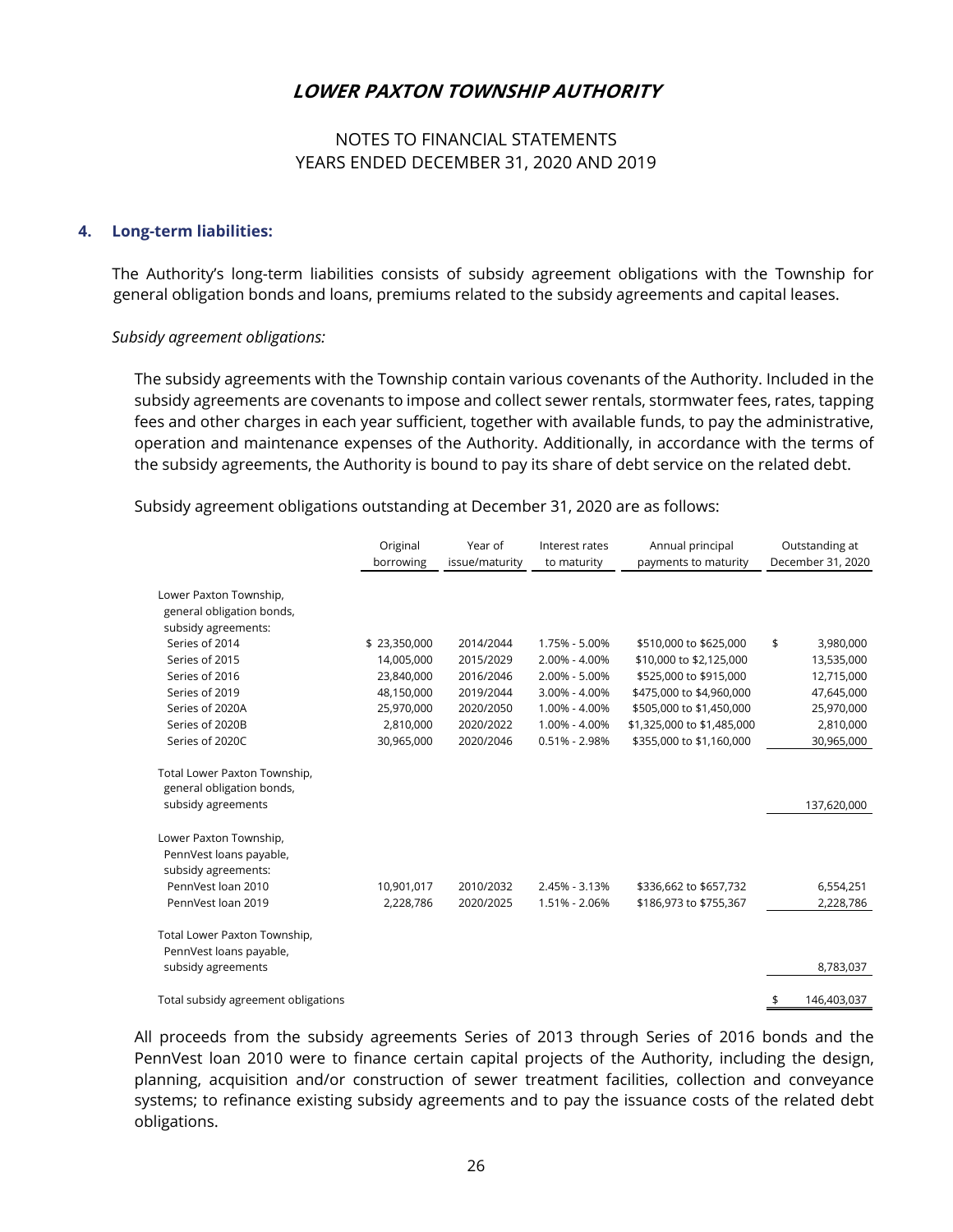## NOTES TO FINANCIAL STATEMENTS YEARS ENDED DECEMBER 31, 2020 AND 2019

#### **4. Long-term liabilities (continued):**

#### *Subsidy agreement obligations:*

 The subsidy agreement for the Series of 2019 bond was issued to refund the subsidy agreement for the Series of 2009D bond, pay all costs and fees associated with the bond issue and to fund various capital projects of the Authority related to stormwater collection and conveyance.

 The subsidy agreements for the Series of 2020A bond was issued to finance various capital improvements to the wastewater collection and conveyance systems of the Authority and pay all costs and fees associated with the bond issue.

 The subsidy agreement for the Series of 2020B bond was issued to refund the subsidy agreements for the Series of 2012A bond, Series of 2013 bond, and Series of 2013A bond and pay all costs and fees associated with the bond issue.

The subsidy agreement for the Series of 2020C bond was issued to refund, as an advance refund for federal tax purposes, a portion of the subsidy agreements for the Series of 2014 bond and Series of 2016 bond and pay all costs and fees associated with the bond issue.

In August 2019, a subsidy agreement with Lower Paxton Township was signed providing the Authority with \$13, 354,113 of available PennVest loan funding for sewer remediation projects. As of December 31, 2020, \$2,228,786 of funds have been drawn on this loan.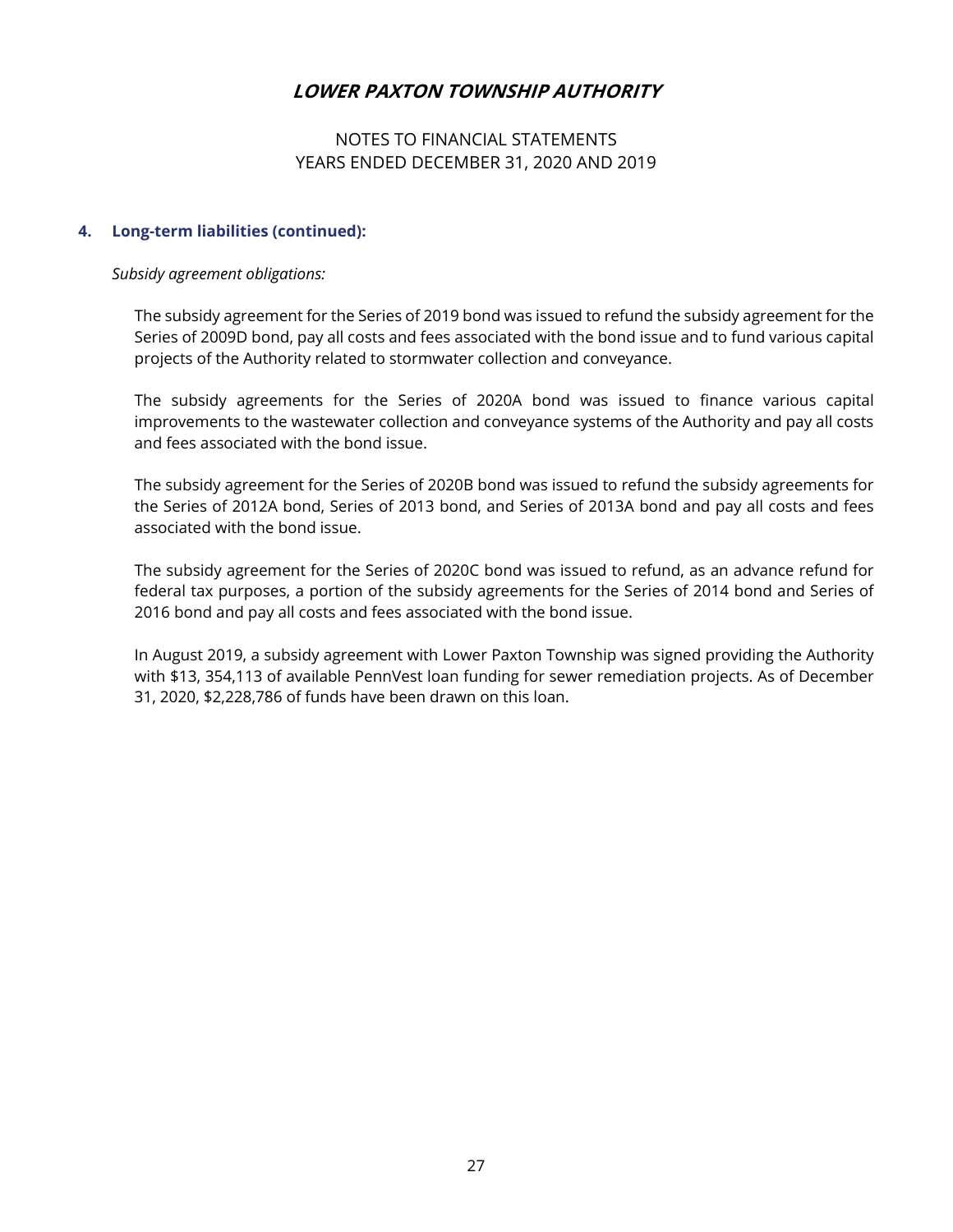# NOTES TO FINANCIAL STATEMENTS YEARS ENDED DECEMBER 31, 2020 AND 2019

## **4. Long-term liabilities (continued):**

#### *Subsidy agreement obligations:*

Changes in subsidy agreement obligations for the years ended December 31, 2020 and 2019 are as follows:

|                                                                                                                                                                    | Balance at                                                              |              |                                                                           | Balance at        |                                                                   |                                         |                                                                          | Balance at                                                                                   |
|--------------------------------------------------------------------------------------------------------------------------------------------------------------------|-------------------------------------------------------------------------|--------------|---------------------------------------------------------------------------|-------------------|-------------------------------------------------------------------|-----------------------------------------|--------------------------------------------------------------------------|----------------------------------------------------------------------------------------------|
|                                                                                                                                                                    | January 1, 2019                                                         | Additions    | Reductions                                                                | December 31, 2019 |                                                                   | Additions                               | Reductions                                                               | December 31, 2020                                                                            |
| Lower Paxton Township,<br>General obligation bonds,<br>subsidy agreements:                                                                                         |                                                                         |              |                                                                           |                   |                                                                   |                                         |                                                                          |                                                                                              |
| Series of 2009D<br>Series of 2013<br>Series of 2014<br>Series of 2015<br>Series of 2016<br>Series of 2019<br>Series of 2020A<br>Series of 2020B<br>Series of 2020C | 42,465,000<br>\$<br>5,600,000<br>21,985,000<br>13,600,000<br>22,870,000 | \$48,150,000 | \$ (42, 465, 000) \$<br>(1,295,000)<br>(475,000)<br>(60,000)<br>(500,000) |                   | 4,305,000<br>21,510,000<br>13,540,000<br>22,370,000<br>48,150,000 | \$25,970,000<br>2,810,000<br>30,965,000 | $$(4,305,000)$ \$<br>(17,530,000)<br>(5,000)<br>(9,655,000)<br>(505,000) | 3,980,000<br>13,535,000<br>12,715,000<br>47,645,000<br>25,970,000<br>2,810,000<br>30,965,000 |
| Total Lower Paxton Township,<br>General obligation bonds,<br>subsidy agreements                                                                                    | 106,520,000                                                             | 48,150,000   | (44,795,000)                                                              |                   | 109,875,000                                                       | 59,745,000                              | (32,000,000)                                                             | 137,620,000                                                                                  |
| Lower Paxton Township,<br>PennVest loans payable,<br>subsidy agreements:<br>PennVest loan 2010<br>PennVest loan 2019                                               | 7,472,292                                                               |              | (451, 840)                                                                |                   | 7,020,452                                                         | 2,228,786                               | (466, 201)                                                               | 6,554,251<br>2,228,786                                                                       |
| Total Lower Paxton Township,<br>PennVest loans payable,<br>subsidy agreements                                                                                      | 7,472,292                                                               |              | (451, 840)                                                                |                   | 7,020,452                                                         | 2,228,786                               | (466, 201)                                                               | 8,783,037                                                                                    |
|                                                                                                                                                                    |                                                                         |              |                                                                           |                   |                                                                   |                                         |                                                                          |                                                                                              |
|                                                                                                                                                                    | 113,992,292                                                             | \$48,150,000 | \$ (45, 246, 840)                                                         |                   | 116,895,452                                                       | \$61,973,786                            | $$$ (32,466,201)                                                         | 146,403,037                                                                                  |
| Current maturities                                                                                                                                                 | (2,781,840)                                                             |              |                                                                           |                   | (3,341,201)                                                       |                                         |                                                                          | (4, 186, 019)                                                                                |
| Total subsidy agreements,<br>net of current maturities                                                                                                             | \$111,210,452                                                           |              |                                                                           | \$                | 113,554,251                                                       |                                         |                                                                          | \$<br>142,217,018                                                                            |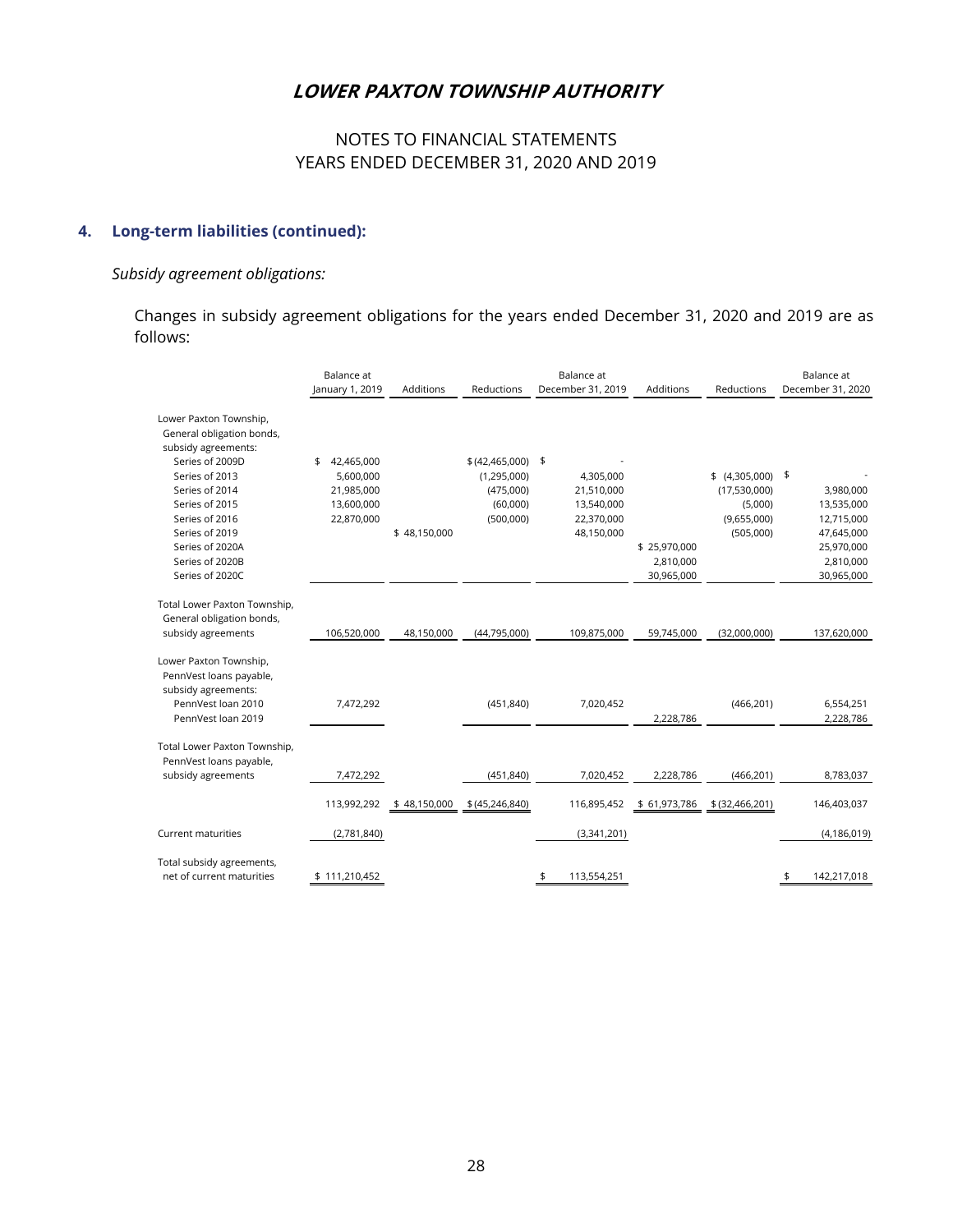# NOTES TO FINANCIAL STATEMENTS YEARS ENDED DECEMBER 31, 2020 AND 2019

#### **4. Long-term liabilities (continued):**

#### *Subsidy agreement obligations:*

The annual requirements for the Authority's long-term debt are as follows:

|           | Principal |             | Interest |              | Total           |
|-----------|-----------|-------------|----------|--------------|-----------------|
|           |           |             |          |              |                 |
| 2021      | \$        | 4,186,019   | \$       | 4,880,959    | \$<br>9,066,978 |
| 2022      |           | 4,728,281   |          | 4,786,691    | 9,514,972       |
| 2023      |           | 5,441,128   |          | 4,627,205    | 10,068,333      |
| 2024      |           | 5,623,725   |          | 4,450,180    | 10,073,905      |
| 2025      |           | 5,577,550   |          | 4,269,857    | 9,847,407       |
| 2026-2030 |           | 27,551,940  |          | 18,967,262   | 46,519,202      |
| 2031-2035 |           | 32,544,394  |          | 13,970,334   | 46,514,728      |
| 2036-2040 |           | 34,385,000  |          | 7,530,951    | 41,915,951      |
| 2041-2045 |           | 18,510,000  |          | 2,997,278    | 21,507,278      |
| 2046-2050 |           | 7,855,000   |          | 708,207      | 8,563,207       |
|           |           |             |          |              |                 |
| Total     |           | 146,403,037 |          | \$67,188,924 | \$213,591,961   |

#### *Capital lease obligations:*

 The Authority utilizes capital leases to finance the purchase of certain equipment. The leases have terms of five years with payments that began in October 2018 and continue through October 2023.

The assets (recorded as machinery and equipment) acquired through capital leases are as follows:

|                          | 2020      | 2019       |
|--------------------------|-----------|------------|
| Assets:                  |           |            |
| Leasehold assets         | \$240,153 | \$240,153  |
| Accumulated depreciation | (61, 739) | (31, 719)  |
|                          |           |            |
| Total                    | \$178,414 | \$ 208,434 |
|                          |           |            |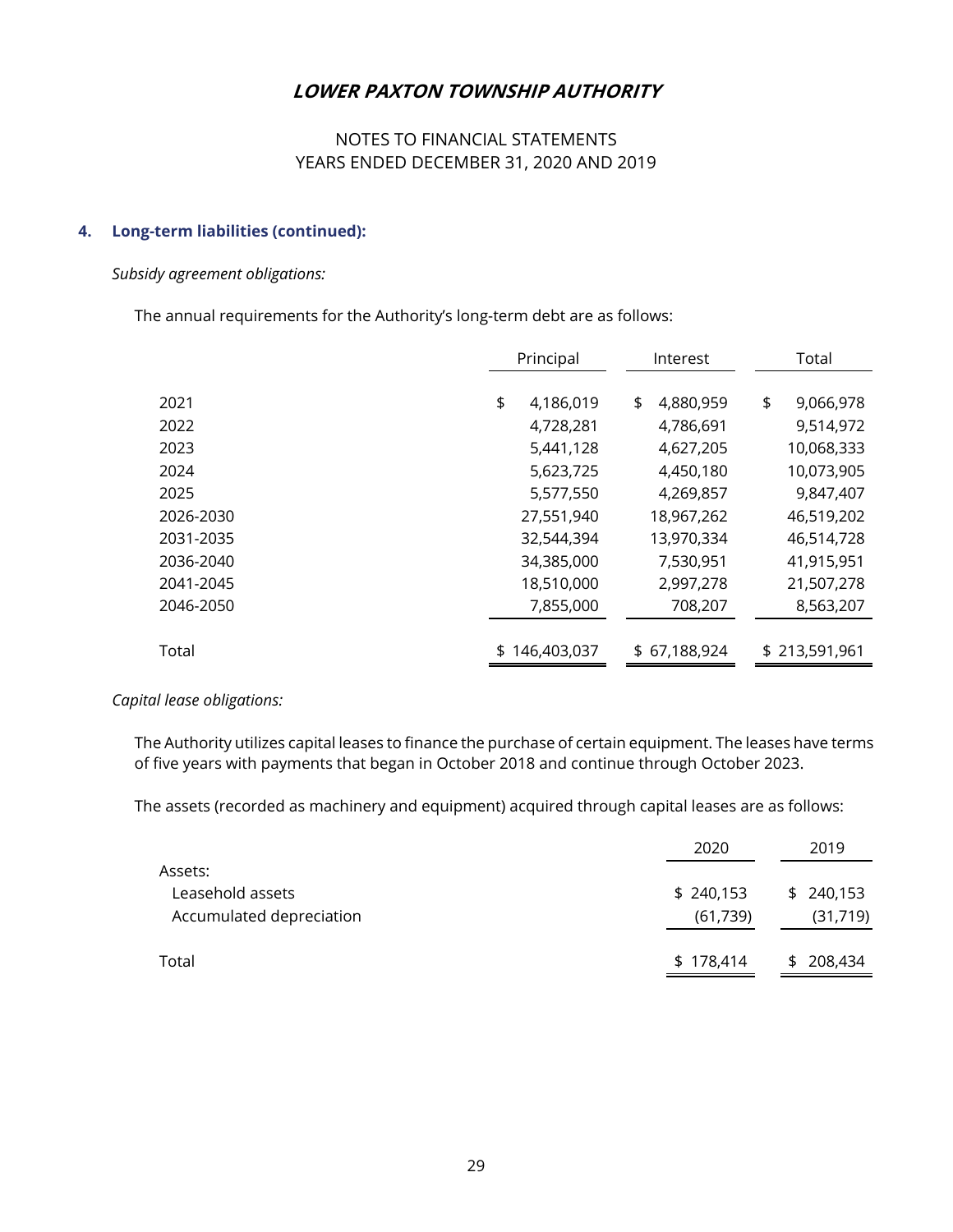## NOTES TO FINANCIAL STATEMENTS YEARS ENDED DECEMBER 31, 2020 AND 2019

#### **4. Long-term liabilities (continued):**

Future minimum lease payments for capital leases as of December 31, 2020 are as follows:

| Year ending December 31:                                                                             |                                  |
|------------------------------------------------------------------------------------------------------|----------------------------------|
| 2021<br>2022<br>2023                                                                                 | \$<br>52,478<br>52,478<br>18,586 |
| Total minimum lease payments                                                                         | 123,542                          |
| Less:<br>Amount representing interest<br>Present value of minimum lease payments,<br>current portion | 7,066<br>48,407                  |
| Present value of minimum lease payments,<br>long-term portion                                        | 68,069                           |

#### **5. Commitments and contingencies:**

 In the normal course of business, there are various claims and suits pending against the Authority and its elected officials. Management is of the opinion that these matters will not have a material adverse effect on the Authority's financial position at December 31, 2020.

 The Authority has entered into agreements for repairs and rehabilitation of its sewer and stormwater systems. There were nine total construction contracts open as of December 31, 2020 that totaled \$22,359,231. Work totaling \$3,910,226 had been completed on these contracts as of year end.

#### **6. Legal agreements and restrictions regarding Authority operations:**

 In June 1995, the Pennsylvania Department of Environmental Protection (PADEP) entered into a Consent Decree and Settlement Agreement with the Authority, Lower Paxton Township and Swatara Township Authority, outlining certain steps that need to be met to abate the overload of the Beaver Creek Basin interceptor.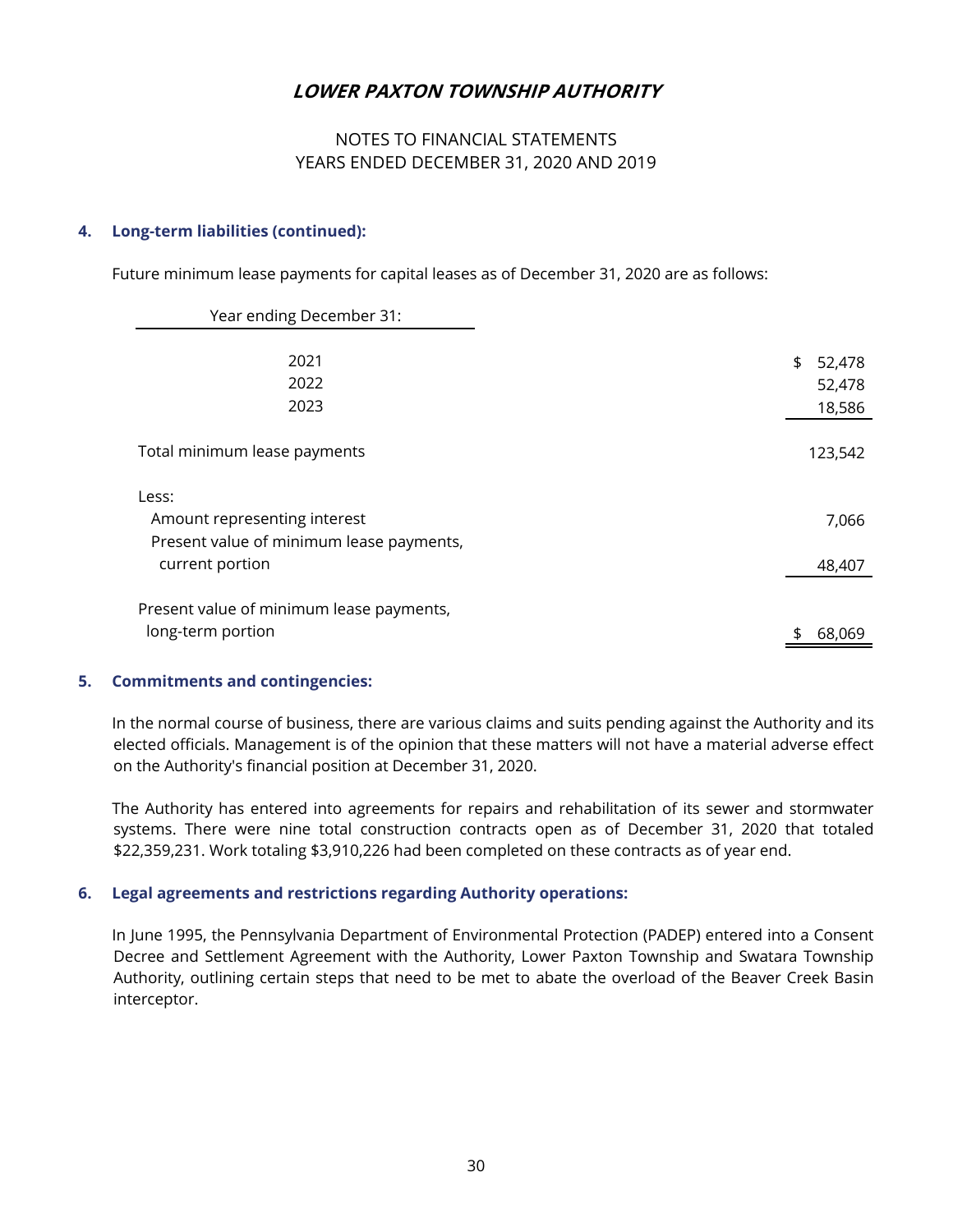## NOTES TO FINANCIAL STATEMENTS YEARS ENDED DECEMBER 31, 2020 AND 2019

#### **6. Legal agreements and restrictions regarding Authority operations (continued):**

 On May 29, 2002, the parties, including the Developers as lntervenors, entered into a Second Consent Decree and new Settlement Agreement to supersede the first Consent Decree and Settlement Agreement of June 1995, the 1991 Spring Creek Consent Decree and to settle two Environmental Hearing Board appeals and a Commonwealth Court Petition. The Commonwealth Court approved the Second Consent Decree on June 13, 2002.

 The Second Consent Decree incorporated the Township's Act 537 Plan and corrective action plans to eliminate the overflows and hydraulic overloads in the Beaver Creek, Paxton Creek and a portion of the Spring Creek Basin. The Township submitted, and PADEP approved, the First Amendment to the Second Consent Decree to address Paxton Creek beyond 2007. The First Amendment for Paxton Creek requires a 15-year mini-basin total sewer replacement/repair program through 2022 and provided for the replacement/enlargement of several interceptor sewers. In 2022, the Authority is required to evaluate the progress and success of the work to determine if any storage facilities will be needed to ensure future capacity. If they are required, it is anticipated that such facilities will be completed within three years of PADEP planning approval.

 The PADEP approved the Second Amendment to the Second Consent Decree and Settlement Agreement on August 21, 2013 to eliminate the Wet Weather Treatment Facility in the Beaver Creek Basin as the chosen alternative and selecting a 15-year mini-basin total sewer replacement/repair program similar to Paxton Creek. The Beaver Creek new alternative requires sewer replacements through 2027. In 2027, the Authority is required to evaluate the progress and success of the work to determine if any storage facilities will be needed to ensure future capacity. If they are required, it is anticipated that such facilities will be completed within three years of PADEP planning approval. The Commonwealth Court approved the Second Amendment to the Second Consent Decree on September 18, 2013.

The Second Amendment to the Second Consent Decree and Settlement Agreement imposes a limitation on planning modules in the Beaver Creek Basin each year with a maximum of 200 equivalent dwelling units per year and a limitation of 168 connections each year, provided that the Authority is in compliance with the plan and schedule and shows a reduction in flows to the sewer system. The Settlement Agreement provides for the accumulation of unused planning module EDU's and connection permits. At the end of 2020, the total accumulated EDU's and connections permits is 919 EDU's and 439 connections, respectively. Paxton Creek is allocated 243 connections annually, and there are no restrictions on planning modules. The Authority is permitted to receive an increase of ten connections per year for each completed mini-basin project. The Spring Creek Basin is provided two connections annually, and there are no planning module restrictions.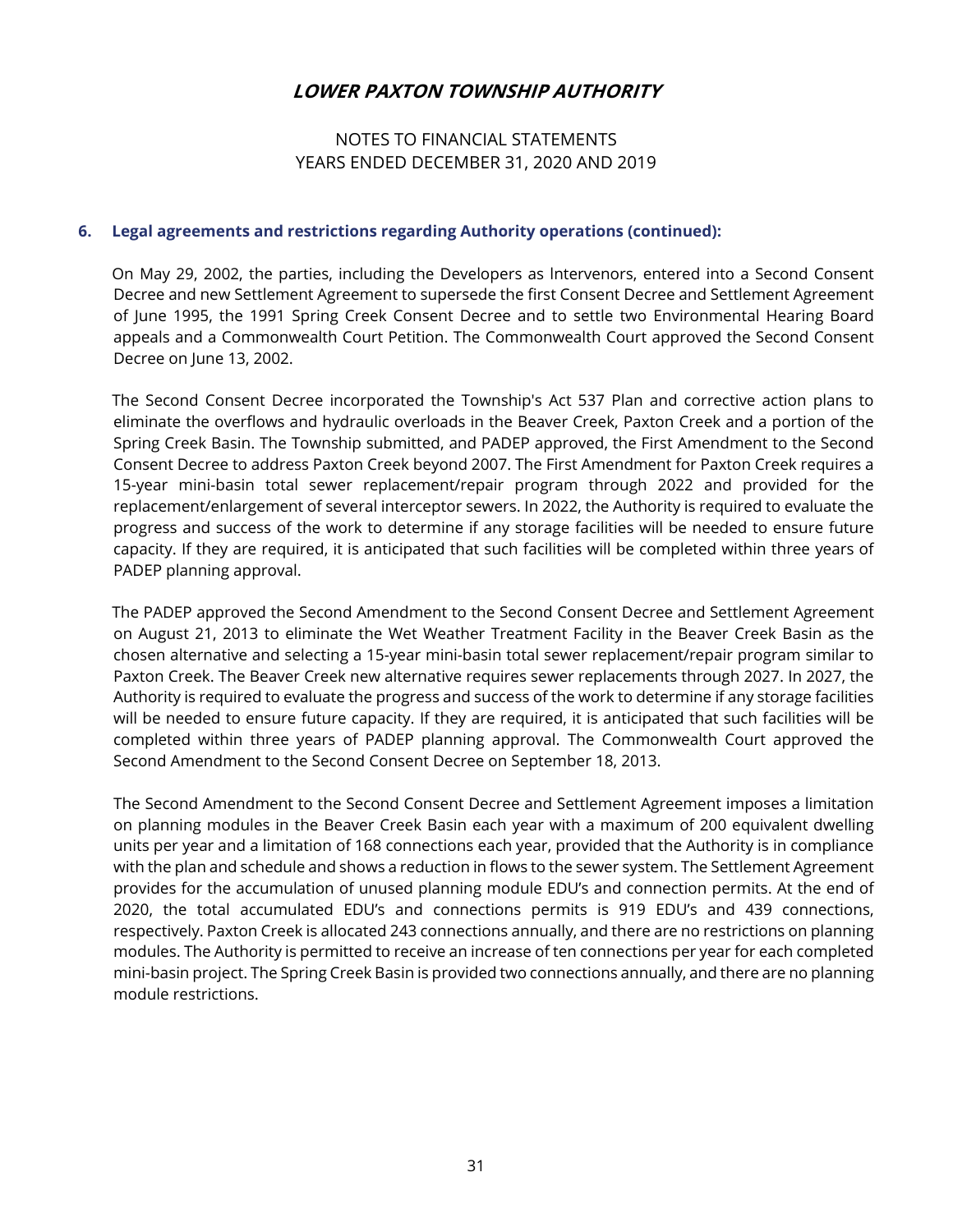## NOTES TO FINANCIAL STATEMENTS YEARS ENDED DECEMBER 31, 2020 AND 2019

#### **6. Legal agreements and restrictions regarding Authority operations (continued):**

 The original cost estimate in 2002, as part of the original Consent Decree entered into in 2002, was \$80 million in Beaver Creek, \$75 million in Paxton Creek and \$25 million in Spring Creek for a total of \$180 million. In September 2016, the Authority Engineer presented an update to the program costs that have escalated to an estimated \$350 million. The escalation in costs is associated with the increase in paving costs to re-build the Township streets following the total sewer replacements, new ADA ramps and inspection and program management costs that were not originally anticipated. The Engineer presented a new alterative for an Extra Storage option in the Paxton Creek and Beaver Creek Basins, which would reduce the total cost to \$258 million. The Board approved the Extra Storage option and authorized the submission to the PADEP for approval. On behalf of the Authority, GHD Engineering (GHD) submitted the Phase 2 Long-Term Solution and Schedule for the Beaver Creek Basin to implement the Extra Storage option on June 29, 2017. The Authority received approval from the PADEP by letter dated August 23, 2017. The Paxton Creek Basin Extra Storage option was submitted to the PADEP as part of the proposed third Paxton Creek corrective action plan by letter dated March 5, 2018. The Authority received approval from the PADEP by letter dated March 20, 2018.

In 2020, GHD provided updated modeling and metering data for the Paxton Creek Basin. Based on this new data, GHD had determined that the infiltration/inflow (I/I) removal rates are greater than expected, which could allow the Authority to delay storage in Paxton Creek until 2040 for future development. Beaver Creek storage requirements will be evaluated in 2027. Based on current information, it is anticipated that the Beaver Creek program will also exceed the original I/I removal projections and Beaver Creek storage may also be delayed. A total of \$95 million has been spent to date on the sewer replacement programs in the Beaver, Paxton and the Spring Creek 1 drainage basins. To complete the new consulting engineers draft CAP's in the Beaver and Paxton Creek Basins, and the Spring Creek 2 Basin, the consulting engineer estimates that an additional \$75 million is required to be financed, \$57 million in Beaver Creek, \$15 million in Paxton Creek and \$3 million in the Spring Creek 2 Basin. This plan anticipates delaying storage in Beaver and Paxton Creek until 2040 and an additional financing at that time to complete this project, which is not part of the \$75 million estimate. The consulting engineer has noted that the storage may be partially financed by developers in accordance with the PA Tapping Fee Act.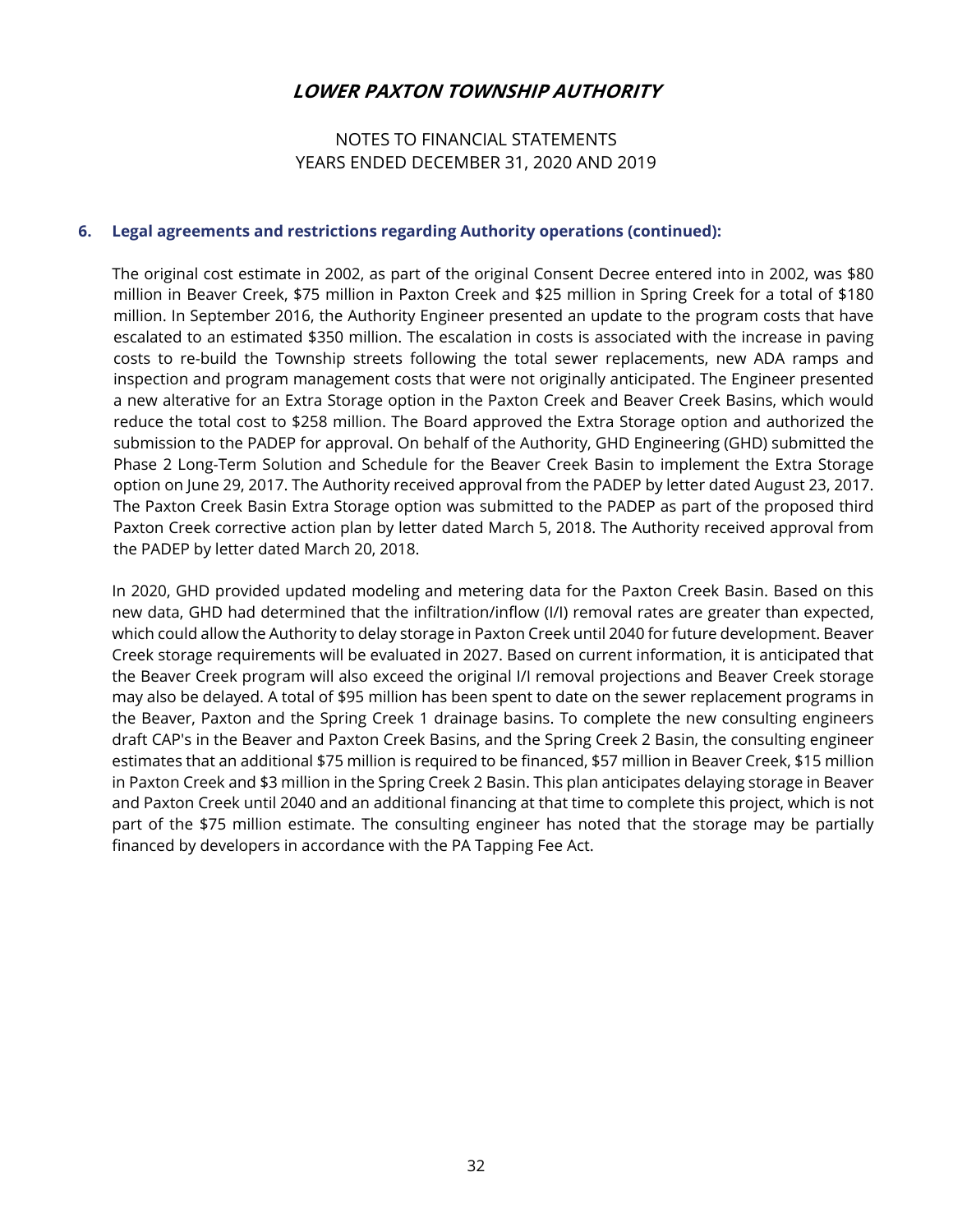## NOTES TO FINANCIAL STATEMENTS YEARS ENDED DECEMBER 31, 2020 AND 2019

#### **6. Legal agreements and restrictions regarding Authority operations (continued):**

The Authority has also begun implementation of the Stormwater Management Program required under the Township's PADEP MS4 Permit. The PADEP issues the MS4 Permit to the Township as the regulatory authority under the Stormwater Management Act and the Pennsylvania Municipal Planning Code, as amended by Act 170 and Act 131. The Township received the new MS4 Permit on July 22, 2020. The new permit became effective on August 1, 2020 and expires on July 31, 2025. The permit requires implementation of a Storm Water Management Program (SWMP), which includes six Minimum Control Measures (MCMs); Pollution Control Measures (PCMs) compliance under Appendix B & C and compliance with the Pollution Reduction Plan (PRP) under Appendix E and F. The total annual operation and maintenance expenses for the SWMP are estimated at \$1.5 million, or \$7.5 million over the five-year permit. The Stormwater Fund Capital Budget includes a five-year spending plan to comply with the MS4 permit, the PRP and storm sewer system improvements. This five-year capital plan is estimated at \$16 million, which includes an estimated cost of \$4 million for the PRP and \$12 million for stormwater system pipe replacements. Total five-year MS4 permit costs are estimated at \$23.5 million.

#### **7. Agreements:**

 The Authority has entered into agreements with downstream municipalities for the transmission and treatment of sewage. Charges for transmission and treatment are principally based upon a combination of the number of equivalent dwelling units and sewage transmitted.

 The Authority has entered into the Swatara Township Authority·lntermunicipal Agreement with the joint users of the Swatara Township Authority treatment plant. The Agreement covers the operating expenses of the Swatara Township Authority treatment plant and transmission facilities and the corresponding responsibilities of each user based on a pro rata share basis. Under this agreement, Lower Paxton Township Authority's operating costs amounted to \$1,050,521 and \$1,203,601 for the years ended December 31, 2020 and 2019, respectively.

 The Authority, along with the Borough of Penbrook, the Borough of Paxtang, the Township of Swatara, the Township of Susquehanna and the Township of Lower Paxton (the Joint Municipalities) continue to negotiate with the City of Harrisburg and Capital Region Water (CRW) to finalize a new lntermunicipal Agreement, which sets the rate for treatment and transmission services provided to the Joint Municipalities, as well as the funding of the improvement projects for the CRW facilities. Under the current agreement, the Authority's operating costs amounted to \$3,222,604 and \$4,579,187 for the years ended December 31, 2020 and 2019, respectively.

 The Authority is currently disputing the method of calculating certain 2015 through 2019 charges related to the services provided above. The disputed amount of \$1,337,598 is included as a liability, due to other governments, and in the operating costs noted above to CRW on the Authority's books as of December 31, 2019. During 2020, a settlement agreement was reached between the Authority and CRW, resulting in a liability due to CRW in the amount of \$1,009,587 as of December 31, 2020.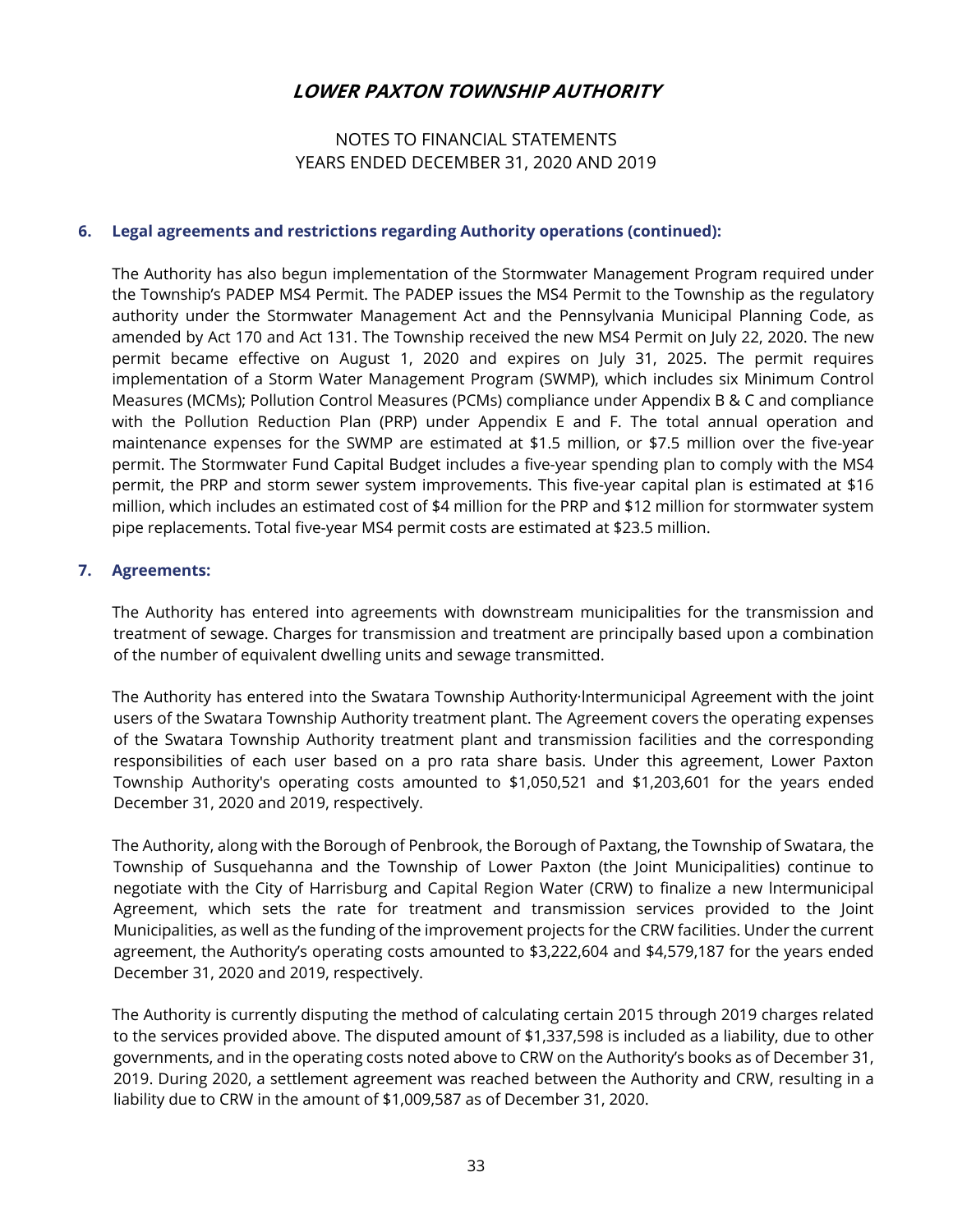## NOTES TO FINANCIAL STATEMENTS YEARS ENDED DECEMBER 31, 2020 AND 2019

#### **8. Management agreement with the Township:**

 The Authority has entered into an agreement with Lower Paxton Township to procure certain management services with regard to its operations, activities and functions. The Authority and the Township have certain common management. The total management services for 2020 and 2019 amounted to \$436,556 and \$296,458, respectively. Additionally, due to the Township providing all employees to the Authority, the Authority reimbursed the Township for wages, payroll taxes and various insurances in the amount of \$3,557,246 and \$3,079,220 for the years ended December 31, 2020 and 2019, respectively. At December 31, 2020 and 2019, the Authority owed the Township \$1,994,953 and \$674,132, respectively, for the fourth quarter of the respective calendar year.

#### **9. Operating lease:**

 The Authority has committed, under an operating lease, for certain vehicles. Future minimum operating lease commitments as of December 31, 2020 are as follows:

| 2021  | \$<br>115,003 |
|-------|---------------|
| 2022  | 113,701       |
| 2023  | 83,922        |
| 2024  | 63,521        |
| 2025  | 1,439         |
|       |               |
| Total | \$ 377,586    |

The Authority recognized lease expenses of \$136,537 and \$71,324, respectively, for the years ended December 31, 2020 and 2019.

#### **10. Risks and uncertainties:**

In December 2019, a novel strain of coronavirus (COVID-19) was reported to have surfaced in China. The World Health Organization has declared COVID-19 to constitute a "Public Health Emergency of International Concern" and characterized COVID-19 as a pandemic. The U.S. government has also implemented enhanced screenings, quarantine requirements and travel restrictions in connection with the COVID-19 outbreak. The spread of this virus has the potential to cause business disruption to the Authority beginning in March 2020, due to state government-imposed shutdowns of businesses and other results of the illness. While the Authority expects this matter may negatively impact its results, the extent of the impact of COVID-19 on the Authority's operational and financial performance will depend on future developments, including the duration and spread of the outbreak and related travel advisories and restrictions and the impact of COVID-19 on overall demand for the Authority's services, all of which are highly uncertain and cannot be predicted.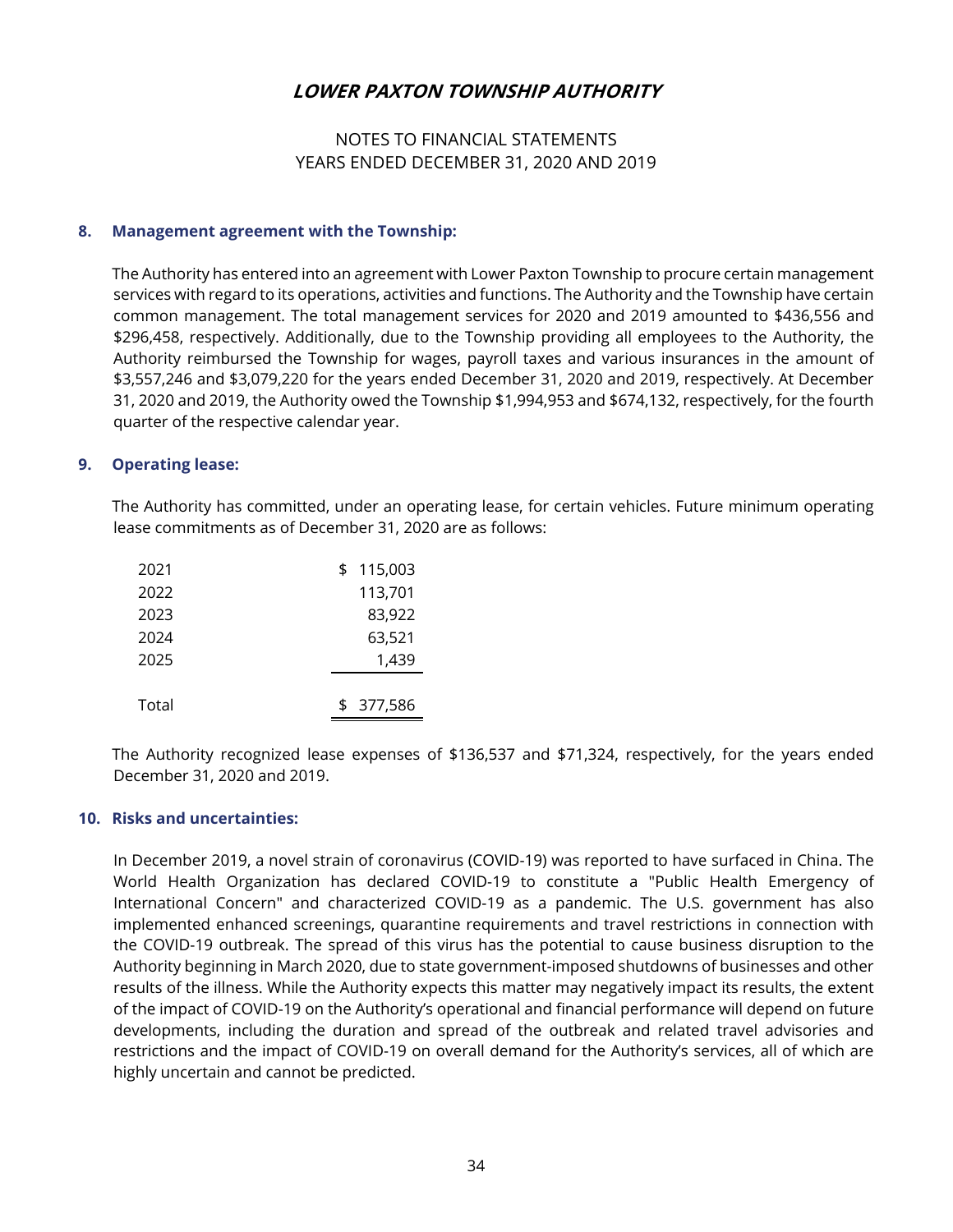# NOTES TO FINANCIAL STATEMENTS YEARS ENDED DECEMBER 31, 2020 AND 2019

## **11. Subsequent events:**

 The Authority has evaluated subsequent events through June 22, 2021, the date which the financial statements were available to be issued.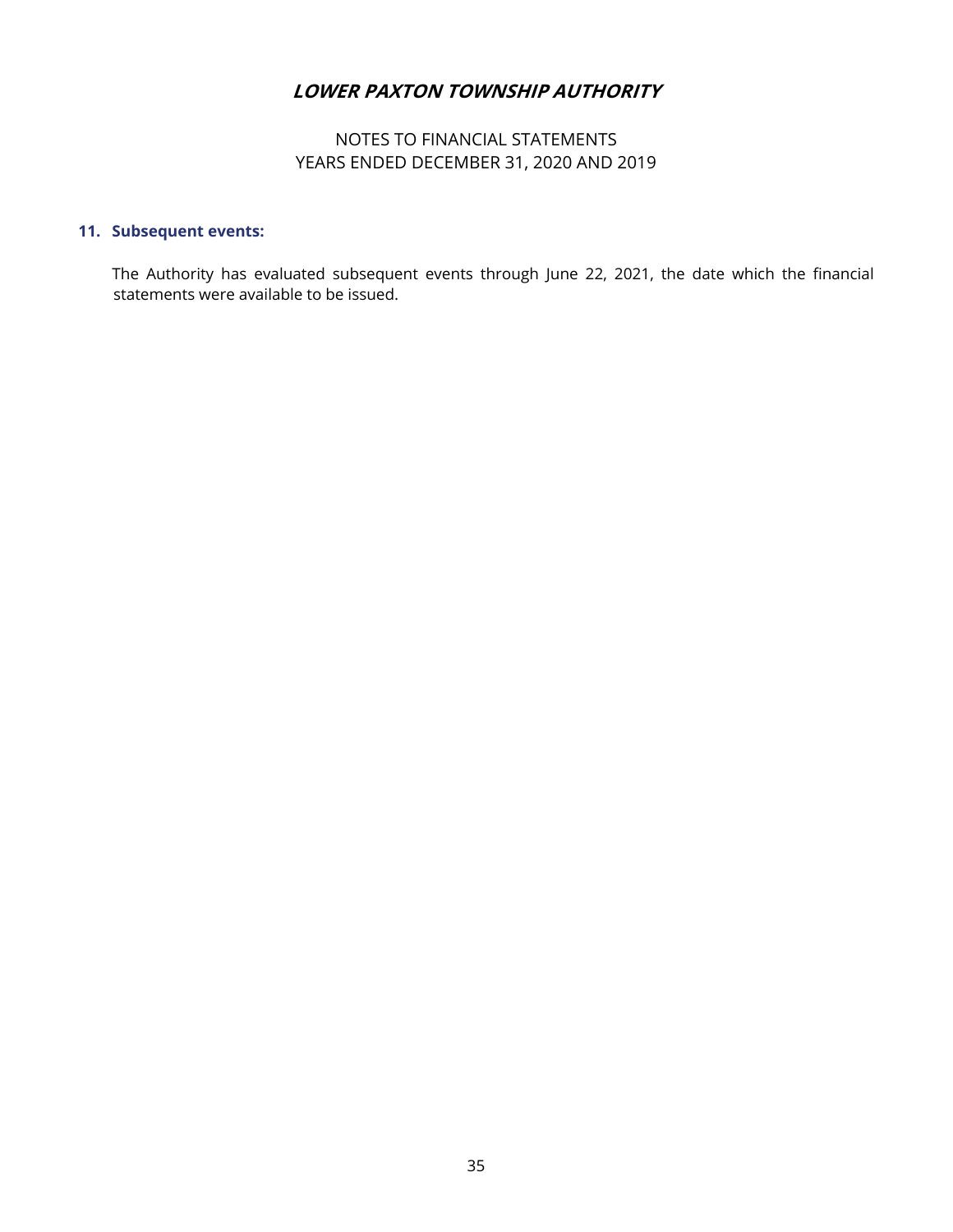# COMBINING STATEMENTS OF NET POSITION YEAR ENDED DECEMBER 31, 2020 (See independent auditor's report)

#### ASSETS

|                              | Sewer |            | Stormwater |           |              |            |       |            |
|------------------------------|-------|------------|------------|-----------|--------------|------------|-------|------------|
|                              | fund  |            | fund       |           | Eliminations |            | Total |            |
| <b>Current assets:</b>       |       |            |            |           |              |            |       |            |
| Cash and cash equivalents    | \$    | 21,963,382 | \$         | 3,387,794 |              |            | \$    | 25,351,176 |
| Investments                  |       | 246,196    |            |           |              |            |       | 246,196    |
| Rentals and fees receivable: |       |            |            |           |              |            |       |            |
| <b>Billed</b>                |       | 951.249    |            | 161,472   |              |            |       | 1,112,721  |
| Unbilled                     |       | 4,034,992  |            | 988,104   |              |            |       | 5,023,096  |
| Other receivables            |       | 526,152    |            | 10.972    |              |            |       | 537,124    |
| Due from sewer fund          |       |            |            | 114,109   | \$           | (114, 109) |       |            |
| Prepaid expenses             |       | 416,872    |            | 5,363     |              |            |       | 422,235    |

| <b>Total current assets</b>                           | 28,138,843  | 4,667,814  | (114, 109) | 32,692,548  |
|-------------------------------------------------------|-------------|------------|------------|-------------|
| <b>Noncurrent assets:</b>                             |             |            |            |             |
| Restricted for debt service and capital projects,     |             |            |            |             |
| cash and cash equivalents                             | 29,542,850  | 7,226,482  |            | 36,769,332  |
| Property, plant and equipment, net                    | 119,911,993 | 17,446,253 |            | 137,358,246 |
| Deferred capacity costs, net                          | 13,600,828  |            |            | 13,600,828  |
| <b>Total noncurrent assets</b>                        | 163,055,671 | 24,672,735 |            | 187,728,406 |
| <b>Total assets</b>                                   | 191,194,514 | 29,340,549 | (114.109)  | 220.420.954 |
| Deferred outflows of resources, charges on refundings | 2,735,996   |            |            | 2,735,996   |

| Total assets and deferred outflows of resources | \$193,930,510 \$29,340,549 \$(114,109) \$223,156,950 |  |  |
|-------------------------------------------------|------------------------------------------------------|--|--|
|                                                 |                                                      |  |  |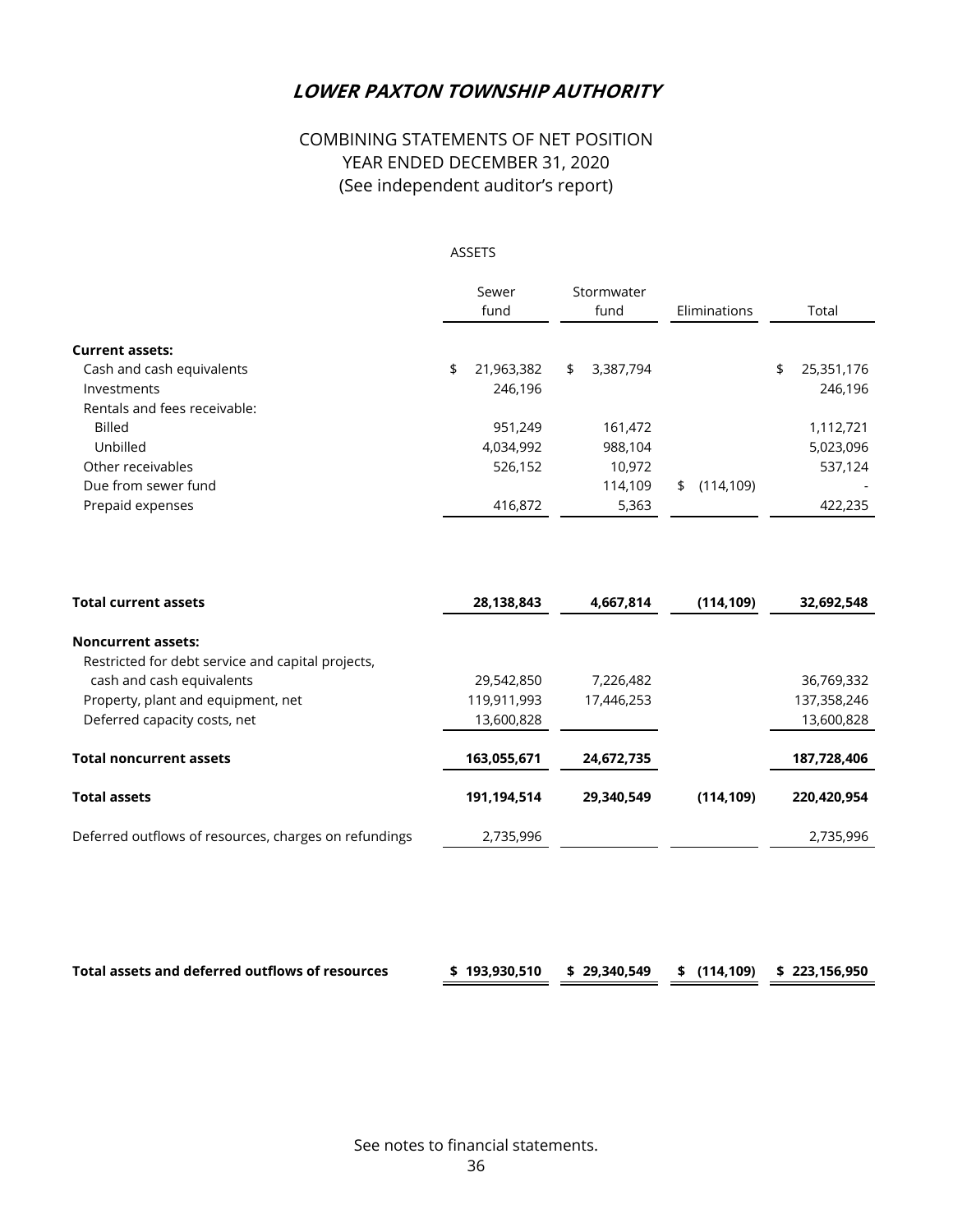# COMBINING STATEMENTS OF NET POSITION YEAR ENDED DECEMBER 31, 2020 (See independent auditor's report)

#### LIABILITIES AND NET POSITION

|                                                   | Sewer           | Stormwater    |                  |                 |
|---------------------------------------------------|-----------------|---------------|------------------|-----------------|
|                                                   | fund            | fund          | Eliminations     | Total           |
| <b>Liabilities:</b>                               |                 |               |                  |                 |
| <b>Current liabilities:</b>                       |                 |               |                  |                 |
| Accounts payable                                  | \$<br>2,721,328 | \$<br>108,658 |                  | \$<br>2,829,986 |
| Current portion of long-term debt, subsidy        |                 |               |                  |                 |
| agreements with Lower Paxton Township             | 3,956,019       | 230,000       |                  | 4,186,019       |
| Capital lease obligations, current portion        | 48,407          |               |                  | 48,407          |
| Developers escrow                                 | 78,733          |               |                  | 78,733          |
| Accrued interest                                  | 1,095,110       | 88,425        |                  | 1,183,535       |
| Due to:                                           |                 |               |                  |                 |
| Stormwater fund                                   | 114,109         |               | \$<br>(114, 109) |                 |
| Other governments                                 | 1,009,587       |               |                  | 1,009,587       |
| Primary government                                | 841,985         | 1,152,968     |                  | 1,994,953       |
| <b>Total current liabilities</b>                  | 9,865,278       | 1,580,051     | (114, 109)       | 11,331,220      |
| <b>Noncurrent liabilities:</b>                    |                 |               |                  |                 |
| Long-term debt, subsidy agreements with           |                 |               |                  |                 |
| Lower Paxton Township                             | 133,532,018     | 8,685,000     |                  | 142,217,018     |
| Capital lease obligations, net of current portion | 68,069          |               |                  | 68,069          |
| Bond premium                                      | 8,529,532       | 1,043,161     |                  | 9,572,693       |
| <b>Total noncurrent liabilities</b>               | 142,129,619     | 9,728,161     |                  | 151,857,780     |
| <b>Total liabilities</b>                          | 151,994,897     | 11,308,212    | (114, 109)       | 163,189,000     |
| <b>Net position:</b>                              |                 |               |                  |                 |
| Net investment in capital assets                  | 24,614,304      | 8,531,253     |                  | 33,145,557      |
| Restricted for debt service and capital projects  | 3,572,850       | 7,226,482     |                  | 10,799,332      |
| Unrestricted                                      | 13,748,459      | 2,274,602     |                  | 16,023,061      |
| <b>Total net position</b>                         | 41,935,613      | 18,032,337    |                  | 59,967,950      |
| <b>Total liabilities and net position</b>         | \$193,930,510   | \$29,340,549  | \$(114, 109)     | \$223,156,950   |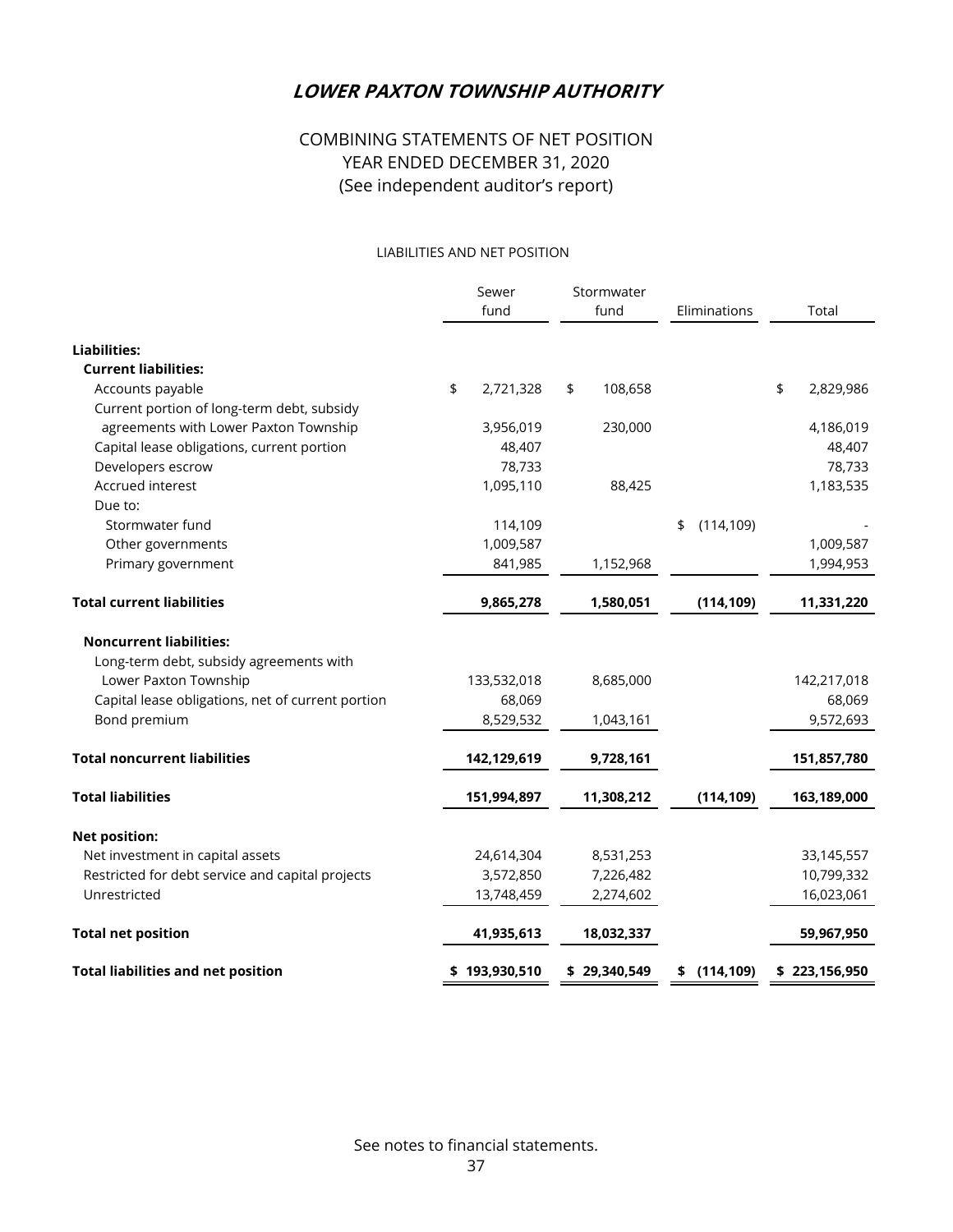# COMBINING STATEMENTS OF NET POSITION YEAR ENDED DECEMBER 31, 2019 (See independent auditor's report)

#### ASSETS

|                              | Sewer<br>fund    | Stormwater<br>fund | Eliminations  | Total            |
|------------------------------|------------------|--------------------|---------------|------------------|
| <b>Current assets:</b>       |                  |                    |               |                  |
| Cash and cash equivalents    | \$<br>18,948,009 | \$<br>2,972,426    |               | \$<br>21,920,435 |
| Investments                  | 985,009          |                    |               | 985,009          |
| Rentals and fees receivable: |                  |                    |               |                  |
| <b>Billed</b>                | 530,809          | 84,859             |               | 615,668          |
| Unbilled                     | 4,068,267        | 974.206            |               | 5,042,473        |
| Other receivables            | 488,000          | 3,142              |               | 491,142          |
| Due from stormwater fund     | 1,406,428        |                    | \$(1,406,428) |                  |
| Prepaid expenses             | 35,879           | 2,256              |               | 38,135           |

| <b>Total current assets</b>                           | 26,462,401  | 4,036,889  | (1,406,428) | 29,092,862  |
|-------------------------------------------------------|-------------|------------|-------------|-------------|
| <b>Noncurrent assets:</b>                             |             |            |             |             |
| Restricted for debt service and capital projects,     |             |            |             |             |
| cash and cash equivalents                             | 2,656,424   | 9,129,679  |             | 11,786,103  |
| Property, plant and equipment, net                    | 116,307,733 | 16,068,683 |             | 132,376,416 |
| Deferred capacity costs, net                          | 13,981,904  |            |             | 13,981,904  |
| <b>Total noncurrent assets</b>                        | 132,946,061 | 25,198,362 |             | 158,144,423 |
| <b>Total assets</b>                                   | 159,408,462 | 29.235.251 | (1.406.428) | 187,237,285 |
| Deferred outflows of resources, charges on refundings | 279,222     |            |             | 279.222     |

| Total assets and deferred outflows of resources | \$159,687,684 | \$\,29,235,251\,\\$\,406,428)\,\$\,187,516,507 |  |
|-------------------------------------------------|---------------|------------------------------------------------|--|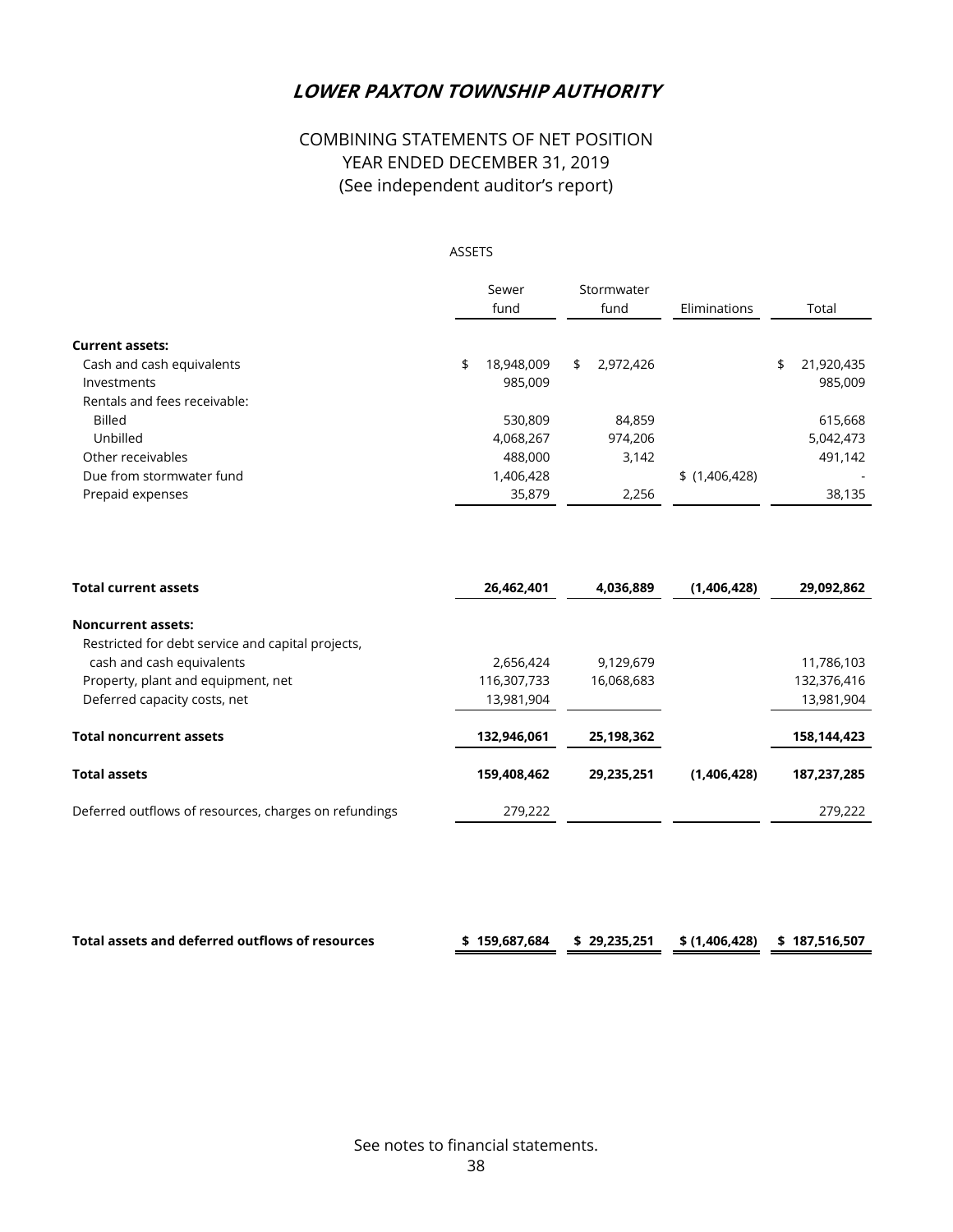# COMBINING STATEMENTS OF NET POSITION YEAR ENDED DECEMBER 31, 2019 (See independent auditor's report)

#### LIABILITIES AND NET POSITION

|                                                   | Sewer<br>fund   | Stormwater<br>fund |              | Eliminations  | Total           |
|---------------------------------------------------|-----------------|--------------------|--------------|---------------|-----------------|
| <b>Liabilities:</b>                               |                 |                    |              |               |                 |
| <b>Current liabilities:</b>                       |                 |                    |              |               |                 |
| Accounts payable                                  | \$<br>1,324,014 | \$                 | 78,787       |               | \$<br>1,402,801 |
| Current portion of long-term debt, subsidy        |                 |                    |              |               |                 |
| agreements with Lower Paxton Township             | 3,111,201       |                    | 230,000      |               | 3,341,201       |
| Capital lease obligations, current portion        | 46,604          |                    |              |               | 46,604          |
| Developers escrow                                 | 237,186         |                    |              |               | 237,186         |
| Accrued interest                                  | 987,960         |                    | 85,175       |               | 1,073,135       |
| Due to:                                           |                 |                    |              |               |                 |
| Sewer fund                                        |                 |                    | 1,406,428    | \$(1,406,428) |                 |
| Other governments                                 | 1,337,598       |                    |              |               | 1,337,598       |
| Primary government                                | 674,132         |                    | 832,562      |               | 1,506,694       |
| <b>Total current liabilities</b>                  | 7,718,695       |                    | 2,632,952    | (1,406,428)   | 8,945,219       |
| <b>Noncurrent liabilities:</b>                    |                 |                    |              |               |                 |
| Long-term debt, subsidy agreements with           |                 |                    |              |               |                 |
| Lower Paxton Township                             | 104,639,251     |                    | 8,915,000    |               | 113,554,251     |
| Capital lease obligations, net of current portion | 116,476         |                    |              |               | 116,476         |
| Bond premium                                      | 7,337,081       |                    | 1,088,028    |               | 8,425,109       |
| <b>Total noncurrent liabilities</b>               | 112,092,808     |                    | 10,003,028   |               | 122,095,836     |
| <b>Total liabilities</b>                          | 119,811,503     |                    | 12,635,980   | (1,406,428)   | 131,041,055     |
| <b>Net position:</b>                              |                 |                    |              |               |                 |
| Net investment in capital assets                  | 22,655,327      |                    | 6,923,683    |               | 29,579,010      |
| Restricted for debt service and capital projects  | 2,656,424       |                    | 9,129,679    |               | 11,786,103      |
| Unrestricted                                      | 14,564,430      |                    | 545,909      |               | 15,110,339      |
| <b>Total net position</b>                         | 39,876,181      |                    | 16,599,271   |               | 56,475,452      |
| <b>Total liabilities and net position</b>         | \$159,687,684   |                    | \$29,235,251 | \$(1,406,428) | \$187,516,507   |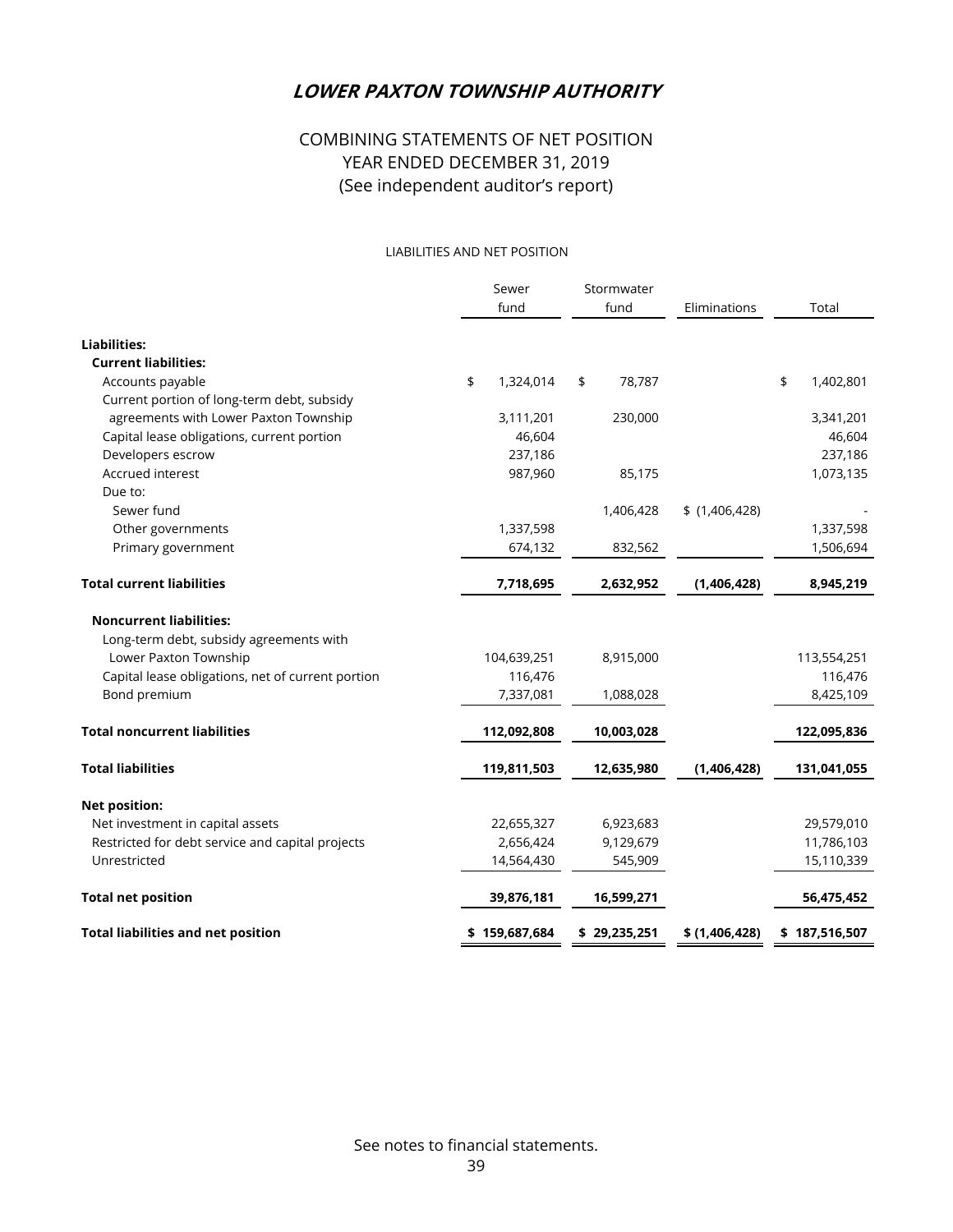# COMBINING STATEMENTS OF REVENUES, EXPENSES AND CHANGES IN NET POSITION YEAR ENDED DECEMBER 31, 2020 (See independent auditor's report)

|                                            | Sewer         | Stormwater      |               |               |  |
|--------------------------------------------|---------------|-----------------|---------------|---------------|--|
|                                            | fund          | fund            | Eliminations  | Total         |  |
| <b>Operating revenues:</b>                 |               |                 |               |               |  |
| Rentals and fees                           | \$16,042,721  | 3,973,695<br>\$ |               | \$ 20,016,416 |  |
| Developer fees                             |               |                 |               |               |  |
| Miscellaneous                              | 529,335       | 42,057          | \$ (252, 131) | 319,261       |  |
|                                            |               |                 |               |               |  |
| <b>Total operating revenues</b>            | 16,572,056    | 4,015,752       | (252, 131)    | 20,335,677    |  |
| <b>Operating expenses:</b>                 |               |                 |               |               |  |
| Treatment and transmission charges         | 4,273,125     |                 |               | 4,273,125     |  |
| Transportation                             | 153,524       | 7,264           |               | 160,788       |  |
| Sewer maintenance                          | 87,793        |                 |               | 87,793        |  |
| Maintenance of pumping stations and garage | 57,805        |                 |               | 57,805        |  |
| Equipment maintenance                      | 18,785        | 95,832          |               | 114,617       |  |
| Tools                                      | 1,507         |                 |               | 1,507         |  |
| Office supplies and postage                | 155,480       | 94,940          |               | 250,420       |  |
| Legal and accounting                       | 155,531       | 63,285          |               | 218,816       |  |
| Engineering                                | 157,589       | 16,983          |               | 174,572       |  |
| Insurance                                  | 39,347        | 274             |               | 39,621        |  |
| Employee expense                           | 11,572        |                 |               | 11,572        |  |
| Trustee fees                               | 3,900         |                 |               | 3,900         |  |
| Miscellaneous                              | 16,556        | 19,020          |               | 35,576        |  |
| Reimbursements                             | 2,844,149     | 1,421,667       | (252, 131)    | 4,013,685     |  |
| Private source repairs                     | 156,743       |                 |               | 156,743       |  |
| Depreciation                               | 2,797,414     | 610,500         |               | 3,407,914     |  |
|                                            |               |                 |               |               |  |
| <b>Total operating expenses</b>            | 10,930,820    | 2,329,765       | (252, 131)    | 13,008,454    |  |
| <b>Operating income</b>                    | 5,641,236     | 1,685,987       |               | 7,327,223     |  |
| Nonoperating revenues (expenses):          |               |                 |               |               |  |
| Tapping fees                               | 498,621       |                 |               | 498,621       |  |
| Interest:                                  |               |                 |               |               |  |
| Income                                     | 56,974        | 53,597          |               | 110,571       |  |
| Expense and amortization, net              | (4, 176, 404) | (306, 518)      |               | (4,482,922)   |  |
| Developer contributions                    | 584,759       |                 |               | 584,759       |  |
| Gain on sale of assets                     | 77,562        |                 |               | 77,562        |  |
| Bond issue costs                           | (623, 316)    |                 |               | (623, 316)    |  |
|                                            |               |                 |               |               |  |
| Net nonoperating revenues (expenses)       | (3,581,804)   | (252, 921)      |               | (3,834,725)   |  |
| Change in net position                     | 2,059,432     | 1,433,066       |               | 3,492,498     |  |
| <b>Net position:</b>                       |               |                 |               |               |  |
| Beginning                                  | 39,876,181    | 16,599,271      |               | 56,475,452    |  |
| <b>Ending</b>                              | \$41,935,613  | \$18,032,337    | \$            | \$59,967,950  |  |

See notes to financial statements.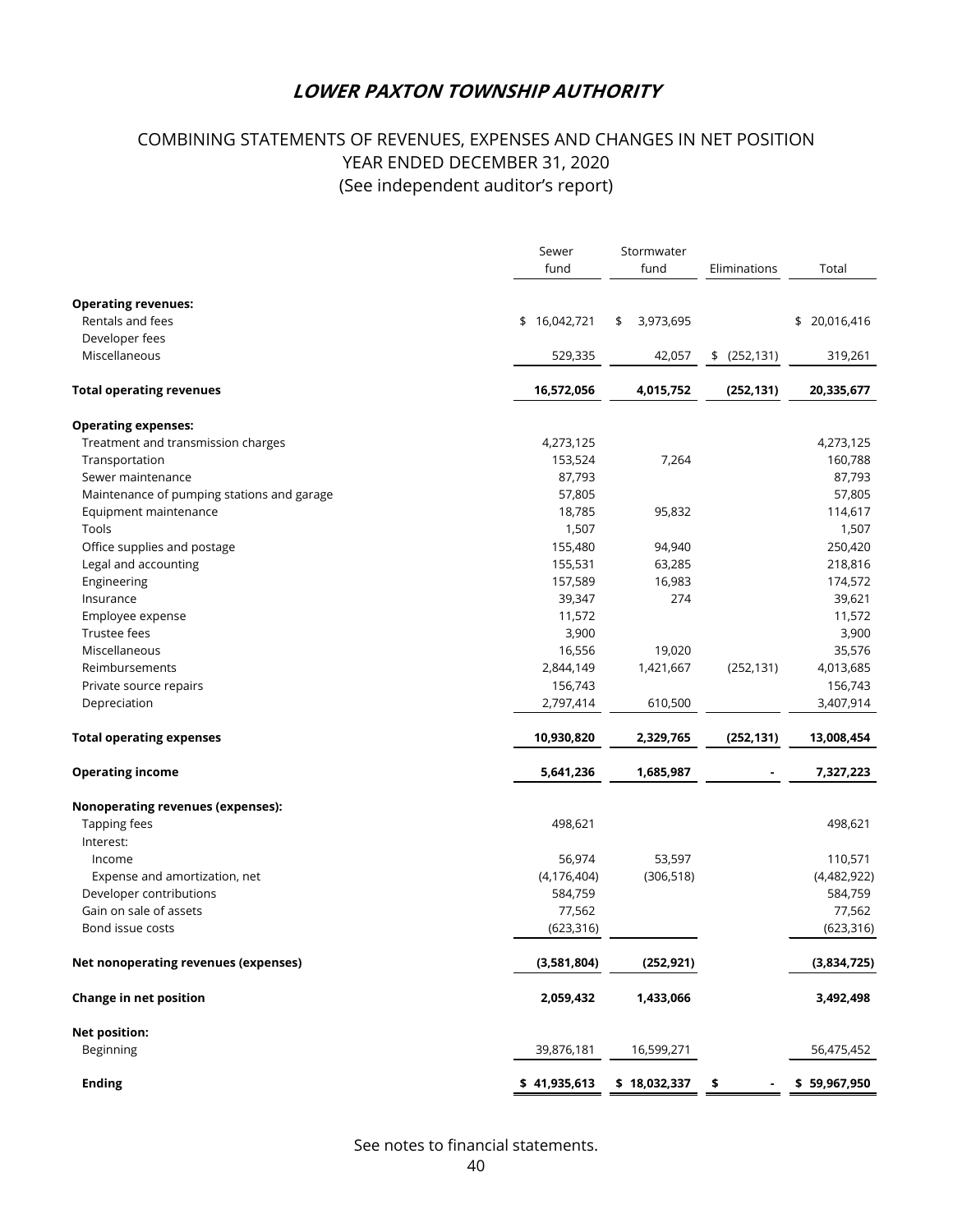# COMBINING STATEMENTS OF REVENUES, EXPENSES AND CHANGES IN NET POSITION YEAR ENDED DECEMBER 31, 2019 (See independent auditor's report)

|                                            | Sewer        | Stormwater      |              |              |
|--------------------------------------------|--------------|-----------------|--------------|--------------|
|                                            | fund         | fund            | Eliminations | Total        |
| <b>Operating revenues:</b>                 |              |                 |              |              |
| Rentals and fees                           | \$16,165,144 | 3,017,691<br>\$ |              | \$19,182,835 |
| Miscellaneous                              | 128,029      |                 | \$(114, 922) | 13,107       |
| <b>Total operating revenues</b>            | 16,293,173   | 3,017,691       | (114, 922)   | 19,195,942   |
| <b>Operating expenses:</b>                 |              |                 |              |              |
| Treatment and transmission charges         | 5,782,788    |                 |              | 5,782,788    |
| Transportation                             | 99,363       | 3,632           |              | 102,995      |
| Sewer maintenance                          | 107,192      |                 |              | 107,192      |
| Maintenance of pumping stations and garage | 89,417       |                 |              | 89,417       |
| Equipment maintenance                      | 28,842       | 118,553         |              | 147,395      |
| Tools                                      | 1,152        |                 |              | 1,152        |
| Office supplies and postage                | 170,079      | 48,590          |              | 218,669      |
| Legal and accounting                       | 305,026      | 50,454          |              | 355,480      |
| Engineering                                | 148,799      | 15,431          |              | 164,230      |
| Insurance                                  | 34,658       | 1,890           |              | 36,548       |
| Employee expense                           | 16,369       |                 |              | 16,369       |
| Trustee fees                               | 3,900        |                 |              | 3,900        |
| Miscellaneous                              | 20,397       | 69,698          |              | 90,095       |
| Reimbursements                             | 2,543,116    | 947,484         | (114, 922)   | 3,375,678    |
| Private source repairs                     | 95,479       |                 |              | 95,479       |
| Depreciation                               | 3,402,806    | 563,761         |              | 3,966,567    |
| <b>Total operating expenses</b>            | 12,849,383   | 1,819,493       | (114, 922)   | 14,553,954   |
| <b>Operating income</b>                    | 3,443,790    | 1,198,198       |              | 4,641,988    |
| Nonoperating revenues (expenses):          |              |                 |              |              |
| Tapping fees                               | 727,419      |                 |              | 727,419      |
| Interest:                                  |              |                 |              |              |
| Income                                     | 1,060,424    | 40,445          |              | 1,100,869    |
| Expense and amortization, net              | (4,925,206)  | (73, 958)       |              | (4,999,164)  |
| Developer contributions                    | 1,058,101    |                 |              | 1,058,101    |
| Township contributions                     |              | 15,434,586      |              | 15,434,586   |
| Gain on sale of assets                     | 40,354       |                 |              | 40,354       |
| Bond issue costs                           | (524, 388)   |                 |              | (524, 388)   |
| Net nonoperating revenues (expenses)       | (2,563,296)  | 15,401,073      |              | 12,837,777   |
| Change in net position                     | 880,494      | 16,599,271      |              | 17,479,765   |
| <b>Net position:</b>                       |              |                 |              |              |
| Beginning (restated)                       | 38,995,687   |                 |              | 38,995,687   |
| <b>Ending</b>                              | \$39,876,181 | \$16,599,271    | \$           | \$56,475,452 |

See notes to financial statements.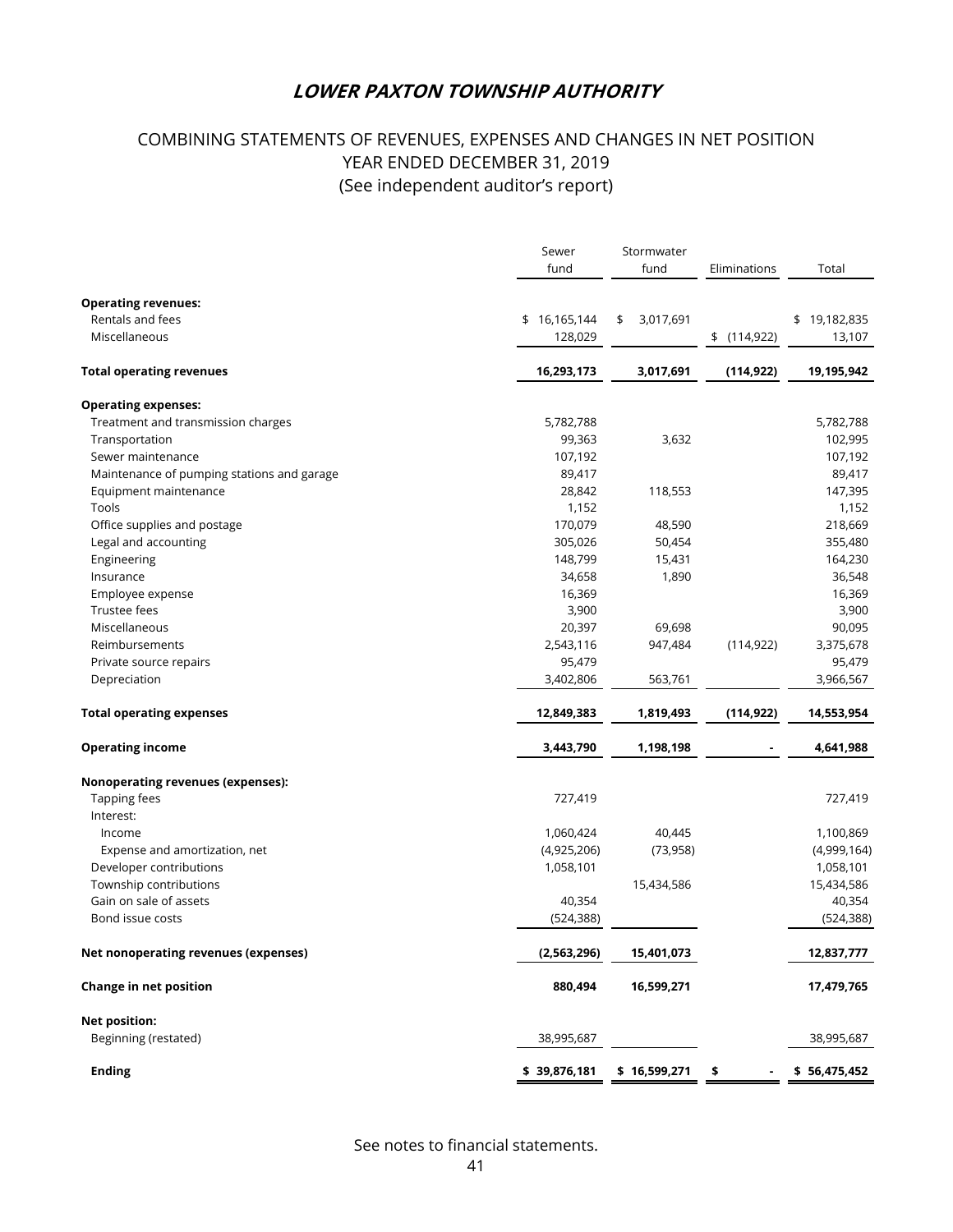# COMBINING STATEMENTS OF CASH FLOWS YEAR ENDED DECEMBER 31, 2020 (See independent auditor's report)

|                                                                  | Sewer<br>fund  | Stormwater<br>fund | Eliminations  | Total            |
|------------------------------------------------------------------|----------------|--------------------|---------------|------------------|
|                                                                  |                |                    |               |                  |
| <b>Cash flows from operating activities:</b>                     |                |                    |               |                  |
| Cash received from customers and users                           | \$17,475,605   | 3,803,302<br>\$    | \$(1,292,319) | 19,986,588<br>\$ |
| Cash payments to (from), net:                                    |                |                    |               |                  |
| Suppliers                                                        | (4,645,291)    | (1,677,262)        | 1,292,319     | (5,030,234)      |
| Lower Paxton Township                                            | (2,676,296)    | (1, 101, 261)      |               | (3,777,557)      |
| Net cash provided by operating activities                        | 10,154,018     | 1,024,779          |               | 11,178,797       |
| Cash flows from capital and related financing activities:        |                |                    |               |                  |
| Purchase of capital assets                                       | (5,470,486)    | (1,988,070)        |               | (7,458,556)      |
| Proceeds from sale of capital assets                             | 112,210        |                    |               | 112,210          |
| Tapping fees                                                     | 498,621        |                    |               | 498,621          |
| Proceeds from the issuance of long-term debt, subsidy agreements | 65,375,126     |                    |               | 65,375,126       |
| Principal payments on long term debt, subsidy agreements         | (36, 540, 494) | (230,000)          |               | (36,770,494)     |
| Capital lease paid                                               | (46, 604)      |                    |               | (46, 604)        |
| Bond issue costs                                                 | (623, 316)     |                    |               | (623, 316)       |
| Interest expense                                                 | (4,353,063)    | (348, 135)         |               | (4,701,198)      |
| Net cash provided by (used in) capital                           |                |                    |               |                  |
| and related financing activities                                 | 18,951,994     | (2,566,205)        |               | 16,385,789       |
| Cash flows from investing activities:                            |                |                    |               |                  |
| Purchase of investments                                          | (246, 196)     |                    |               | (246, 196)       |
| Sale of investments                                              | 985,009        |                    |               | 985,009          |
| Interest income                                                  | 56,974         | 53,597             |               | 110,571          |
| Net cash provided by investing activities                        | 795,787        | 53,597             |               | 849,384          |
| Net increase (decrease) in cash                                  | 29,901,799     | (1,487,829)        |               | 28,413,970       |
| Cash:                                                            |                |                    |               |                  |
| Beginning of year                                                | 21,604,433     | 12,102,105         |               | 33,706,538       |
| End of year                                                      | \$51,506,232   | \$10,614,276       | \$            | \$ 62,120,508    |
| Presented in the financial statements as:                        |                |                    |               |                  |
| Cash and cash equivalents                                        | \$21,963,382   | 3,387,794<br>\$    |               | \$25,351,176     |
| Restricted cash and cash equivalents                             | 29,542,850     | 7,226,482          |               | 36,769,332       |
| Total cash and cash equivalents                                  | \$51,506,232   | \$10,614,276       |               | \$62,120,508     |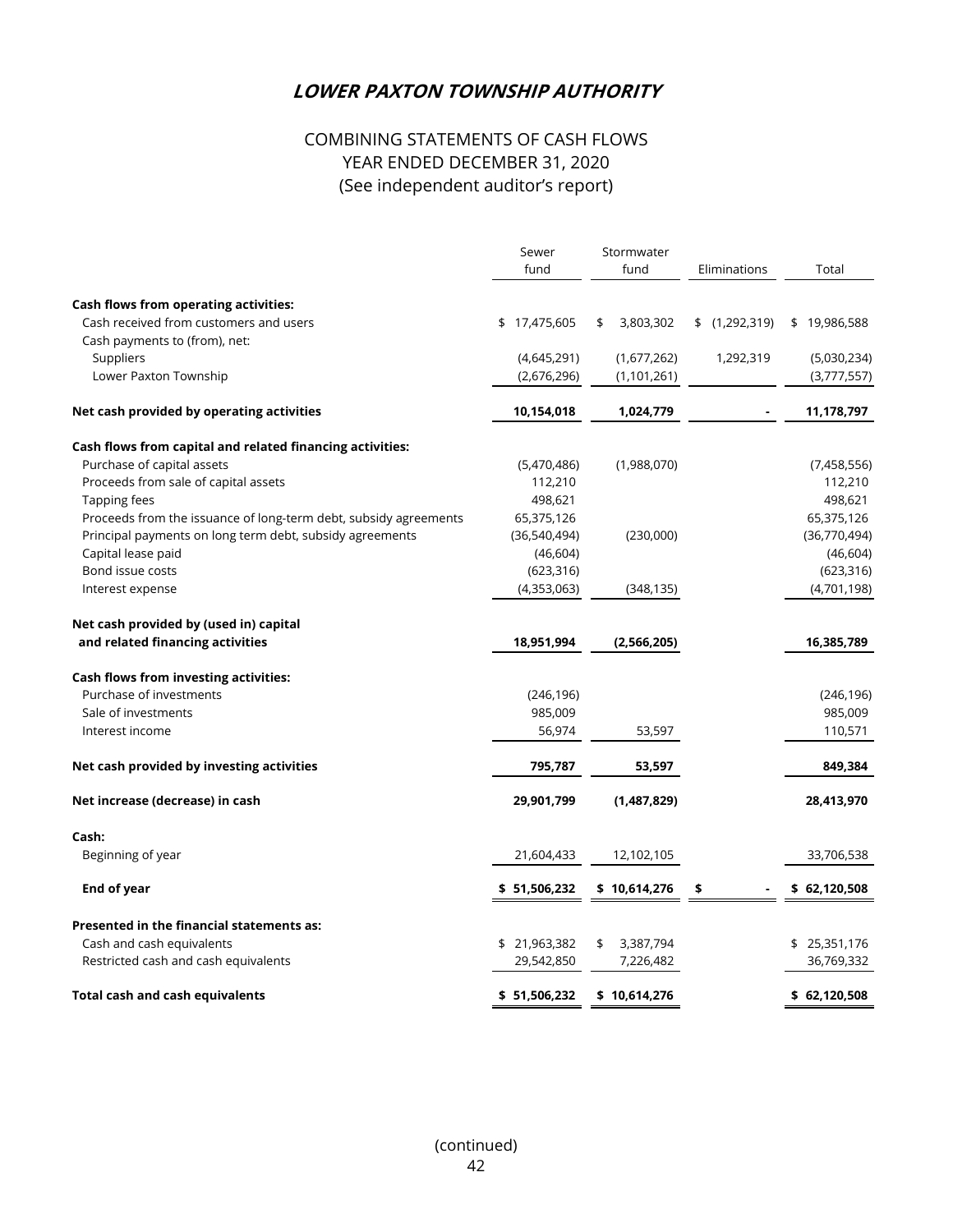# COMBINING STATEMENTS OF CASH FLOWS (CONTINUED) YEAR ENDED DECEMBER 31, 2020 (See independent auditor's report)

|                                                                                                      |    | Sewer<br>fund | Stormwater<br>fund | Eliminations      | Total           |
|------------------------------------------------------------------------------------------------------|----|---------------|--------------------|-------------------|-----------------|
| Reconciliation of operating income to net cash provided by operating<br>activities, operating income | \$ | 5,641,236     | \$<br>1,685,987    |                   | \$<br>7,327,223 |
| Adjustments to reconcile operating income to net cash provided by<br>operating activities:           |    |               |                    |                   |                 |
| Depreciation expense                                                                                 |    | 2,797,414     | 610,500            |                   | 3,407,914       |
| Gain on sale of assets                                                                               |    | (77, 562)     |                    |                   | (77, 562)       |
| (Increase) decrease in:                                                                              |    |               |                    |                   |                 |
| Receivables                                                                                          |    | (425, 317)    | (98, 341)          |                   | (523, 658)      |
| Due from:                                                                                            |    |               |                    |                   |                 |
| Stormwater fund                                                                                      |    | 1,406,428     |                    | \$<br>(1,406,428) |                 |
| Sewer fund                                                                                           |    |               | (114, 109)         | 114,109           |                 |
| Prepaid expenses                                                                                     |    | (380,993)     | (3, 107)           |                   | (384, 100)      |
| Increase (decrease) in:                                                                              |    |               |                    |                   |                 |
| Accounts payable and accrued expenses                                                                |    | 1,397,314     | 29,871             |                   | 1,427,185       |
| Due to:                                                                                              |    |               |                    |                   |                 |
| Sewer fund                                                                                           |    |               | (1,406,428)        | 1,406,428         |                 |
| Stormwater fund                                                                                      |    | 114,109       |                    | (114, 109)        |                 |
| Lower Paxton Township                                                                                |    | 167,853       | 320,406            |                   | 488,259         |
| Other governments                                                                                    |    | (328,011)     |                    |                   | (328, 011)      |
| Developers escrow                                                                                    |    | (158, 453)    |                    |                   | (158, 453)      |
| Net cash provided by operating activities                                                            |    | 10,154,018    | 1,024,779          | \$                | \$11,178,797    |
| Supplemental disclosure of noncash transactions:                                                     |    |               |                    |                   |                 |
| Developer contributions                                                                              | \$ | 584,759       |                    |                   | 584,759         |
| Amortization of:                                                                                     |    |               |                    |                   |                 |
| Bond premium                                                                                         |    | (400, 469)    | (44, 867)          |                   | (445, 336)      |
| Deferred refundings                                                                                  |    | 116,660       |                    |                   | 116,660         |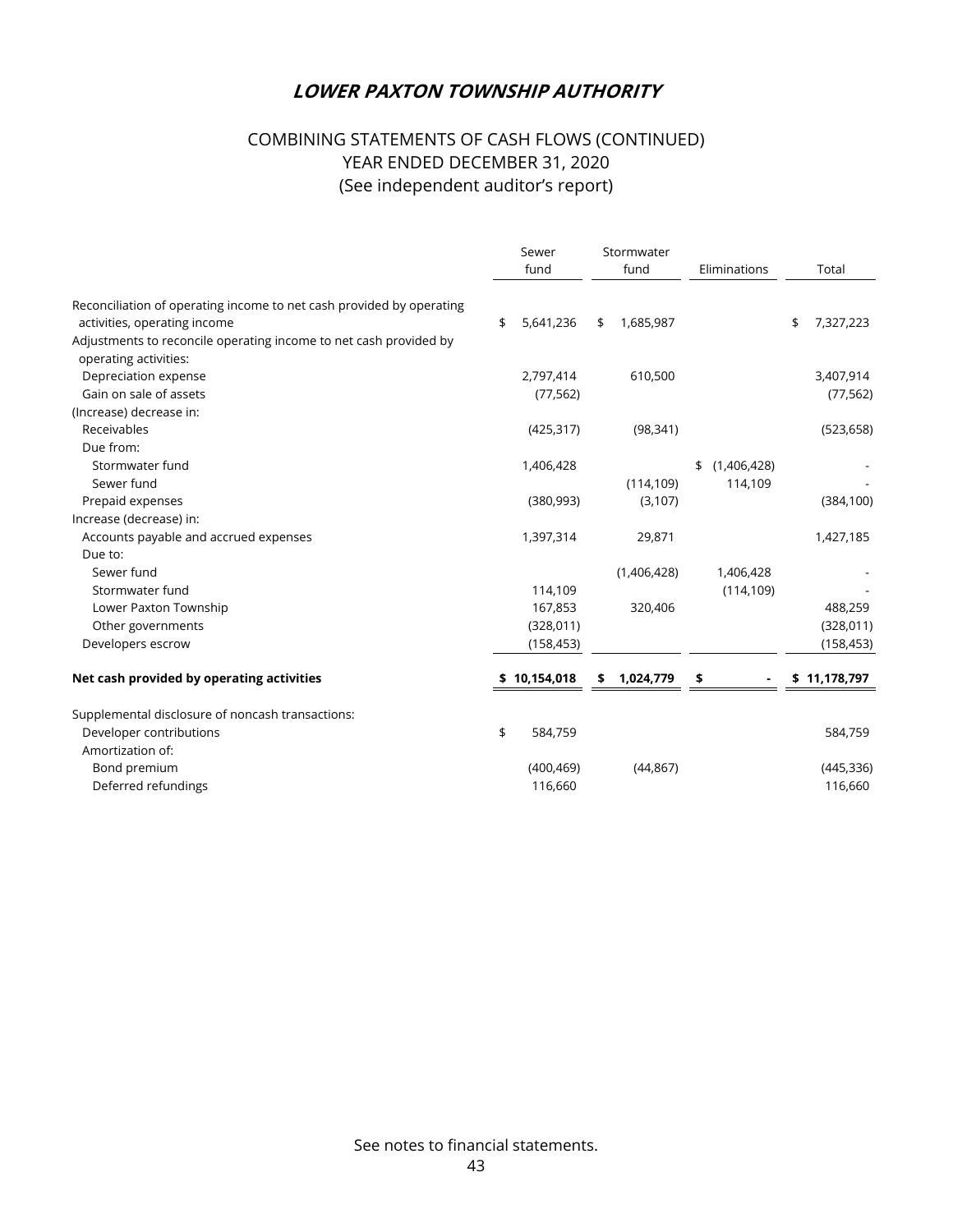# COMBINING STATEMENTS OF CASH FLOWS YEAR ENDED DECEMBER 31, 2019 (See independent auditor's report)

| fund<br>fund<br>Eliminations<br>Total<br><b>Cash flows from operating activities:</b><br>Cash received from customers and users<br>\$14,609,273<br>1,955,484<br>1,406,428<br>\$17,971,185<br>\$<br>\$<br>Cash payments to (from), net:<br>(1,406,428)<br>Suppliers<br>(5,340,543)<br>1,174,711<br>(5,572,260)<br>Lower Paxton Township<br>(2,440,933)<br>(114, 922)<br>(2,555,855)<br>Net cash provided by operating activities<br>6,827,797<br>3,015,273<br>9,843,070<br>Cash flows from capital and related financing activities:<br>Purchase of capital assets<br>(1,817,654)<br>(1, 197, 858)<br>Proceeds from sale of capital assets<br>55,820<br>55,820<br>727,419<br>727,419<br>Tapping fees<br>Proceeds from the issuance of long-term debt, subsidy agreements<br>43,056,264<br>53,300,509<br>10,244,245<br>Principal payments on long term debt, subsidy agreements<br>(45, 246, 840)<br>Capital lease paid<br>(77, 073)<br>Bond issue costs<br>(524, 388)<br>(5,418,137)<br>Interest expense<br>Net cash provided by (used in) capital<br>and related financing activities<br>(9, 244, 589)<br>9,046,387<br>Cash flows from investing activities:<br>Sale of investments<br>3,442,678<br>3,442,678<br>Interest income<br>1,060,424<br>40,445<br>1,100,869<br>Net cash provided by investing activities<br>4,503,102<br>40,445<br>4,543,547<br>Net increase in cash<br>2,086,310<br>12,102,105<br>14,188,415<br>Cash:<br>Beginning of year<br>19,518,123<br>End of year<br>\$21,604,433<br>\$12,102,105<br>\$<br>\$33,706,538<br>Presented in the financial statements as:<br>Cash and cash equivalents<br>\$18,948,009<br>2,972,426<br>\$ 21,920,435<br>\$<br>Restricted cash and cash equivalents<br>2,656,424<br>9,129,679<br>11,786,103<br><b>Total cash and cash equivalents</b><br>\$21,604,433<br>\$12,102,105<br>\$33,706,538 | Sewer | Stormwater |                |
|-------------------------------------------------------------------------------------------------------------------------------------------------------------------------------------------------------------------------------------------------------------------------------------------------------------------------------------------------------------------------------------------------------------------------------------------------------------------------------------------------------------------------------------------------------------------------------------------------------------------------------------------------------------------------------------------------------------------------------------------------------------------------------------------------------------------------------------------------------------------------------------------------------------------------------------------------------------------------------------------------------------------------------------------------------------------------------------------------------------------------------------------------------------------------------------------------------------------------------------------------------------------------------------------------------------------------------------------------------------------------------------------------------------------------------------------------------------------------------------------------------------------------------------------------------------------------------------------------------------------------------------------------------------------------------------------------------------------------------------------------------------------------------------------------------------------------------------------------|-------|------------|----------------|
|                                                                                                                                                                                                                                                                                                                                                                                                                                                                                                                                                                                                                                                                                                                                                                                                                                                                                                                                                                                                                                                                                                                                                                                                                                                                                                                                                                                                                                                                                                                                                                                                                                                                                                                                                                                                                                                 |       |            |                |
|                                                                                                                                                                                                                                                                                                                                                                                                                                                                                                                                                                                                                                                                                                                                                                                                                                                                                                                                                                                                                                                                                                                                                                                                                                                                                                                                                                                                                                                                                                                                                                                                                                                                                                                                                                                                                                                 |       |            |                |
|                                                                                                                                                                                                                                                                                                                                                                                                                                                                                                                                                                                                                                                                                                                                                                                                                                                                                                                                                                                                                                                                                                                                                                                                                                                                                                                                                                                                                                                                                                                                                                                                                                                                                                                                                                                                                                                 |       |            |                |
|                                                                                                                                                                                                                                                                                                                                                                                                                                                                                                                                                                                                                                                                                                                                                                                                                                                                                                                                                                                                                                                                                                                                                                                                                                                                                                                                                                                                                                                                                                                                                                                                                                                                                                                                                                                                                                                 |       |            |                |
|                                                                                                                                                                                                                                                                                                                                                                                                                                                                                                                                                                                                                                                                                                                                                                                                                                                                                                                                                                                                                                                                                                                                                                                                                                                                                                                                                                                                                                                                                                                                                                                                                                                                                                                                                                                                                                                 |       |            |                |
|                                                                                                                                                                                                                                                                                                                                                                                                                                                                                                                                                                                                                                                                                                                                                                                                                                                                                                                                                                                                                                                                                                                                                                                                                                                                                                                                                                                                                                                                                                                                                                                                                                                                                                                                                                                                                                                 |       |            |                |
|                                                                                                                                                                                                                                                                                                                                                                                                                                                                                                                                                                                                                                                                                                                                                                                                                                                                                                                                                                                                                                                                                                                                                                                                                                                                                                                                                                                                                                                                                                                                                                                                                                                                                                                                                                                                                                                 |       |            |                |
|                                                                                                                                                                                                                                                                                                                                                                                                                                                                                                                                                                                                                                                                                                                                                                                                                                                                                                                                                                                                                                                                                                                                                                                                                                                                                                                                                                                                                                                                                                                                                                                                                                                                                                                                                                                                                                                 |       |            |                |
|                                                                                                                                                                                                                                                                                                                                                                                                                                                                                                                                                                                                                                                                                                                                                                                                                                                                                                                                                                                                                                                                                                                                                                                                                                                                                                                                                                                                                                                                                                                                                                                                                                                                                                                                                                                                                                                 |       |            |                |
|                                                                                                                                                                                                                                                                                                                                                                                                                                                                                                                                                                                                                                                                                                                                                                                                                                                                                                                                                                                                                                                                                                                                                                                                                                                                                                                                                                                                                                                                                                                                                                                                                                                                                                                                                                                                                                                 |       |            | (3,015,512)    |
|                                                                                                                                                                                                                                                                                                                                                                                                                                                                                                                                                                                                                                                                                                                                                                                                                                                                                                                                                                                                                                                                                                                                                                                                                                                                                                                                                                                                                                                                                                                                                                                                                                                                                                                                                                                                                                                 |       |            |                |
|                                                                                                                                                                                                                                                                                                                                                                                                                                                                                                                                                                                                                                                                                                                                                                                                                                                                                                                                                                                                                                                                                                                                                                                                                                                                                                                                                                                                                                                                                                                                                                                                                                                                                                                                                                                                                                                 |       |            |                |
|                                                                                                                                                                                                                                                                                                                                                                                                                                                                                                                                                                                                                                                                                                                                                                                                                                                                                                                                                                                                                                                                                                                                                                                                                                                                                                                                                                                                                                                                                                                                                                                                                                                                                                                                                                                                                                                 |       |            |                |
|                                                                                                                                                                                                                                                                                                                                                                                                                                                                                                                                                                                                                                                                                                                                                                                                                                                                                                                                                                                                                                                                                                                                                                                                                                                                                                                                                                                                                                                                                                                                                                                                                                                                                                                                                                                                                                                 |       |            | (45, 246, 840) |
|                                                                                                                                                                                                                                                                                                                                                                                                                                                                                                                                                                                                                                                                                                                                                                                                                                                                                                                                                                                                                                                                                                                                                                                                                                                                                                                                                                                                                                                                                                                                                                                                                                                                                                                                                                                                                                                 |       |            | (77, 073)      |
|                                                                                                                                                                                                                                                                                                                                                                                                                                                                                                                                                                                                                                                                                                                                                                                                                                                                                                                                                                                                                                                                                                                                                                                                                                                                                                                                                                                                                                                                                                                                                                                                                                                                                                                                                                                                                                                 |       |            | (524, 388)     |
|                                                                                                                                                                                                                                                                                                                                                                                                                                                                                                                                                                                                                                                                                                                                                                                                                                                                                                                                                                                                                                                                                                                                                                                                                                                                                                                                                                                                                                                                                                                                                                                                                                                                                                                                                                                                                                                 |       |            | (5,418,137)    |
|                                                                                                                                                                                                                                                                                                                                                                                                                                                                                                                                                                                                                                                                                                                                                                                                                                                                                                                                                                                                                                                                                                                                                                                                                                                                                                                                                                                                                                                                                                                                                                                                                                                                                                                                                                                                                                                 |       |            |                |
|                                                                                                                                                                                                                                                                                                                                                                                                                                                                                                                                                                                                                                                                                                                                                                                                                                                                                                                                                                                                                                                                                                                                                                                                                                                                                                                                                                                                                                                                                                                                                                                                                                                                                                                                                                                                                                                 |       |            | (198, 202)     |
|                                                                                                                                                                                                                                                                                                                                                                                                                                                                                                                                                                                                                                                                                                                                                                                                                                                                                                                                                                                                                                                                                                                                                                                                                                                                                                                                                                                                                                                                                                                                                                                                                                                                                                                                                                                                                                                 |       |            |                |
|                                                                                                                                                                                                                                                                                                                                                                                                                                                                                                                                                                                                                                                                                                                                                                                                                                                                                                                                                                                                                                                                                                                                                                                                                                                                                                                                                                                                                                                                                                                                                                                                                                                                                                                                                                                                                                                 |       |            |                |
|                                                                                                                                                                                                                                                                                                                                                                                                                                                                                                                                                                                                                                                                                                                                                                                                                                                                                                                                                                                                                                                                                                                                                                                                                                                                                                                                                                                                                                                                                                                                                                                                                                                                                                                                                                                                                                                 |       |            |                |
|                                                                                                                                                                                                                                                                                                                                                                                                                                                                                                                                                                                                                                                                                                                                                                                                                                                                                                                                                                                                                                                                                                                                                                                                                                                                                                                                                                                                                                                                                                                                                                                                                                                                                                                                                                                                                                                 |       |            |                |
|                                                                                                                                                                                                                                                                                                                                                                                                                                                                                                                                                                                                                                                                                                                                                                                                                                                                                                                                                                                                                                                                                                                                                                                                                                                                                                                                                                                                                                                                                                                                                                                                                                                                                                                                                                                                                                                 |       |            |                |
|                                                                                                                                                                                                                                                                                                                                                                                                                                                                                                                                                                                                                                                                                                                                                                                                                                                                                                                                                                                                                                                                                                                                                                                                                                                                                                                                                                                                                                                                                                                                                                                                                                                                                                                                                                                                                                                 |       |            |                |
|                                                                                                                                                                                                                                                                                                                                                                                                                                                                                                                                                                                                                                                                                                                                                                                                                                                                                                                                                                                                                                                                                                                                                                                                                                                                                                                                                                                                                                                                                                                                                                                                                                                                                                                                                                                                                                                 |       |            | 19,518,123     |
|                                                                                                                                                                                                                                                                                                                                                                                                                                                                                                                                                                                                                                                                                                                                                                                                                                                                                                                                                                                                                                                                                                                                                                                                                                                                                                                                                                                                                                                                                                                                                                                                                                                                                                                                                                                                                                                 |       |            |                |
|                                                                                                                                                                                                                                                                                                                                                                                                                                                                                                                                                                                                                                                                                                                                                                                                                                                                                                                                                                                                                                                                                                                                                                                                                                                                                                                                                                                                                                                                                                                                                                                                                                                                                                                                                                                                                                                 |       |            |                |
|                                                                                                                                                                                                                                                                                                                                                                                                                                                                                                                                                                                                                                                                                                                                                                                                                                                                                                                                                                                                                                                                                                                                                                                                                                                                                                                                                                                                                                                                                                                                                                                                                                                                                                                                                                                                                                                 |       |            |                |
|                                                                                                                                                                                                                                                                                                                                                                                                                                                                                                                                                                                                                                                                                                                                                                                                                                                                                                                                                                                                                                                                                                                                                                                                                                                                                                                                                                                                                                                                                                                                                                                                                                                                                                                                                                                                                                                 |       |            |                |
|                                                                                                                                                                                                                                                                                                                                                                                                                                                                                                                                                                                                                                                                                                                                                                                                                                                                                                                                                                                                                                                                                                                                                                                                                                                                                                                                                                                                                                                                                                                                                                                                                                                                                                                                                                                                                                                 |       |            |                |